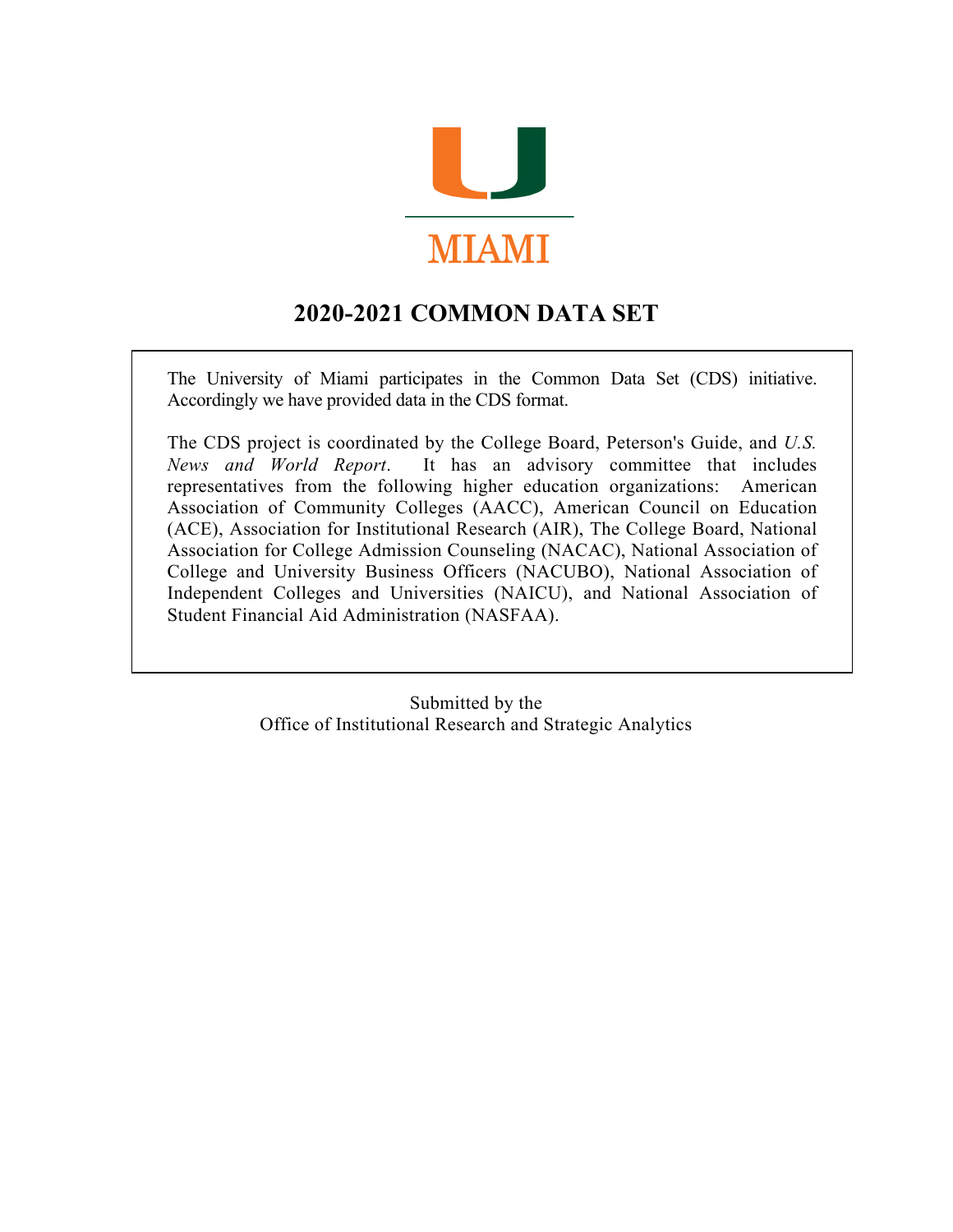### **TABLE OF CONTENTS**

| A. General Information                             | 1              |
|----------------------------------------------------|----------------|
| <b>B.</b> Enrollment and Persistence               | $\overline{3}$ |
| C. First-Time, First-Year (New Freshman) Admission | 9              |
| D. Transfer Admission                              | 17             |
| E. Academic Offerings and Policies                 | 20             |
| F. Student Life                                    | 21             |
| G. Annual Expenses                                 | 23             |
| H. Financial Aid                                   | 25             |
| I. Instructional Faculty and Class Size            | 31             |
| J. Degrees Conferred                               | 33             |
| Change for CDS for 2020-2021                       | 34             |
| <b>Common Data Set Definitions</b>                 | 36             |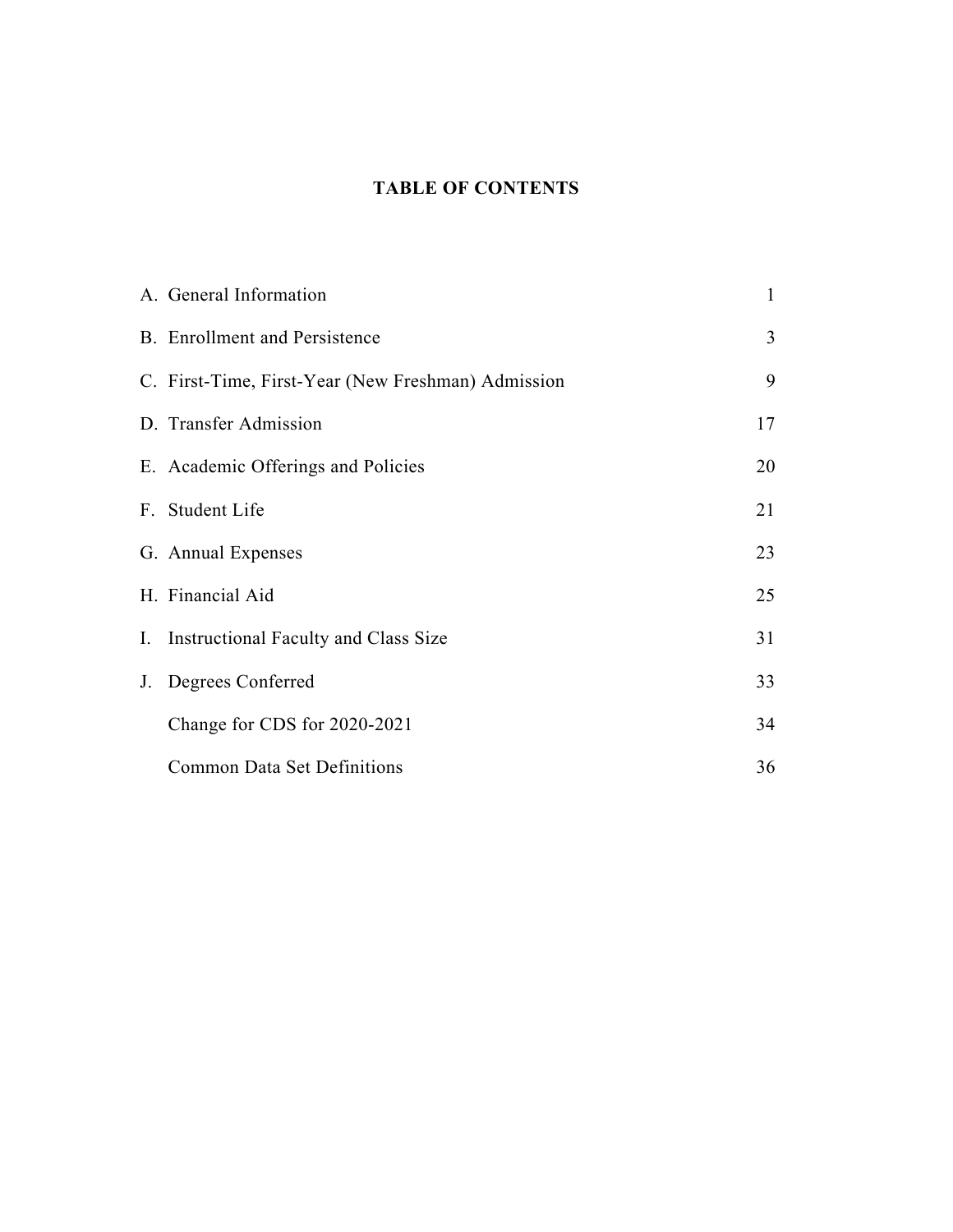## **A. General Information**

#### **A0 Respondent Information (Not for Publication)**

| Name:                   | Dave Becher, Ed.D.                                              |
|-------------------------|-----------------------------------------------------------------|
| Title:                  | <b>Associate Provost</b>                                        |
| Office:                 | <b>Office of Institutional Research and Strategic Analytics</b> |
| Mailing Address:        | Gables One Tower, Suite 260, 1320 S. Dixie Hwy.,                |
| City/State/Zip/Country: | <b>Coral Gables, FL 33146</b>                                   |
| Phone:                  | (305) 284-3856                                                  |
| Fax:                    | (305) 284-4081                                                  |
| <b>IE-mail Address:</b> | davebecher@miami.edu                                            |

**X** Yes No Are your responses to the CDS posted for reference on your institution's Web site?

If yes, please provide the URL of the corresponding Web page: [https://www.irsa.miami.edu/facts-and-inform](https://www.irsa.miami.edu/facts-and-information/common-data-set/index.html)ation/common-data-set/index.html

**A0A** We invite you to indicate if there are items on the CDS for which you cannot use the requested analytic convention, cannot provide data for the cohort requested, whose methodology is unclear, or about which you have questions or comments in general. This information will not be published but will help the publishers further refine CDS items.

#### **A1 Address Information**

| Name of College/University:               | <b>University of Miami</b>         |
|-------------------------------------------|------------------------------------|
| <b>Mailing Address:</b>                   | P.O. Box 248025                    |
| City/State/Zip/Country:                   | Coral Gables, FL 33124, U.S.A.     |
| Street Address (if different):            |                                    |
| City/State/Zip/Country:                   |                                    |
| Main Phone Number:                        | (305) 284-2211                     |
| <b>WWW Home Page Address:</b>             | www.miami.edu                      |
| <b>Admissions Phone Number:</b>           | (305) 284-4323                     |
| Admissions Toll-Free Phone Number:        | n.a.                               |
| <b>Admissions Office Mailing Address:</b> | P.O. Box 248025                    |
| City/State/Zip/Country:                   | <b>Coral Gables, FL 33124-4616</b> |
| <b>Admissions Fax Number:</b>             | (305) 284-2507                     |
| <b>Admissions E-mail Address:</b>         | admission@miami.edu                |

If there is a separate URL for your school's online application, please specify:

[www.miami.edu/apply](http://www.miami.edu/apply)

If you have a mailing address other than the above to which applications should be sent, please provide: **P.O. Box 249117, Coral Gables, FL 33124-5226**

**A2 Source of institutional control** (Check only one)**:**

| <b>Public</b>       |  |
|---------------------|--|
| Private (nonprofit) |  |
| Proprietary         |  |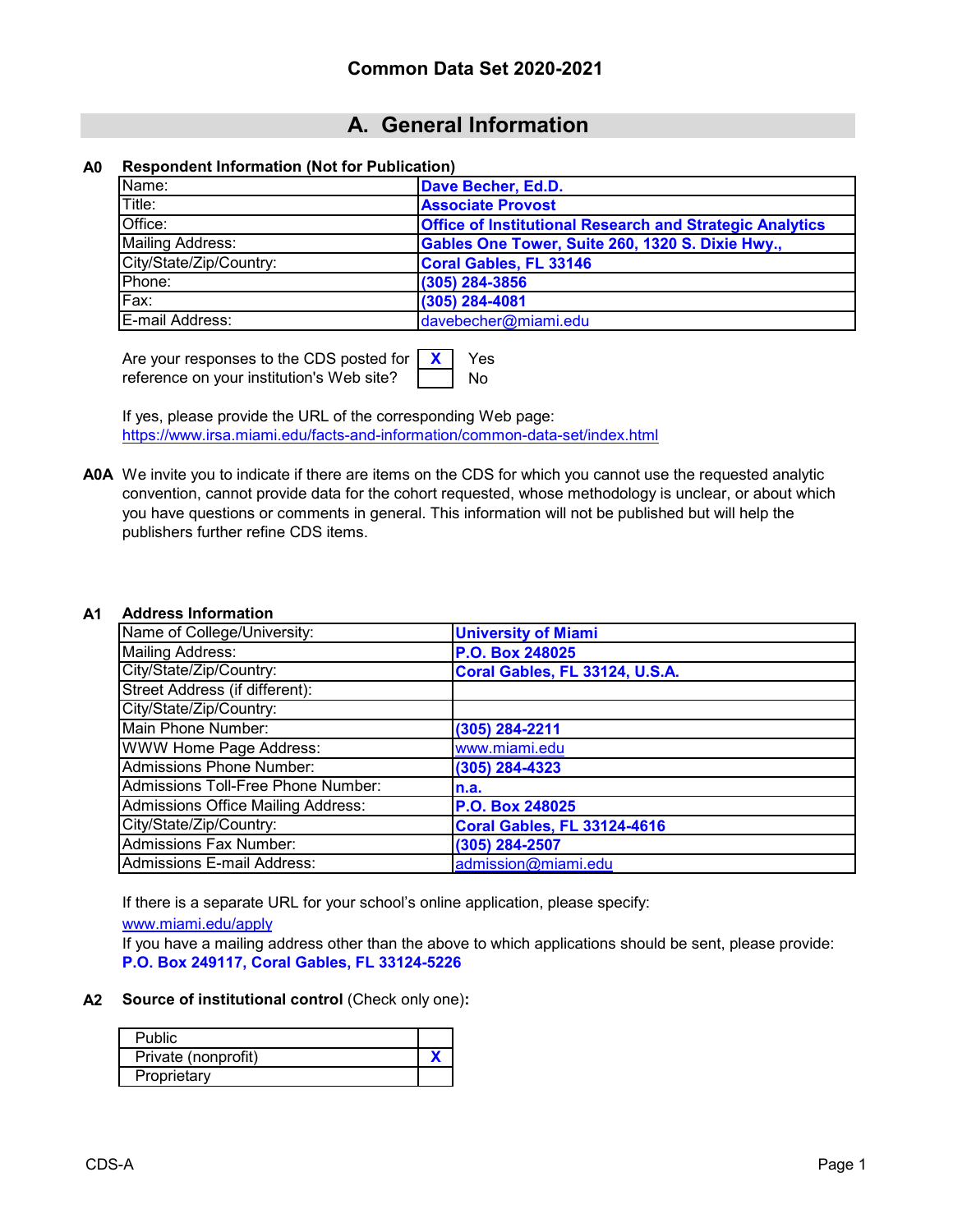# **A. General Information**

### **A3 Classify your undergraduate institution:**

| Coeducational college |  |
|-----------------------|--|
| Men's college         |  |
| Women's college       |  |

#### **A4 Academic year calendar:**

| Semester                       | X If your academic year has changed because of the |
|--------------------------------|----------------------------------------------------|
| Quarter                        | COVID-19 pandemic, please indicate as other below. |
| Trimester                      |                                                    |
| $4 - 1 - 4$                    |                                                    |
| Continuous                     |                                                    |
| Differs by program (describe): |                                                    |
|                                |                                                    |

Other (describe):

### **A5 Degrees offered by your institution:**

| Certificate                             |   |
|-----------------------------------------|---|
| Diploma                                 |   |
| Associate                               |   |
| <b>Transfer Associate</b>               |   |
| <b>Terminal Associate</b>               |   |
| Bachelor's                              | X |
| Postbachelor's certificate              | X |
| Master's                                | X |
| Post-master's certificate               | X |
| Doctoral degree research/scholarship    | X |
| Doctoral degree - professional practice | X |
| Doctoral degree -- other                |   |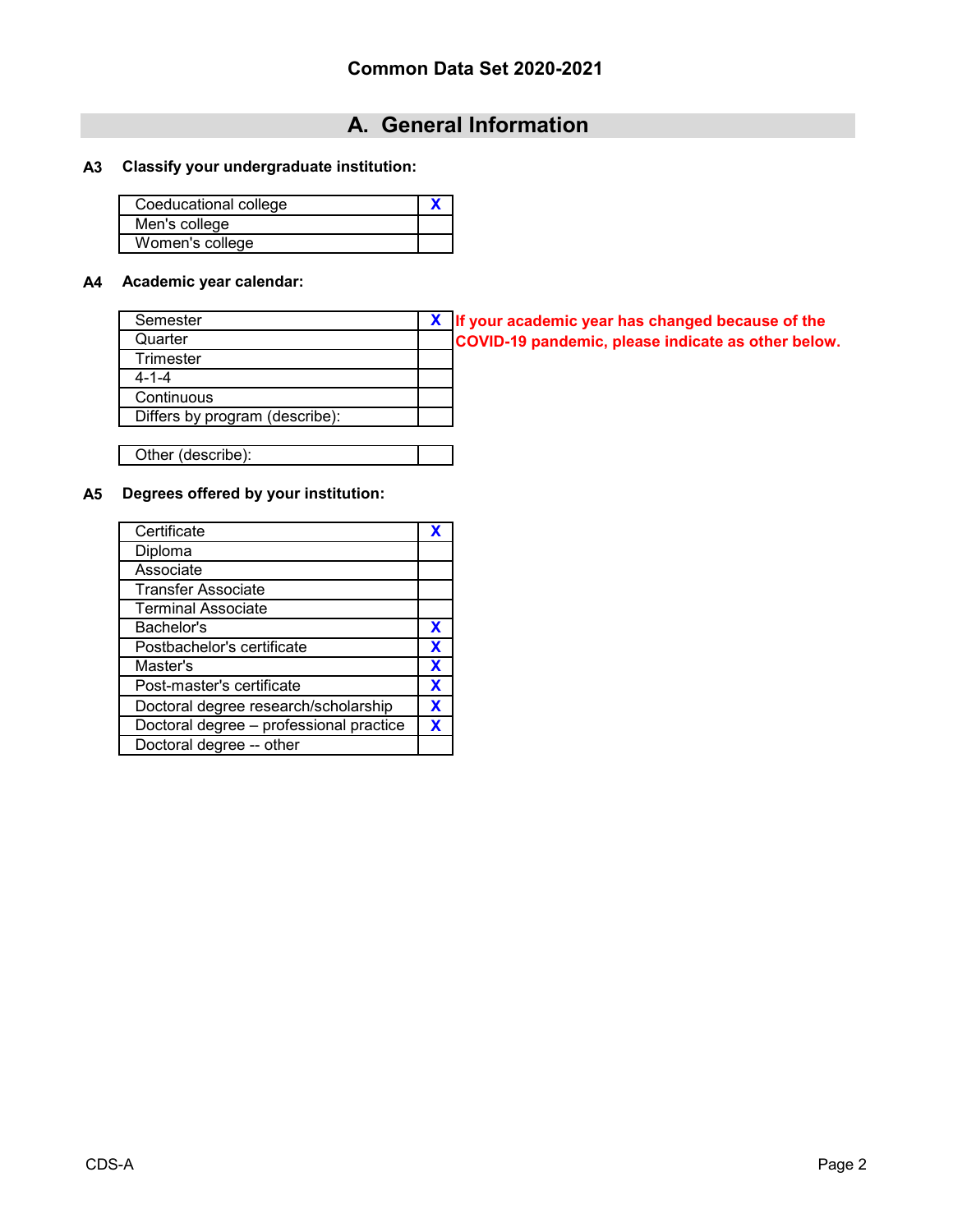#### **B1 Institutional Enrollment - Men and Women**

Provide numbers of students for each of the following categories as of the institution's official fall reporting date or as of **October 15, 2020.**

[<sup>•</sup> Note: Report students formerly des](https://nces.ed.gov/ipeds/pdf/Reporting_Study_Abroad%20Students_5.31.17.pdf)ignated as "first professional" in the graduate cells. For information on  [reporting study abroad students please see this link.](https://nces.ed.gov/ipeds/pdf/Reporting_Study_Abroad%20Students_5.31.17.pdf)

|                                   | <b>FULL-TIME</b> |       | <b>PART-TIME</b> |        |
|-----------------------------------|------------------|-------|------------------|--------|
|                                   | <b>Men</b>       | Women | Men              | Women  |
| <b>Undergraduates</b>             |                  |       |                  |        |
| Degree-seeking, first-time        |                  |       |                  |        |
| freshmen                          | 1,158            | 1,181 | 14               | 5      |
| Other first-year, degree-seeking  | 235              | 344   | 11               | 19     |
| All other degree-seeking          | 3,639            | 4,179 | 210              | 219    |
| <b>Total degree-seeking</b>       | 5,032            | 5,704 | 235              | 243    |
| All other undergraduates enrolled |                  |       |                  |        |
| in credit courses                 |                  | Ω     | 47               | 72     |
| <b>Total undergraduates</b>       | 5,033            | 5,704 | 282              | 315    |
| Graduate                          |                  |       |                  |        |
| Degree-seeking, first-time        | 913              | 1,129 | 54               | 88     |
| All other degree-seeking          | 1,676            | 1,925 | 204              | 373    |
| All other graduates enrolled in   |                  |       |                  |        |
| credit courses                    |                  | 13    | 30               | 63     |
| <b>Total graduate</b>             | 2,596            | 3,067 | 288              | 524    |
| <b>Total all students</b>         | 7,629            | 8,771 | 570              | 839    |
| Total all undergraduates          |                  |       |                  | 11,334 |
| Total all graduate                |                  |       |                  | 6,475  |

# **GRAND TOTAL ALL STUDENTS 17,809**

#### **B2 Enrollment by Racial/Ethnic Category.**

Provide numbers of undergraduate students for each of the following categories as of the institution's official fall reporting date or as of **October 15, 2020**.

- Include international students only in the category "Nonresident aliens."
- Complete the "Total Undergraduates" column only if you cannot provide data for the first two columns.
- Report as your institution reports to IPEDS: persons who are Hispanic should be reported only on the Hispanic line, not under any race, and persons who are non-Hispanic multi-racial should be reported only under "Two or more races."

|                                                | Degree-Seeking<br><b>First-Time</b><br><b>First Year</b> | Degree-Seeking<br><b>Undergraduates</b><br>(include first-time<br>first-year) | <b>Total</b><br><b>Undergraduates</b><br>(both degree- and<br>non-degree-<br>seeking) |
|------------------------------------------------|----------------------------------------------------------|-------------------------------------------------------------------------------|---------------------------------------------------------------------------------------|
| Nonresident aliens                             | 171                                                      | 1,423                                                                         |                                                                                       |
| Hispanic/Latino                                | 504                                                      | 2,632                                                                         |                                                                                       |
| Black or African American, non-Hispanic        | 235                                                      | 1,060                                                                         |                                                                                       |
| White, non-Hispanic                            | 1,136                                                    | 4,760                                                                         |                                                                                       |
| American Indian or Alaska Native, non-Hispanic | ŋ                                                        | 14                                                                            |                                                                                       |
| Asian, non-Hispanic                            | 125                                                      | 525                                                                           |                                                                                       |
| Native Hawaiian/Pacific Islander, non-Hispanic | 3                                                        |                                                                               |                                                                                       |
| Two or more races, non-Hispanic                | 99                                                       | 388                                                                           |                                                                                       |
| Race and/or ethnicity unknown                  | 83                                                       | 406                                                                           |                                                                                       |
| <b>TOTAL</b>                                   | 2,358                                                    | 11,214                                                                        | 0                                                                                     |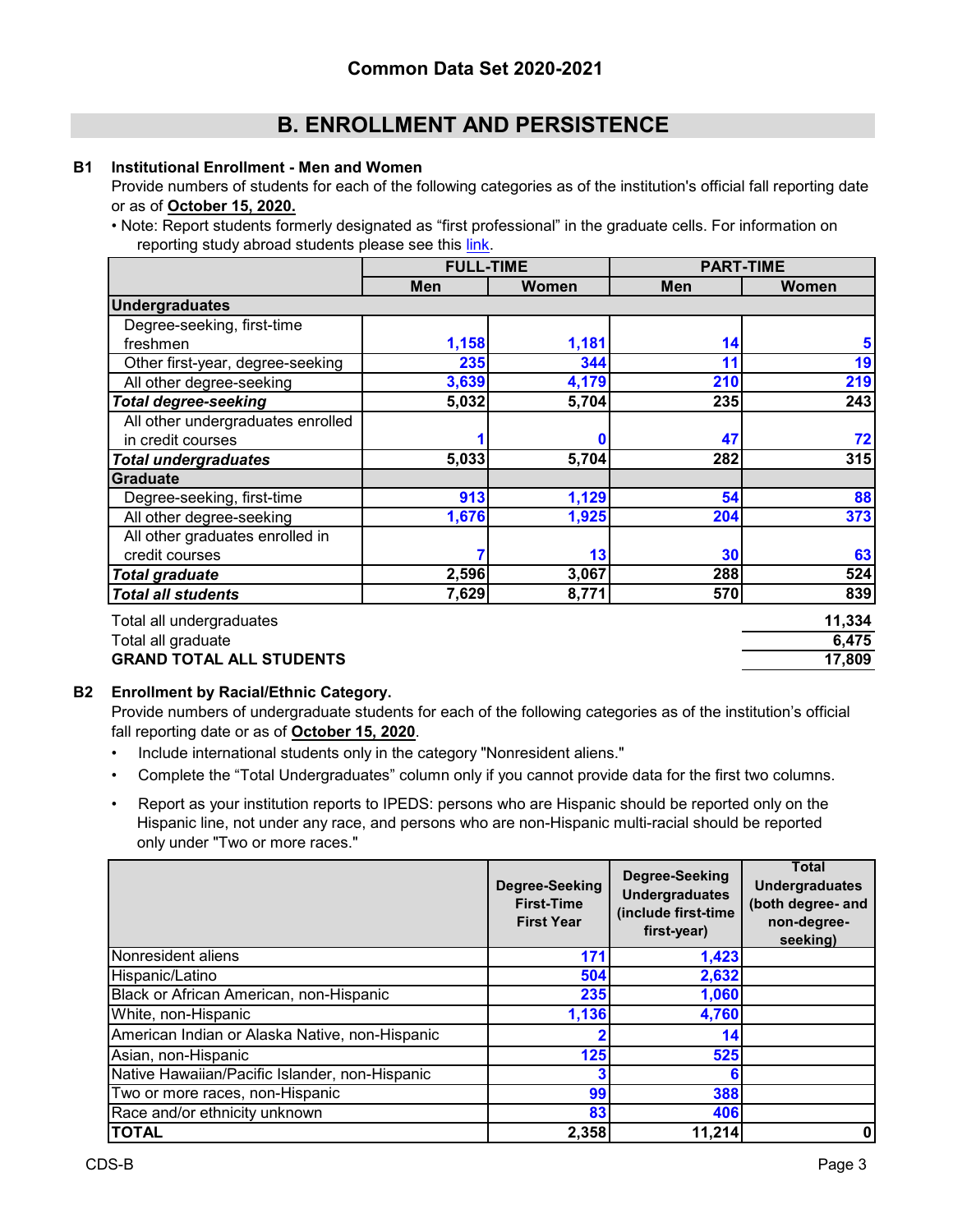### **Persistence**

#### **B3 Number of degrees awarded by your institution from July 1, 2019, to June 30, 2020.**

| Certificate/diploma             |       |
|---------------------------------|-------|
| Associate degrees               |       |
| Bachelor's degrees              | 2,674 |
| Postbachelor's certificates     | 108   |
| Master's degrees                | 1,782 |
| Post-Master's certificates      | 22    |
| Doctoral degrees -              |       |
| research/scholarship            | 206   |
| Doctoral degrees - professional |       |
| practice                        |       |
| Doctoral degrees - other        |       |

### **Graduation Rates**

The items in this section correspond to data elements collected by the IPEDS Web-based Data Collection System's Graduation Rate Survey (GRS).

• For complete instructions and definitions of data elements, see the IPEDS GRS Forms and Instructions for the 2020-2021 Survey. https://nces.ed.gov/ipeds/use-the-data/survey-components/9/graduation-rates

#### **In the following section for bachelor's or equivalent programs, please disaggregate the Fall 2013 and Fall 2014 cohorts (formerly CDS B4-B11) into four groups:**

- Students who received a Federal Pell Grant\*
- Recipients of a subsidized Stafford Loan who did not receive a Pell Grant
- Students who did not receive either a Pell Grant or a subsidized Stafford Loan
- Total (all students, regardless of Pell Grant or subsidized loan status)

\*Students who received both a Federal Pell Grant and a subsidized Stafford Loan should be reported in the "Recipients of a Federal Pell Grant" column.

For each graduation rate grid below, the numbers in the first three columns for Questions A-G should sum to the cohort total in the fourth column (formerly CDS B4-B11).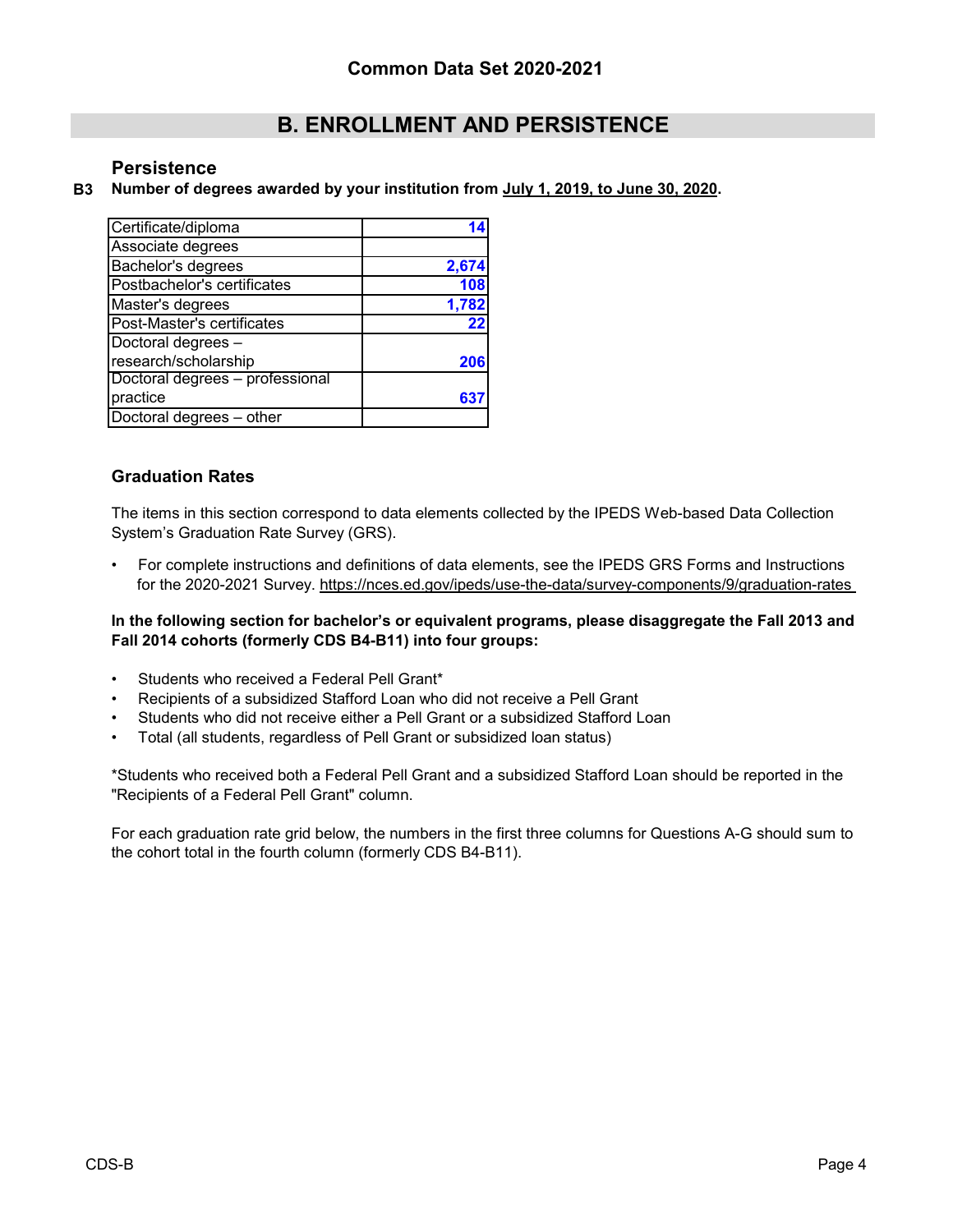### **For Bachelor's or Equivalent Programs**

Please provide data for the **Fall 2014** cohort if available. If Fall 2014 cohort data are not available, provide data for the **Fall 2013** cohort.

### *Fall 2014 Cohort*

| <b>B4</b> |                                                                                                                                                                                                                          | Recipients of a<br><b>Federal Pell Grant</b> | Recipients of a<br><b>Subsidized</b><br><b>Stafford Loan</b><br>who did not<br>receive a Pell<br>Grant | <b>Students who did</b><br>not receive either<br>a Pell Grant or a<br>subsidized<br><b>Stafford Loan</b> | <b>Total</b><br>(sum of 3 columns<br>to the left) |
|-----------|--------------------------------------------------------------------------------------------------------------------------------------------------------------------------------------------------------------------------|----------------------------------------------|--------------------------------------------------------------------------------------------------------|----------------------------------------------------------------------------------------------------------|---------------------------------------------------|
| A         | Initial 2014 cohort of first-time, full-<br>time, bachelor's (or equivalent)<br>degree-seeking undergraduate<br>students<br><del>Or the linual zon4 conort, now many</del>                                               | 310                                          | 308                                                                                                    | 1,434                                                                                                    | 2,052                                             |
| в         | did not persist and did not graduate<br>for the following reasons:<br>• Deceased<br>• Permanently Disabled<br>• Armed Forces<br>• Foreign Aid Service of the Federal<br>Government<br>$\bullet$ Official church missions | $\bf{0}$                                     | 0                                                                                                      | $\bf{0}$                                                                                                 | 0                                                 |
| C         | + Total Allowabl<br>Final 2014 cohort, after adjusting for<br>allowable exclusions                                                                                                                                       | 310                                          | 308                                                                                                    | 1,434                                                                                                    | 2,052                                             |
| D         | Of the initial 2014 cohort, how many<br>completed the program in four<br>years or less (by Aug. 31, 2018)                                                                                                                | 206                                          | 229                                                                                                    | 1,044                                                                                                    | 1,479                                             |
| E.        | Of the initial 2014 cohort, how many<br>completed the program in more<br>than four years but in five years or<br>less (after Aug. 31, 2018 and by<br>Aug. 31, 2019)                                                      | 31                                           | 30                                                                                                     | 139                                                                                                      | 200                                               |
| F         | Of the initial 2014 cohort, how many<br>completed the program in more<br>than five years but in six years or<br>less (after Aug. 31, 2019 and by<br>Aug. 31, 2020)                                                       | 6                                            |                                                                                                        | 15                                                                                                       | 22                                                |
| G         | Total graduating within six years<br>(sum of lines D, E, and F)                                                                                                                                                          | 243                                          | 260                                                                                                    | 1,198                                                                                                    | 1,701                                             |
| H         | Six-year graduation rate for 2014<br>cohort (G divided by C)                                                                                                                                                             | 78%                                          | 84%                                                                                                    | 84%                                                                                                      | 83%                                               |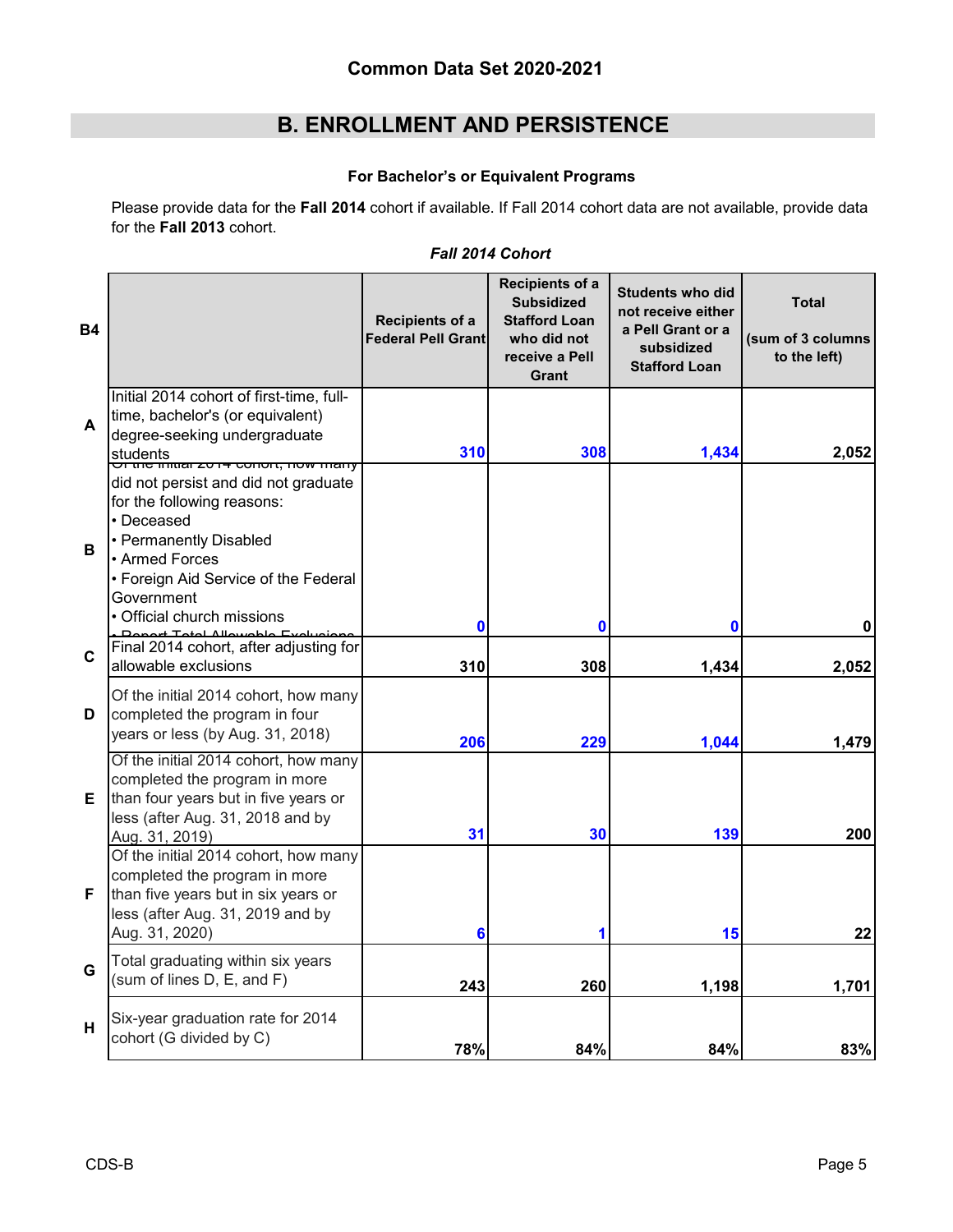|   |                                                                                                                                                                                                                                                                                                   | Recipients of a<br>Federal Pell Grant | Recipients of a<br><b>Subsidized</b><br><b>Stafford Loan</b><br>who did not<br>receive a Pell<br>Grant | <b>Students who did</b><br>not receive either<br>a Pell Grant or a<br>subsidized<br><b>Stafford Loan</b> | <b>Total</b><br>(sum of 3 columns<br>to the left) |
|---|---------------------------------------------------------------------------------------------------------------------------------------------------------------------------------------------------------------------------------------------------------------------------------------------------|---------------------------------------|--------------------------------------------------------------------------------------------------------|----------------------------------------------------------------------------------------------------------|---------------------------------------------------|
| A | Initial 2013 cohort of first-time, full-<br>time, bachelor's (or equivalent)<br>degree-seeking undergraduate<br>students                                                                                                                                                                          | 354                                   | 319                                                                                                    | 1,440                                                                                                    | 2,113                                             |
| B | <u>Ur the initial zu is conort, now many</u><br>did not persist and did not graduate<br>for the following reasons:<br>• Deceased<br>• Permanently Disabled<br>• Armed Forces<br>• Foreign Aid Service of the Federal<br>Government<br>· Official church missions<br><b>Donort Total Allowable</b> | 0                                     | $\overline{\mathbf{2}}$                                                                                |                                                                                                          | 3                                                 |
| C | Final 2013 cohort, after adjusting for<br>allowable exclusions                                                                                                                                                                                                                                    | 354                                   | 317                                                                                                    | 1,439                                                                                                    | 2,110                                             |
| D | Of the initial 2013 cohort, how many<br>completed the program in four<br>years or less (by Aug. 31, 2017)                                                                                                                                                                                         | 235                                   | 221                                                                                                    | 1,082                                                                                                    | 1,538                                             |
| Е | Of the initial 2013 cohort, how many<br>completed the program in more<br>than four years but in five years or<br>less (after Aug. 31, 2017 and by<br>Aug. 31, 2018)                                                                                                                               | 41                                    | 25                                                                                                     | 116                                                                                                      | 182                                               |
| F | Of the initial 2013 cohort, how many<br>completed the program in more<br>than five years but in six years or<br>less (after Aug. 31, 2018 and by<br>Aug. 31, 2019)                                                                                                                                | 6                                     | 5                                                                                                      | 22                                                                                                       | 33                                                |
| G | Total graduating within six years<br>(sum of lines D, E, and F)                                                                                                                                                                                                                                   | 282                                   | 251                                                                                                    | 1,220                                                                                                    | 1,753                                             |
| H | Six-year graduation rate for 2013<br>cohort (G divided by C)                                                                                                                                                                                                                                      | 80%                                   | 79%                                                                                                    | 85%                                                                                                      | 83%                                               |

*Fall 2013 Cohort*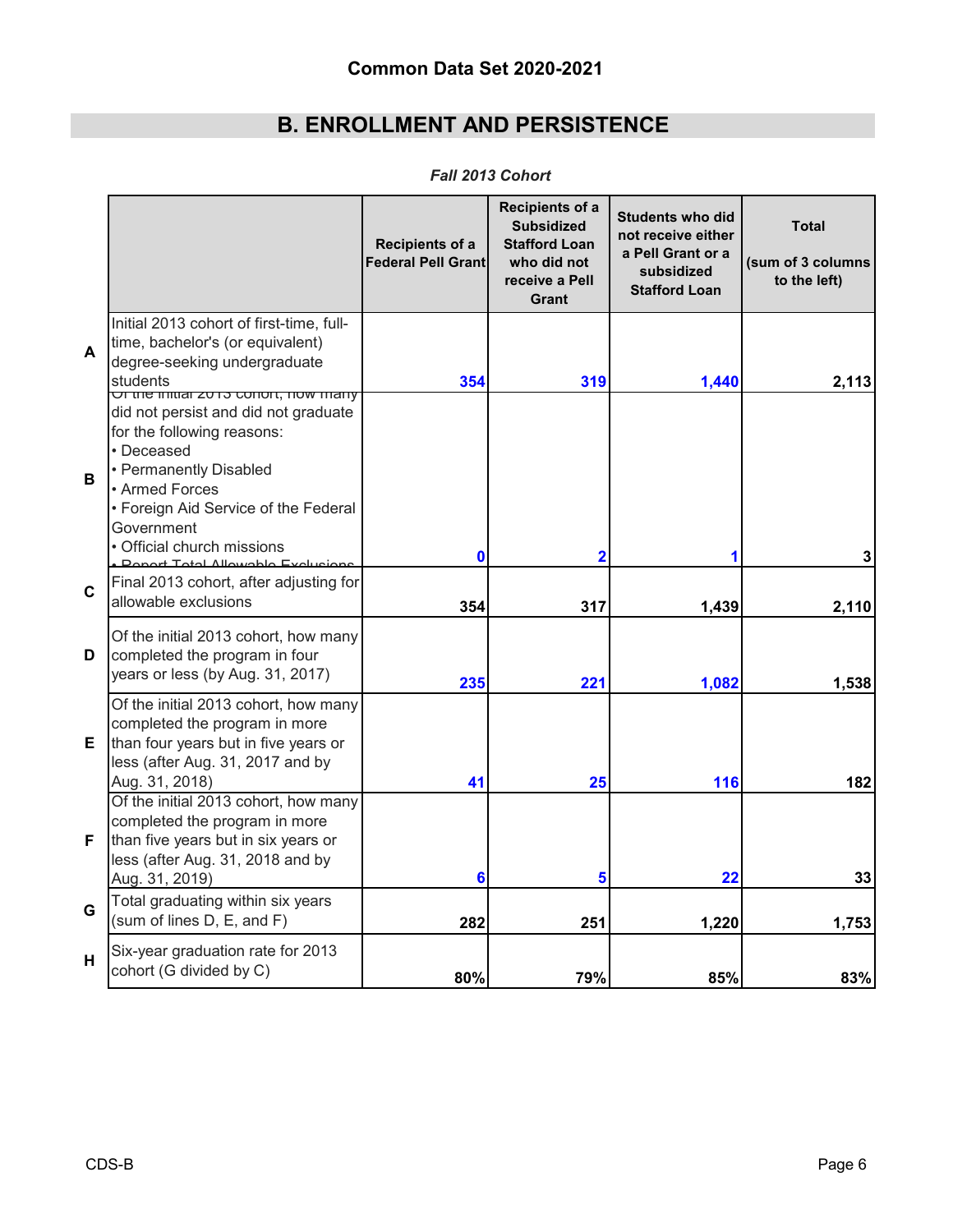#### **For Two-Year Institutions**

Please provide data for the **2017** cohort if available. If **2017** cohort data are not available, provide data for the **2016** cohort.

|            |                                                                                                                                                                                                                                                                                                     | 2017 Cohort | 2016 Cohort |
|------------|-----------------------------------------------------------------------------------------------------------------------------------------------------------------------------------------------------------------------------------------------------------------------------------------------------|-------------|-------------|
| <b>B12</b> | Initial cohort, total of first-time, full-time degree/certificate-seeking students:                                                                                                                                                                                                                 |             |             |
| <b>B13</b> | Of the initial cohort, how many did not persist and did not graduate for the<br>following reasons:<br>• Death<br>• Permanently Disability<br>· Service in the armed forces,<br>• Foreign aid service of the federal government<br>• Official church missions<br>• Report total allowable exclusions |             |             |
| <b>B14</b> | Final cohort, after adjusting for allowable exclusions:                                                                                                                                                                                                                                             | 0           | 0           |
| <b>B15</b> | Completers of programs of less than two years duration (total):                                                                                                                                                                                                                                     |             |             |
| <b>B16</b> | Completers of programs of less than two years within 150 percent of normal<br>time:                                                                                                                                                                                                                 |             |             |
| <b>B17</b> | Completers of programs of at least two but less than four years (total):                                                                                                                                                                                                                            |             |             |
| <b>B18</b> | Completers of programs of at least two but less than four-years within 150<br>percent of normal time:                                                                                                                                                                                               |             |             |
| <b>B19</b> | Total transfers-out (within three years) to other institutions:                                                                                                                                                                                                                                     |             |             |
| <b>B20</b> | Total transfers to two-year institutions:                                                                                                                                                                                                                                                           |             |             |
| <b>B21</b> | Total transfers to four-year institutions:                                                                                                                                                                                                                                                          |             |             |

#### **B22. Retention Rates**

Report for the cohort of all full-time, first-time bachelor's (or equivalent) degree-seeking undergraduate students who entered in Fall 2019 (or the preceding summer term).

- The initial cohort may be adjusted for students who departed for the following reasons:
	- \* Death
	- \* Permanent Disability
	- \* Service in the armed forces
	- \* Foreign aid service of the federal government
	- \* Official church missions
	- \* No other adjustments to the initial cohort should be made.

| For the cohort of all full-time bachelor's (or equivalent) degree-seeking undergraduate  |     |
|------------------------------------------------------------------------------------------|-----|
| students who entered your institution as freshmen in Fall 2019 (or the preceding summer  |     |
| (term), what percentage was enrolled at your institution as of the date your institution |     |
| Icalculates its official enrollment in Fall 2020.                                        | 91% |
|                                                                                          |     |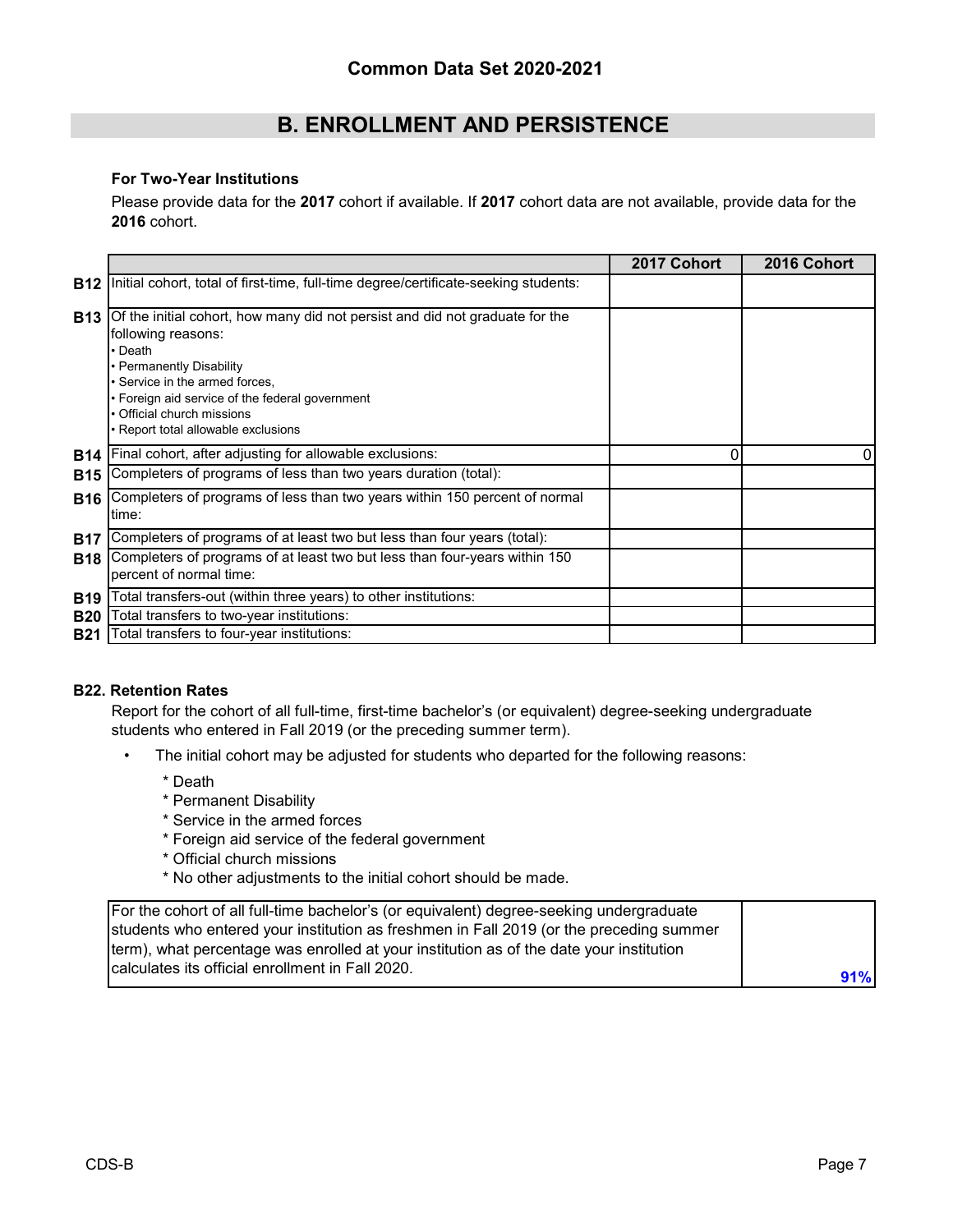### **Applications**

- **C1 First-time, first-year (freshman) students:** Provide the number of degree-seeking, first-time, firstyear students who applied, were admitted, and enrolled (full- or part-time) in **Fall 2020**.
	- Include early decision, early action, and students who began studies during summer in this cohort.
	- Applicants should include only those students who fulfilled the requirements for consideration for admission (i.e., who completed actionable applications) and who have been notified of one of the following actions: admission, non-admission, placement on waiting list, or application withdrawn (by applicant or institution).
	- Admitted applicants should include wait-listed students who were subsequently offered admission.

| Total first-time, first-year (freshman) men who applied               | 17,332 |
|-----------------------------------------------------------------------|--------|
| Total first-time, first-year (freshman) women who applied             | 22,799 |
|                                                                       |        |
| Total first-time, first-year (freshman) men who were admitted         | 6,545  |
| Total first-time, first-year (freshman) women who were admitted       | 6,735  |
|                                                                       |        |
| Total full-time, first-time, first-year (freshman) men who enrolled   | 1,158  |
| Total part-time, first-time, first-year (freshman) men who enrolled   | 14     |
|                                                                       |        |
| Total full-time, first-time, first-year (freshman) women who enrolled | 1,181  |
| Total part-time, first-time, first-year (freshman) women who enrolled |        |

#### **C2 Freshman wait-listed students**

Students who met admission requirements but whose final admission was contingent on space availability

|                                                                                                  | -- |  |
|--------------------------------------------------------------------------------------------------|----|--|
| Do<br><sup>.</sup> placing students on a waiting<br>policy of<br>* list⊹<br><b>VOU</b><br>have a |    |  |

If yes, please answer the questions below for **Fall 2020** admissions:

| <b>WAITING LIST</b>                                             | <b>TOTAL</b> |           |
|-----------------------------------------------------------------|--------------|-----------|
| Number of qualified applicants offered a place on waiting list: | 11,444       |           |
| Number accepting a place on the waiting list:                   | 3,664        |           |
| Number of wait-listed students admitted:                        | 781          |           |
|                                                                 | <b>Yes</b>   | <b>No</b> |
| Is your waiting list ranked?                                    |              |           |
| If yes, do you release that information to students?            |              |           |
| Do you release that information to school counselors?           |              |           |

### **Admission Requirements**

#### **C3 High school completion requirement**

Check the appropriate box to identify your high school completion requirement for degree-seeking entering students:

| High school diploma is required and GED is accepted     | Yes |
|---------------------------------------------------------|-----|
| High school diploma is required and GED is not accepted |     |
| High school diploma or equivalent is not required       |     |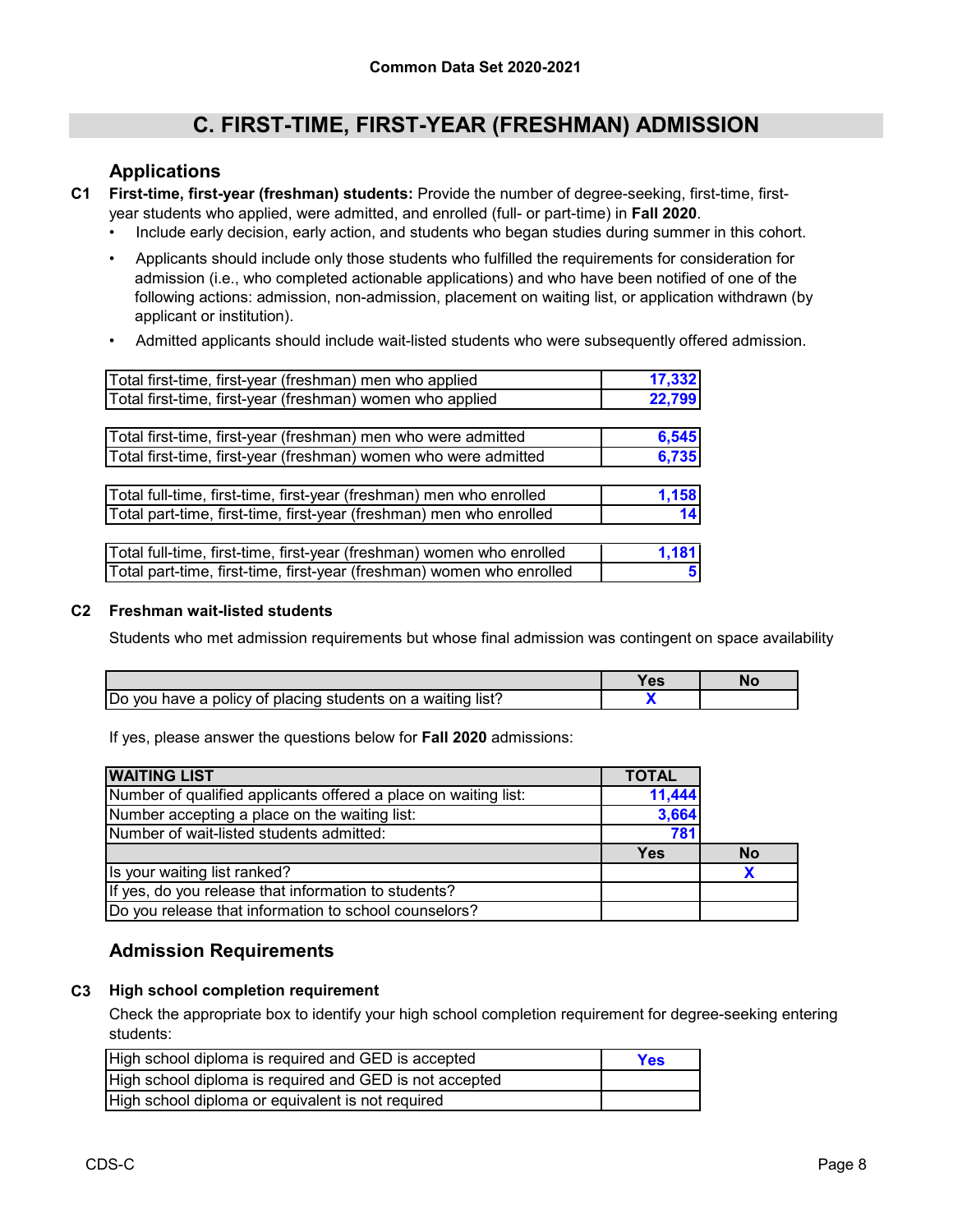#### **C4 Does your institution require or recommend a general college-preparatory program for degree-seeking students?**

| Require                       |  |
|-------------------------------|--|
| Recommend                     |  |
| Neither require nor recommend |  |

**C5 Distribution of high school units required and/or recommended.** Specify the distribution of academic high school course units required and/or recommended of all or most degree-seeking students using Carnegie units (one unit equals one year of study or its equivalent). If you use a different system for calculating units, please convert.

|                                  | <b>Units</b>    | <b>Units</b>            |
|----------------------------------|-----------------|-------------------------|
|                                  | <b>Required</b> | Recommended             |
| Total academic units             |                 | 20                      |
| English                          |                 | 4                       |
| <b>Mathematics</b>               |                 |                         |
| Science                          |                 | 4                       |
| Of these, units that must be lab |                 | $\overline{\mathbf{2}}$ |
| Foreign language                 |                 |                         |
| Social studies                   |                 |                         |
| History                          |                 |                         |
| Academic electives               |                 |                         |
| <b>Computer Science</b>          |                 |                         |
| <b>Visual/Performing Arts</b>    |                 |                         |
| Other (specify)                  |                 |                         |

### **Basis for Selection**

**C6** Do you have an open admission policy, under which virtually all secondary school graduates or students with GED equivalency diplomas are admitted without regard to academic record, test scores, or other qualifications? If so, check which applies:

| Open admission policy as described above for all students         |  |
|-------------------------------------------------------------------|--|
| Open admission policy as described above for most students, but-- |  |
| selective admission for out-of-state students                     |  |
| selective admission to some programs                              |  |
| Other (explain):                                                  |  |
|                                                                   |  |

#### **C7 Relative importance of each of the following academic and nonacademic factors in your firsttime, first-year, degree-seeking (freshman) admission decisions.**

|                                  | <b>Very Important</b> | Important | <b>Considered</b> | <b>Not</b><br><b>Considered</b> |
|----------------------------------|-----------------------|-----------|-------------------|---------------------------------|
| <b>Academic</b>                  |                       |           |                   |                                 |
| Rigor of secondary school record |                       |           |                   |                                 |
| Class rank                       |                       |           |                   |                                 |
| Academic GPA                     |                       |           |                   |                                 |
| Standardized test scores         |                       |           |                   |                                 |
| <b>Application Essay</b>         |                       |           |                   |                                 |
| Recommendation(s)                |                       |           |                   |                                 |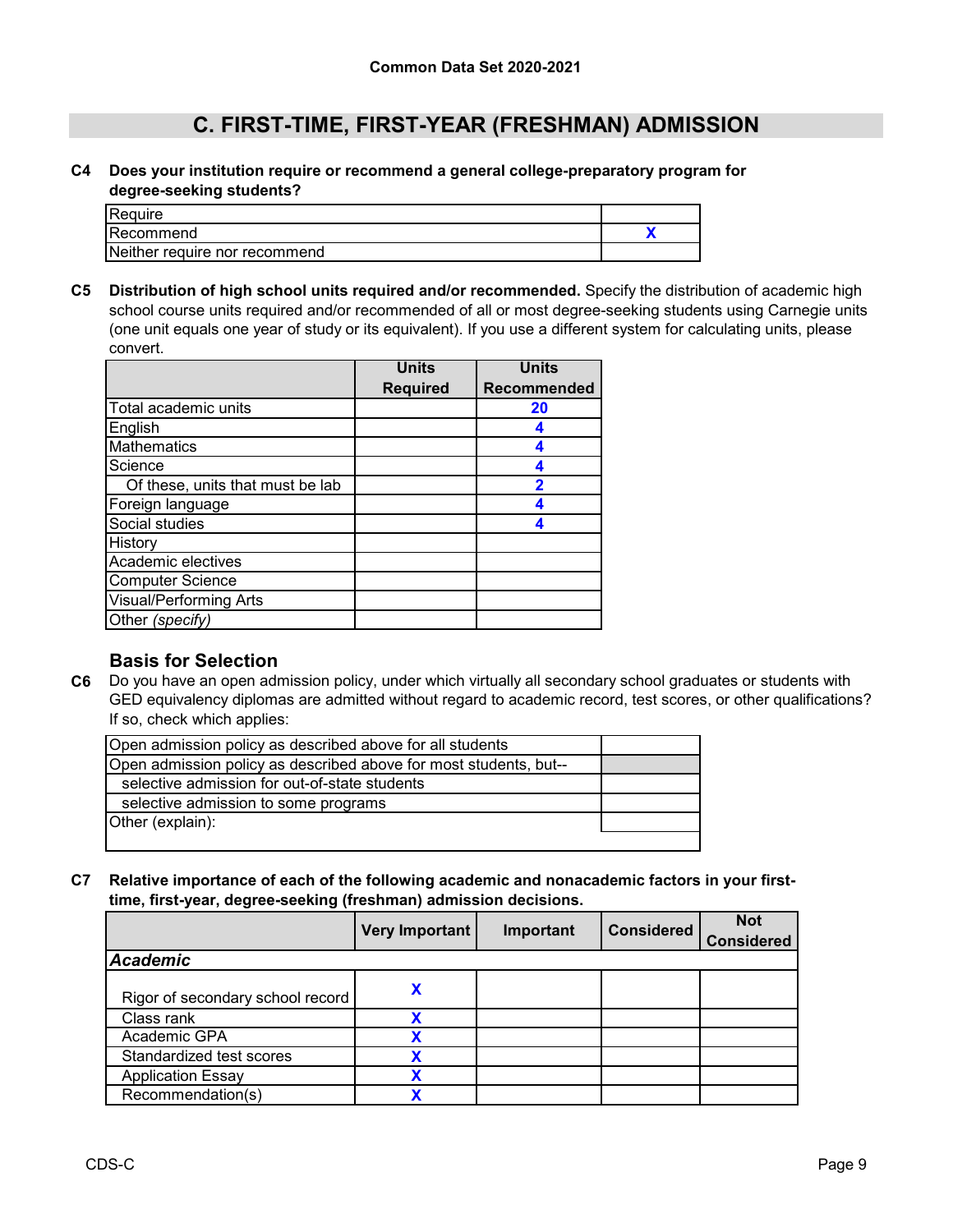|                                   | <b>Very Important</b> | Important | <b>Considered</b> | <b>Not</b><br><b>Considered</b> |
|-----------------------------------|-----------------------|-----------|-------------------|---------------------------------|
| <b>Nonacademic</b>                |                       |           |                   |                                 |
| Interview                         |                       |           |                   | X                               |
| <b>Extracurricular activities</b> |                       |           |                   |                                 |
| Talent/ability                    |                       | X         |                   |                                 |
| Character/personal qualities      |                       | χ         |                   |                                 |
| First generation                  |                       |           | X                 |                                 |
| Alumni/ae relation                |                       |           | X                 |                                 |
| Geographical residence            |                       |           | X                 |                                 |
| State residency                   |                       |           | X                 |                                 |
| Religious affiliation/commitment  |                       |           |                   | X                               |
| Racial/ethnic status              |                       |           | X                 |                                 |
| Volunteer work                    |                       | X         |                   |                                 |
| Work experience                   |                       | χ         |                   |                                 |
| Level of applicant's interest     |                       |           | X                 |                                 |

### **SAT and ACT Policies**

#### **C8 Entrance exams**

|                                                                                 | Yes | No |
|---------------------------------------------------------------------------------|-----|----|
| Does your institution make use of SAT, ACT, or SAT Subject Test                 |     |    |
| scores in <b>admission</b> decisions for first-time, first-year, degree-seeking |     |    |
| applicants?                                                                     |     |    |

**C8A** If yes, place check marks in the appropriate boxes below to reflect your institution's policies for use in admission for **Fall 2022.**

|                              | <b>ADMISSION</b> |                  |                    |                                        |                 |
|------------------------------|------------------|------------------|--------------------|----------------------------------------|-----------------|
|                              | <b>Require</b>   | <b>Recommend</b> | <b>Require for</b> | <b>Consider if</b><br><b>Submitted</b> | <b>Not Used</b> |
|                              |                  |                  | <b>Some</b>        |                                        |                 |
| <b>SAT or ACT</b>            |                  |                  |                    |                                        |                 |
| <b>ACT Only</b>              |                  |                  |                    |                                        |                 |
| <b>SAT Only</b>              |                  |                  |                    |                                        |                 |
| SAT and SAT Subject Tests or |                  |                  |                    |                                        |                 |
| <b>ACT</b>                   |                  |                  | χ                  |                                        |                 |
| <b>SAT Subject Tests</b>     |                  |                  |                    |                                        |                 |

**C8B** If your institution will make use of the ACT in admission decisions for first-time, first-year, degree-seeking applicants for **Fall 2022** please indicate which ONE of the following applies (regardless of whether the writing score will be used in the admissions process):

| ACT with writing required            |  |
|--------------------------------------|--|
| ACT with writing recommended         |  |
| ACT with or without writing accepted |  |

**C8B** If your institution will make use of the SAT in admission decisions for first-time, first-year, degree-seeking applicants for **Fall 2022** please indicate which ONE of the following applies (regardless of whether the Essay score will be used in the admissions process):

| SAT with Essay component required            |  |
|----------------------------------------------|--|
| SAT with Essay component recommended         |  |
| SAT with or without Essay component accepted |  |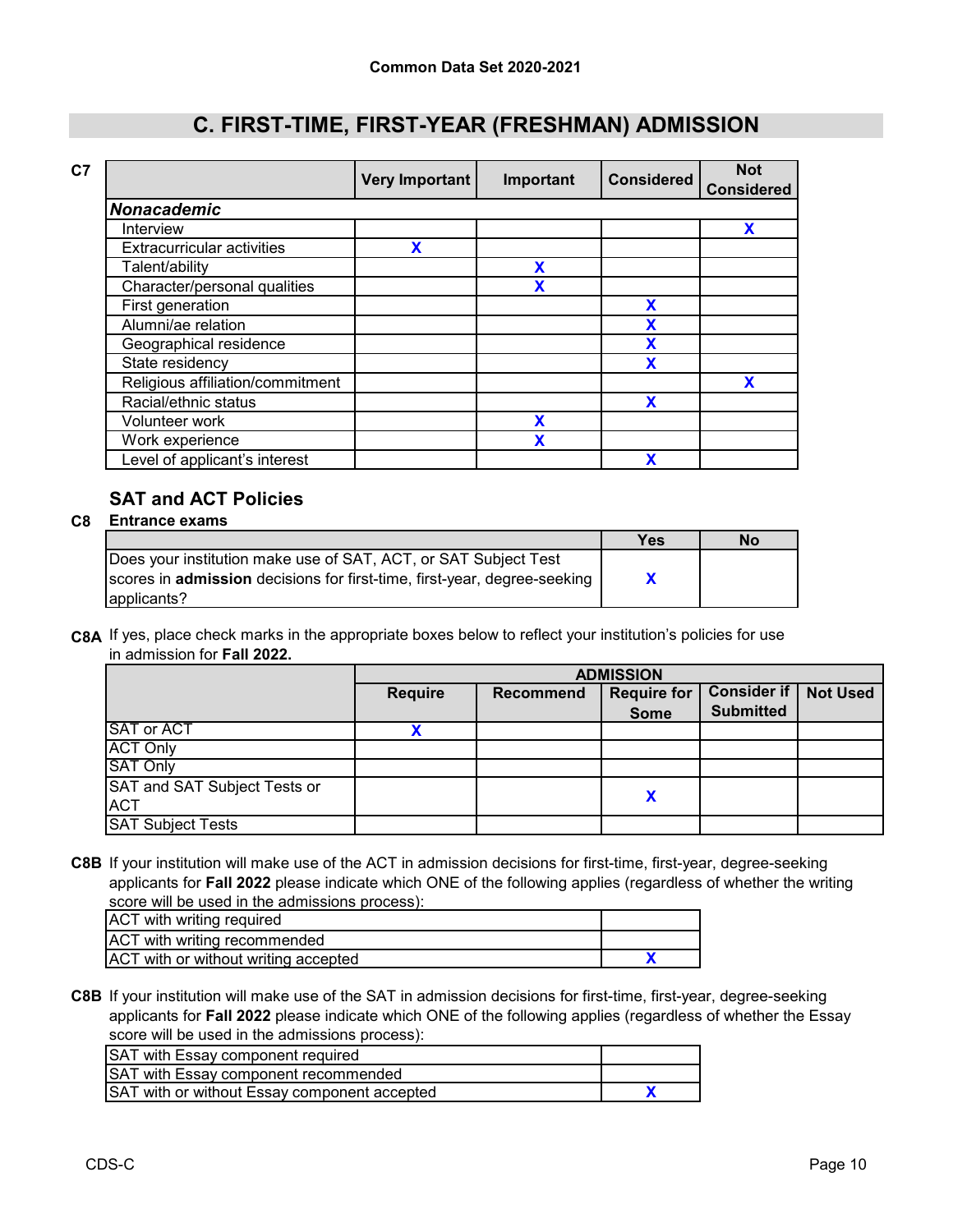**C8C** Please indicate how your institution will use the SAT or ACT essay component; check all that apply.

|                                                | <b>SAT essay</b> | <b>ACT essay</b> |
|------------------------------------------------|------------------|------------------|
| <b>For admission</b>                           |                  |                  |
| For placement                                  |                  |                  |
| <b>For advising</b>                            |                  |                  |
| In place of an application essay               |                  |                  |
| As a validity check on the application process |                  |                  |
| No college policy as of now                    |                  |                  |
| Not using essay component                      |                  |                  |

**C8D** In addition, does your institution use applicants' test scores for academic advising?

| IN | Yes |  |
|----|-----|--|
|    |     |  |

| <b>C8E</b> Latest date by which SAT or ACT scores must be received for fall-term admission | Jan.  |
|--------------------------------------------------------------------------------------------|-------|
| Latest date by which SAT Subject Test scores must be received for fall-term                | Nov ' |

**C8F** If necessary, use this space to clarify your test policies (e.g., if tests are recommended for some students, or if tests are not required of some students):

**Submitting ACT and/or SAT scores is optional for students interested in applying to the schools of Music and Architecture. Submitting ACT and/or SAT scores is optional for students graduating from a secondary school outside the United States. SAT Subject Tests in Math and Science are required for the dual-degree programs in Biochemistry & Molecular Biology.**

**C8G** Please indicate which tests your institution uses for **placement (e.g., state tests):**

| <b>SAT</b>                |  |
|---------------------------|--|
| <b>ACT</b>                |  |
| <b>SAT Subject Tests</b>  |  |
| <b>AP</b>                 |  |
| <b>CLEP</b>               |  |
| <b>Institutional Exam</b> |  |
| State Exam (specify):     |  |

### **Freshman Profile**

Provide information for **ALL enrolled, degree-seeking, full-time and part-time, first-time, first-year (freshman) students** enrolled in **Fall 2020**, including students who began studies during summer, international students/nonresident aliens, and students admitted under special arrangements.

- **C9 Percent and number of first-time, first-year (freshman) students enrolled in Fall 2020 who submitted national standardized (SAT/ACT) test scores.**
	- Include information for **ALL enrolled, degree-seeking, first-time, first-year (freshman) students who submitted test scores.**
	- Do not include partial test scores (e.g., mathematics scores but not critical reading for a category of students) or combine other standardized test results (such as TOEFL) in this item.
	- Do not convert SAT scores to ACT scores and vice versa.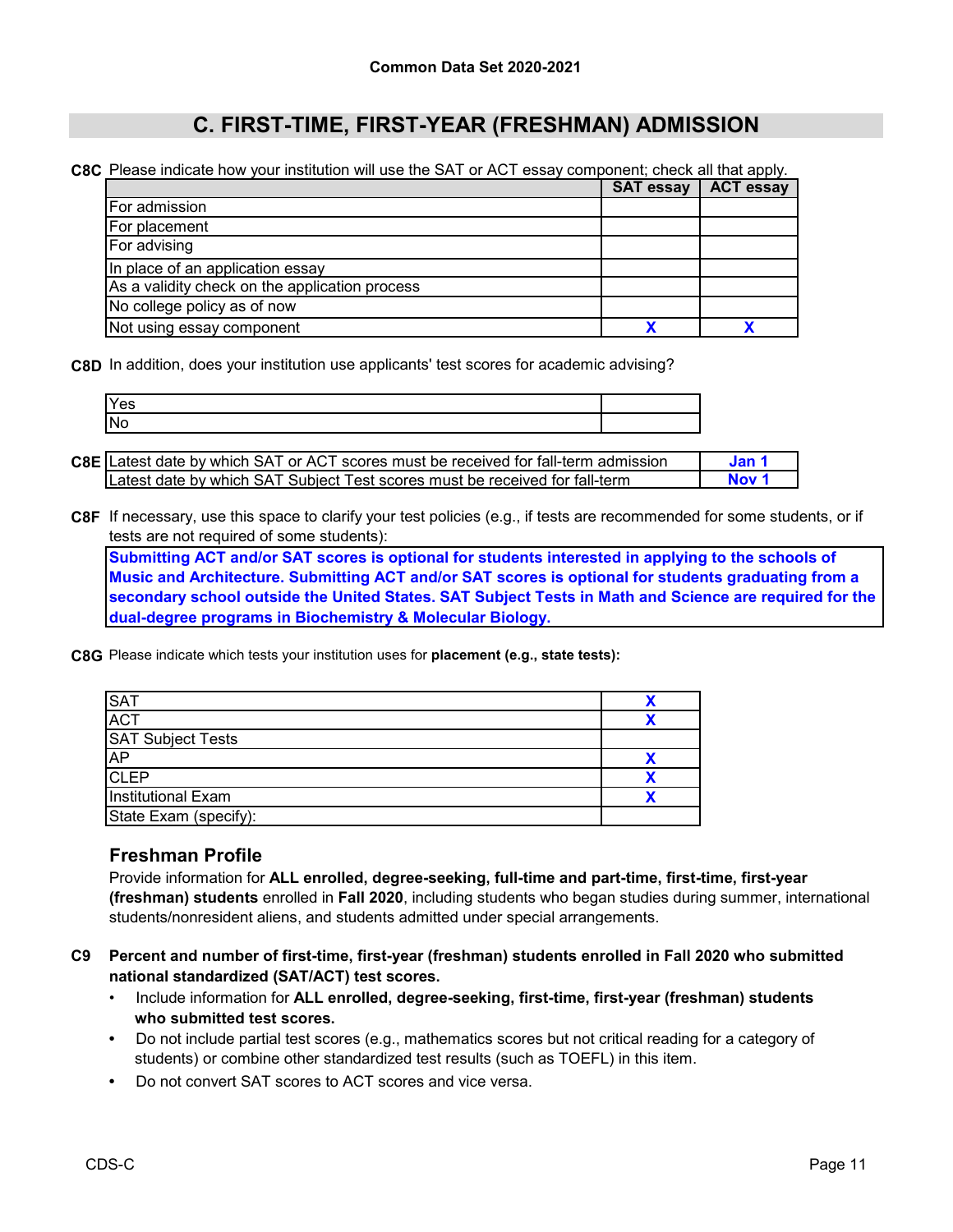- If a student submitted multiple sets of scores for a single test, report this information according to how you use the data. For example:
- If you consider the highest scores from either submission, use the highest combination of scores (e.g., verbal from one submission, math from the other).
- If you average the scores, use the average to report the scores.

|                              | <b>Percent</b> | <b>Number</b> |
|------------------------------|----------------|---------------|
| <b>Submitting SAT Scores</b> | 55%            | 1.303         |
| Submitting ACT Scores        | 40%            | 935           |

**For each assessment listed below, report the score that represents the 25th percentile (the score that 25 percent of the freshman population scored at or below) and the 75th percentile score (the score that 25 percent scored at or above).**

| <b>Assessment</b>              |       | 25th Percentile   75th Percentile |
|--------------------------------|-------|-----------------------------------|
| <b>SAT Composite</b>           | 1,260 | 1,400                             |
| SAT Evidence-Based Reading and |       |                                   |
| Writing                        | 620   | 700                               |
| <b>SAT Math</b>                | 630   | 720                               |
| <b>ACT Composite</b>           | 28    | 32                                |
| <b>ACT Math</b>                | 26    | 30                                |
| <b>ACT English</b>             | 29    | 34                                |
| <b>ACT Writing</b>             | n.a.  | n.a.                              |

**Percent of first-time, first-year (freshman) students with scores in each range:**

| <b>Score Range</b>      | <b>SAT Evidence-</b><br><b>Based Reading</b><br>and Writing | <b>SAT Math</b> |
|-------------------------|-------------------------------------------------------------|-----------------|
| 700-800                 | 29%                                                         | 36%             |
| 600-699                 | 59%                                                         | 52%             |
| 500-599                 | 11%                                                         | <b>11%</b>      |
| 400-499                 | 1%                                                          | 1%              |
| 300-399                 | 0%                                                          | $0\%$           |
| 200-299                 | $0\%$                                                       | 0%              |
| Totals should = $100\%$ | 100%                                                        | 100%            |

| <b>Score Range</b>   | <b>SAT Composite</b> |
|----------------------|----------------------|
| 1400-1600            | 28%                  |
| 1200-1399            | 64%                  |
| 1000-1199            | 7%                   |
| 800-999              | 1%                   |
| 600-799              | 0%                   |
| 400-599              | 0%                   |
| Totals should = 100% | 100%                 |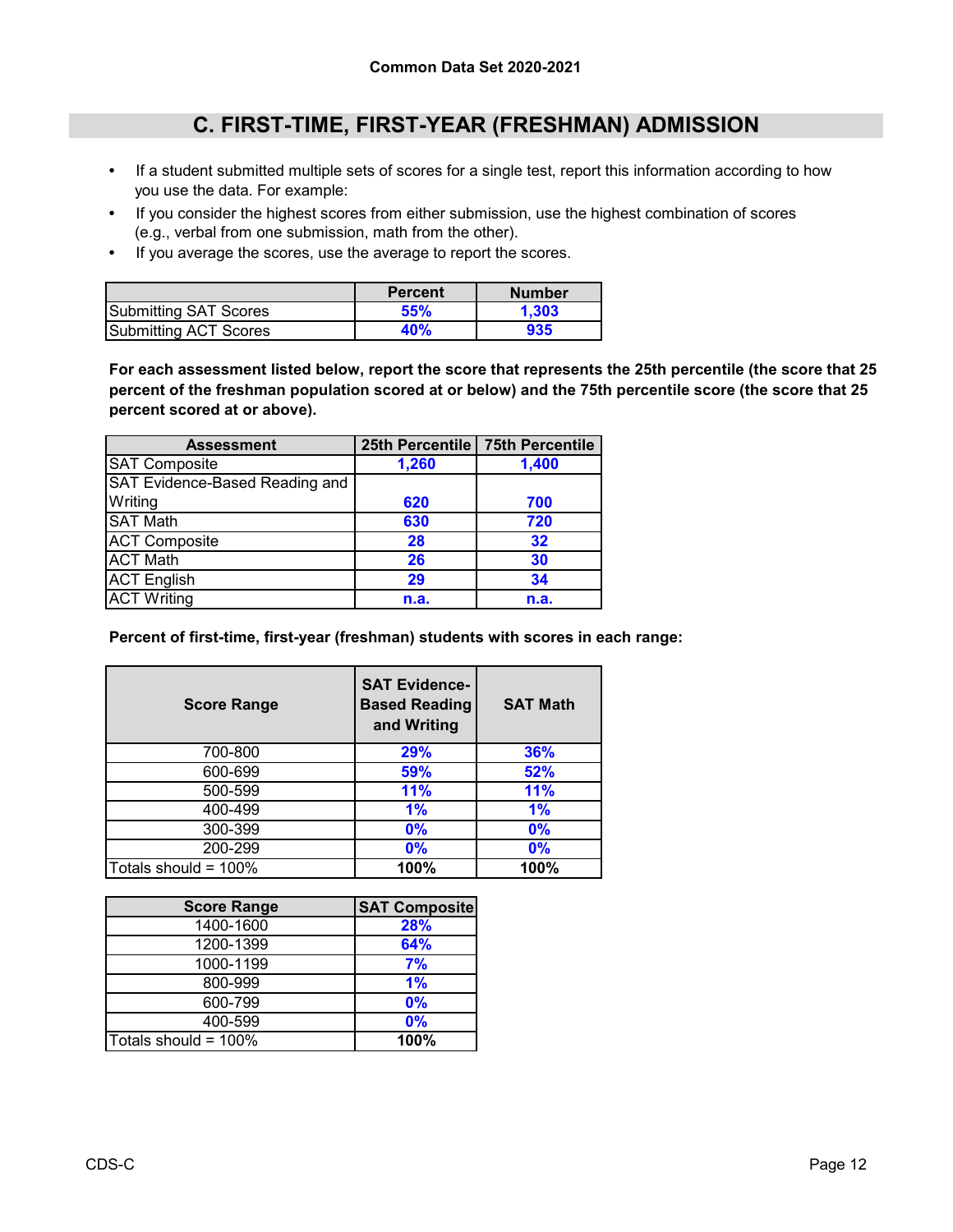| <b>Score Range</b>      | <b>ACT Composite</b> | <b>ACT English</b> | <b>ACT Math</b> |
|-------------------------|----------------------|--------------------|-----------------|
| $30 - 36$               | 63%                  | 73%                | 34%             |
| 24-29                   | 36%                  | 25%                | 57%             |
| 18-23                   | 1%                   | 2%                 | 8%              |
| $12 - 17$               | 0%                   | 0%                 | 1%              |
| $6 - 11$                | 0%                   | 0%                 | 0%              |
| Below 6                 | 0%                   | 0%                 | 0%              |
| Totals should = $100\%$ | 100%                 | 100%               | 100%            |

**C10 Percent of all degree-seeking, first-time, first-year (freshman) students who had high school class rank within each of the following ranges (report information for those students from whom you collected high school rank information)**

| <b>Assessment</b>                                                         | <b>Percent</b> |                    |
|---------------------------------------------------------------------------|----------------|--------------------|
| Percent in top tenth of high school graduating class                      | 51%            |                    |
| Percent in top quarter of high school graduating class                    | 78%            |                    |
| Percent in top half of high school graduating class                       | 95%            | Top half +         |
| Percent in bottom half of high school graduating class                    | 5%             | bottom half = 100% |
| Percent in bottom quarter of high school graduating class                 | 2%             |                    |
| Percent of total first-time, first-year (freshmen) students who submitted |                |                    |
| high school class rank:                                                   | 36%            |                    |

**C11 Percentage of all enrolled, degree-seeking, first-time, first-year (freshman) students who had high school grade-point averages within each of the following ranges (using 4.0 scale). Report information only for those students from whom you collected high school GPA.**

| <b>Score Range</b>                        | <b>Percent</b> |
|-------------------------------------------|----------------|
| Percent who had GPA of 4.0                | 13%            |
| Percent who had GPA between 3.75 and 3.99 | 25%            |
| Percent who had GPA between 3.50 and 3.74 | 24%            |
| Percent who had GPA between 3.25 and 3.49 | 20%            |
| Percent who had GPA between 3.00 and 3.24 | <b>16%</b>     |
| Percent who had GPA between 2.50 and 2.99 | 2%             |
| Percent who had GPA between 2.0 and 2.49  | 0%             |
| Percent who had GPA between 1.0 and 1.99  | 0%             |
| Percent who had GPA below 1.0             | 0%             |
| Totals should = 100%                      | 100%           |

**C12** Average high school GPA of all degree-seeking, first-time, first-year (freshman) students who submitted GPA:

| 3.6  |  |
|------|--|
| 100% |  |

Percent of total first-time, first-year (freshman) students who submitted high school GPA:

### **Admission Policies**

#### **Application Fee**

**If your institution has waived its application fee for the Fall 2021 admission cycle please sele**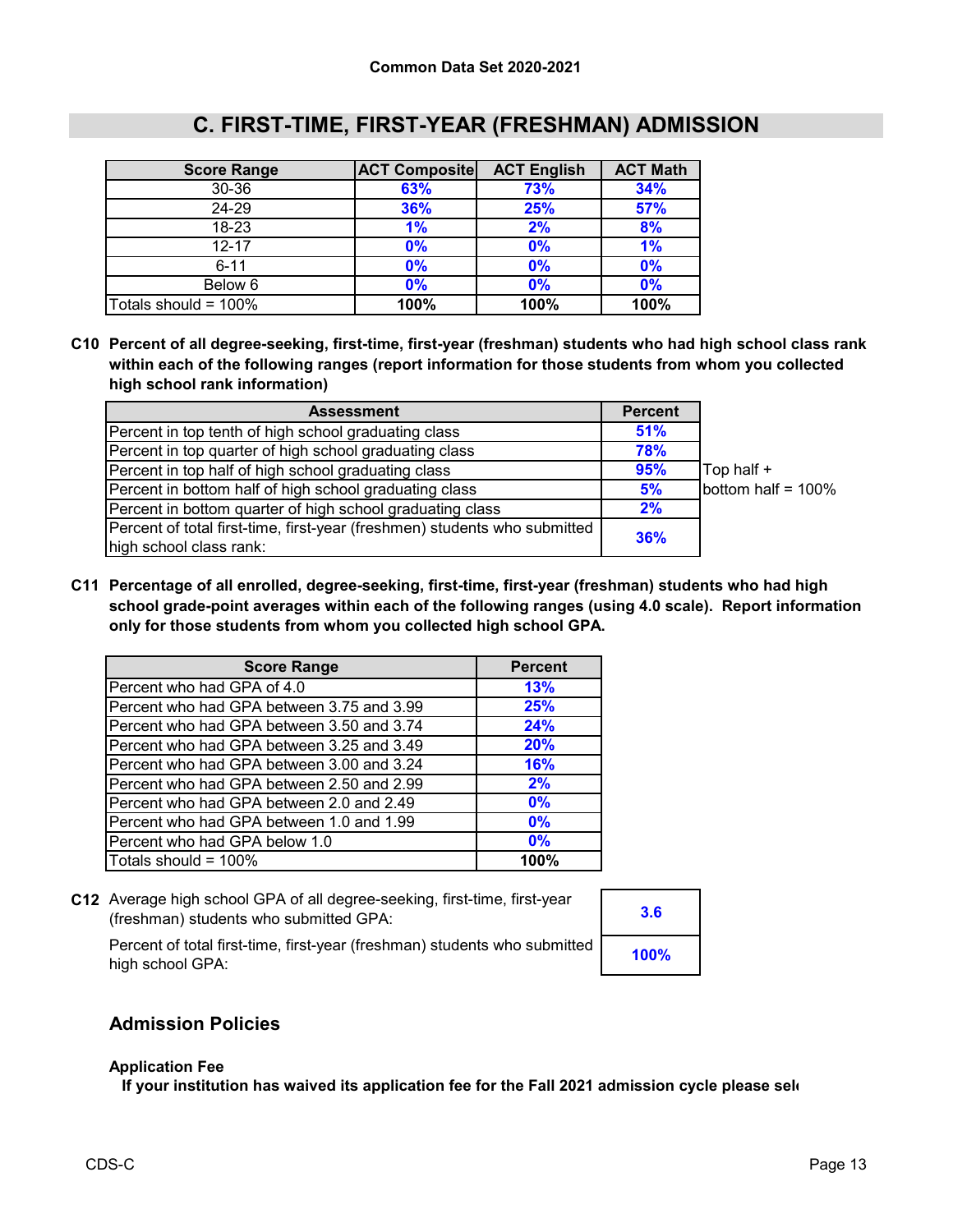|                                                      | Yes     | No |
|------------------------------------------------------|---------|----|
| Does your institution have an application fee?       |         |    |
|                                                      |         |    |
| Amount of application fee:                           | \$70.00 |    |
|                                                      |         |    |
|                                                      | Yes     | Nο |
| Can it be waived for applicants with financial need? |         |    |

**If you have an application fee and an on-line application option, please indicate policy for students who apply on-line:**

| Same fee |  |
|----------|--|
| Free     |  |
| Reduced  |  |
|          |  |

|                                                                              | Yes | Nο |
|------------------------------------------------------------------------------|-----|----|
| Can on-line application fee be waived for applicants<br>with financial need? |     |    |

#### **C14 Application closing date**

|                                                   |           | Yes | No |
|---------------------------------------------------|-----------|-----|----|
| Does your institution have an application closing |           |     |    |
| date?                                             |           |     |    |
| Application closing date (fall)                   | January 1 |     |    |
| <b>Priority Date</b>                              |           |     |    |

|                                                                                 | No |
|---------------------------------------------------------------------------------|----|
| C15 Are first-time, first-year students accepted for terms other than the fall? |    |

#### **C16 Notification to applicants of admission decision sent** *(fill in one only)*

| On a rolling basis beginning (date): |                |
|--------------------------------------|----------------|
| By (date):                           | <b>April 1</b> |
| Other:                               |                |

### **C17 Reply policy for admitted applicants** *(fill in one only)*

| Must reply by (date):                  |         |                              |  |
|----------------------------------------|---------|------------------------------|--|
| No set date                            |         |                              |  |
| Must reply by May 1st or within        | 2 weeks | weeks if notified thereafter |  |
| Other:                                 |         |                              |  |
| Deadline for housing deposit (MMDD):   |         | May 1                        |  |
| Amount of housing deposit:             |         | \$500                        |  |
| Refundable if student does not enroll? |         |                              |  |
| Yes, in full                           |         |                              |  |
| Yes, in part                           |         |                              |  |
| No                                     |         |                              |  |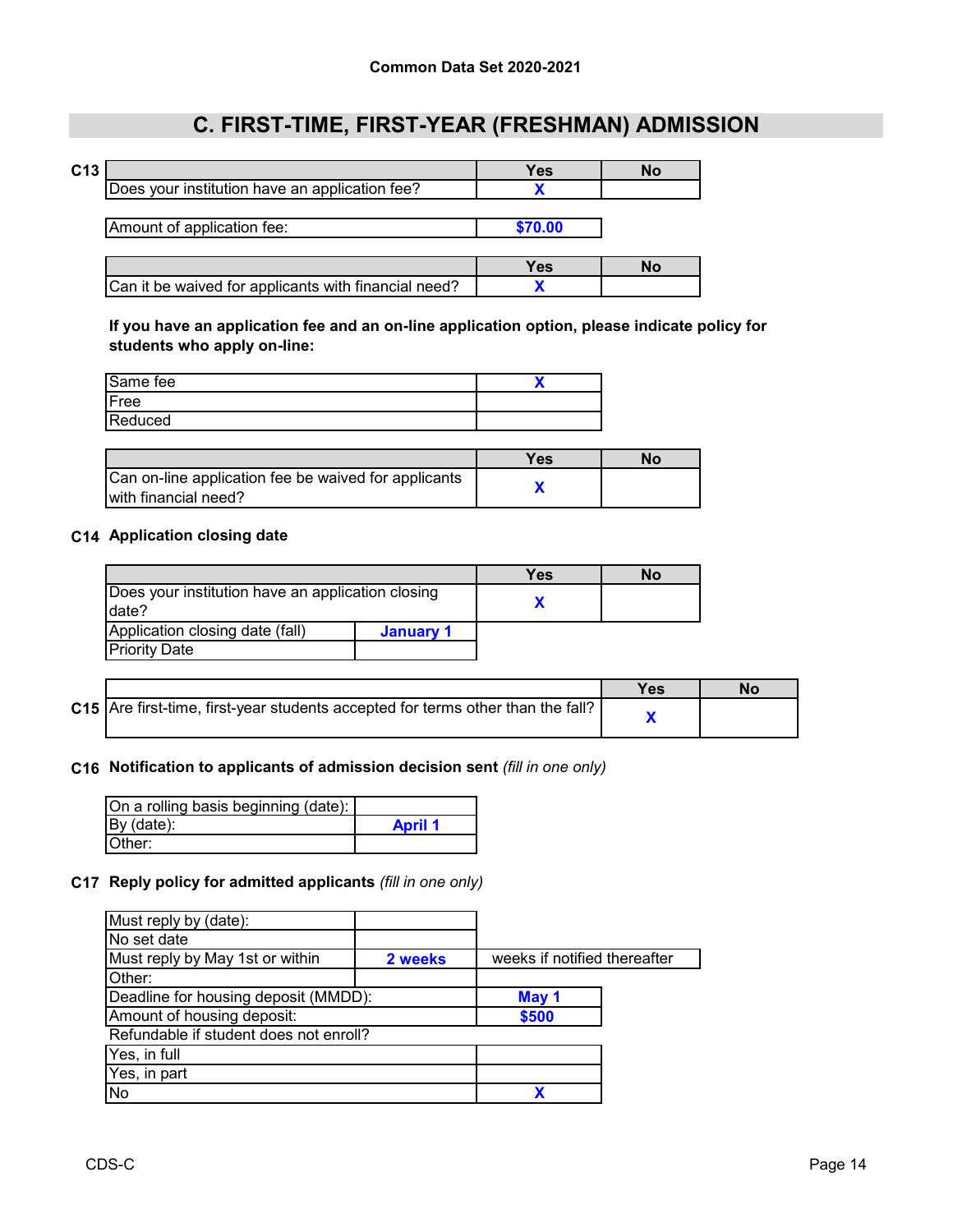#### **C18 Deferred admission**

|                                                                                 |      | Yes | No |
|---------------------------------------------------------------------------------|------|-----|----|
| Does your institution allow students to postpone enrollment after<br>admission? |      |     |    |
| If yes, maximum period of postponement:                                         | vear |     |    |

#### **C19 Early admission of high school students**

|                                                                          | Yes | No |
|--------------------------------------------------------------------------|-----|----|
| Does your institution allow high school students to enroll as full-time, |     |    |
| first-time, first-year (freshman) students one year or more before high  |     |    |
| school graduation?                                                       |     |    |

#### **C20 Common Application:** Question removed from CDS. (Initiated during 2006-2007 cycle)

### **Early Decision and Early Action Plans**

#### **C21 Early Decision**

|                                                                                                                                                                                                                                                                                                                                             | Yes | No |
|---------------------------------------------------------------------------------------------------------------------------------------------------------------------------------------------------------------------------------------------------------------------------------------------------------------------------------------------|-----|----|
| Does your institution offer an early decision plan (an admission plan<br>that permits students to apply and be notified of an admission decision<br>well in advance of the regular notification date and that asks students<br>to commit to attending if accepted) for first-time, first-year (freshman)<br>applicants for fall enrollment? | X   |    |

#### If "yes," please complete the following:

| First or only early decision plan closing date      | Nov 1             |
|-----------------------------------------------------|-------------------|
| First or only early decision plan notification date | <b>Dec 15</b>     |
| Other early decision plan closing date              | Jan 1             |
| Other early decision plan notification date         | Feb <sub>15</sub> |

#### **For the Fall 2020 entering class:**

| Number of early decision applications received by your institution | 1.357 |
|--------------------------------------------------------------------|-------|
| Number of applicants admitted under early decision plan            | 830   |
| Please provide significant details about your early decision plan: |       |

#### **C22 Early action**

|                                                                                                                                                                                                               | Yes | No |
|---------------------------------------------------------------------------------------------------------------------------------------------------------------------------------------------------------------|-----|----|
| Do you have a nonbinding early action plan whereby students are<br>notified of an admission decision well in advance of the regular<br>notification date but do not have to commit to attending your college? |     |    |
| If "vee " please complete the following:                                                                                                                                                                      |     |    |

| If yes, please complete the following. |        |
|----------------------------------------|--------|
| Early action closing date              | Nov 1  |
| Early action notification date         | Jan 31 |

|                                                                      | Yes | Nο |
|----------------------------------------------------------------------|-----|----|
| Is your early action plan a "restrictive" plan under which you limit |     |    |
| students from applying to other early plans?                         |     |    |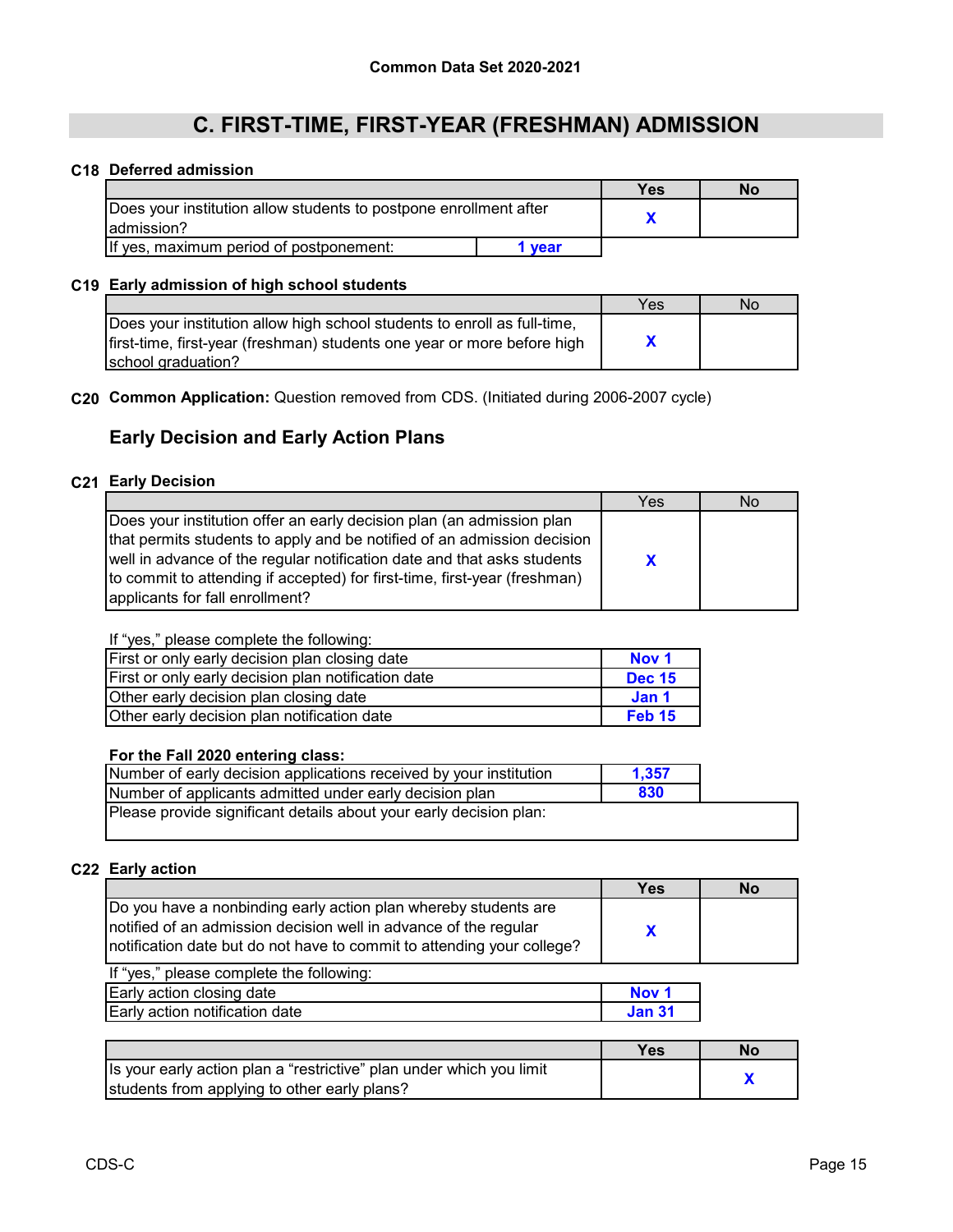# **D. TRANSFER ADMISSION**

### **Fall Applicants**

|    |                                                                                                                                                             | Yes | No |
|----|-------------------------------------------------------------------------------------------------------------------------------------------------------------|-----|----|
| D1 | Does your institution enroll transfer students? (If no, please<br>skip to Section E)                                                                        |     |    |
|    | If yes, may transfer students earn advanced standing credit<br>by transferring credits earned from course work completed<br>at other colleges/universities? |     |    |

**D2** Provide the number of students who applied, were admitted, and enrolled as degree-seeking transfer students in **Fall 2020.**

|       | <b>Applicants</b> | <b>Admitted</b><br><b>Applicants</b> | <b>Enrolled</b><br><b>Applicants</b> |
|-------|-------------------|--------------------------------------|--------------------------------------|
| Men   | 1.150             | 548                                  | 246                                  |
| Women | 1.417             | 788                                  | 363                                  |
| Total | 2.567             | 1,336                                | 609                                  |

### **Application for Admission**

**D3** Indicate terms for which transfers may enroll:

| <sup>=</sup> all |  |
|------------------|--|
| Winter           |  |
| Spring           |  |
| Summer           |  |
|                  |  |

|    |                                                                                                                     | Yes | No |  |
|----|---------------------------------------------------------------------------------------------------------------------|-----|----|--|
| D4 | Must a transfer applicant have a minimum number of credits<br>completed or else must apply as an entering freshman? |     |    |  |
|    | If yes, what is the minimum number of credits and the unit of<br>Imeasure?                                          |     |    |  |

**D5** Indicate all items required of transfer students to apply for admission:

|                                                         | <b>Required of All</b> | Recommended<br>of All | Recommended<br>of Some | <b>Required of Some</b> | <b>Not Required</b> |
|---------------------------------------------------------|------------------------|-----------------------|------------------------|-------------------------|---------------------|
| High school transcript                                  |                        |                       |                        |                         |                     |
| College transcript(s)                                   |                        |                       |                        |                         |                     |
| Essay or personal statement                             |                        |                       |                        |                         |                     |
| Interview                                               |                        |                       |                        |                         |                     |
| Standardized test scores                                |                        |                       |                        |                         |                     |
| Statement of good standing<br>from prior institution(s) |                        |                       |                        |                         |                     |

**D6 n.a.** If a minimum high school grade point average is required of transfer applicants, specify (on a 4.0 scale):

| $\mathsf{D7}$ If a minimum college grade point average is required of | 2.0 |
|-----------------------------------------------------------------------|-----|
| transfer applicants, specify (on a 4.0 scale):                        |     |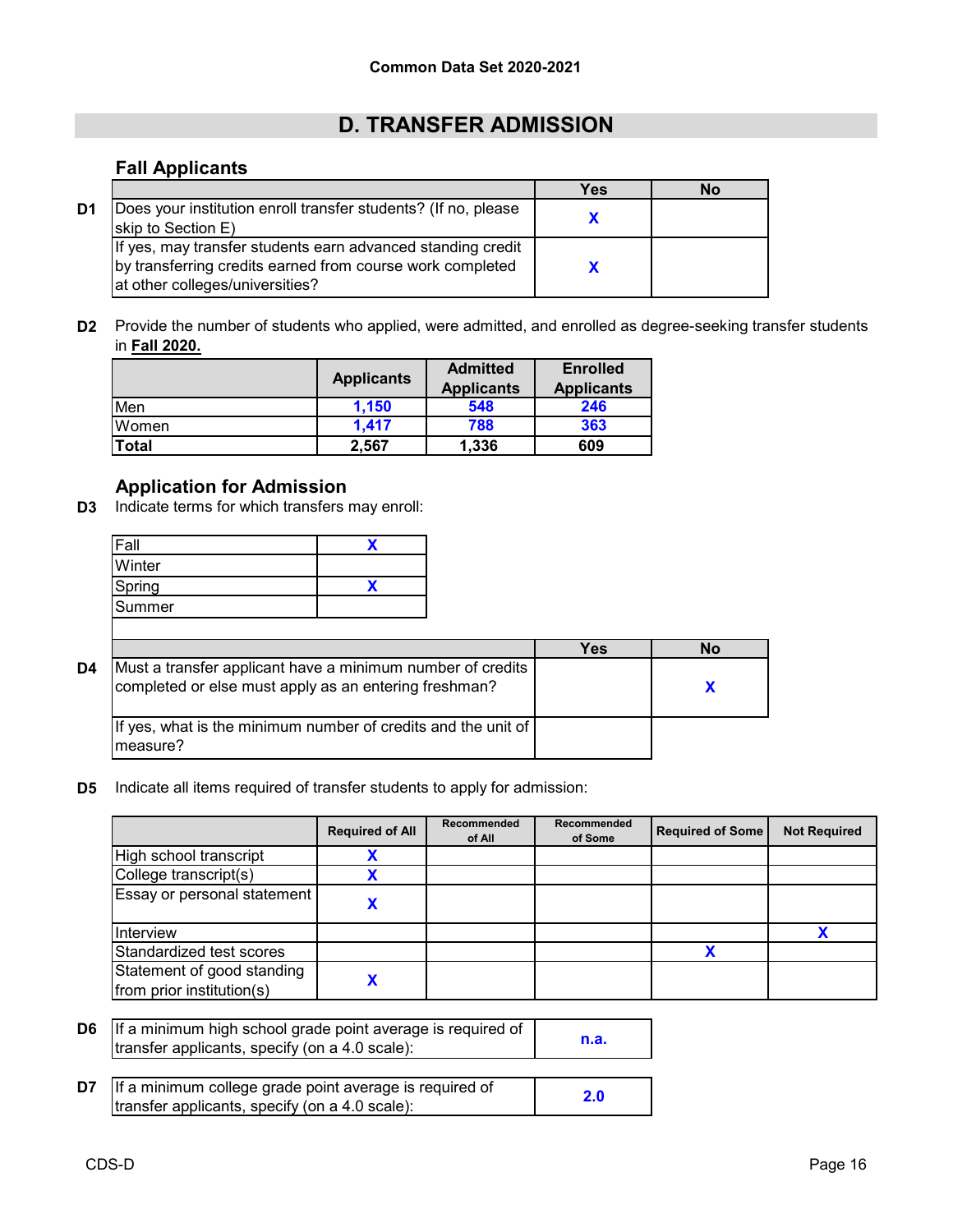# **D. TRANSFER ADMISSION**

- **D8** List any other application requirements specific to transfer applicants:
- **D9** List application priority, closing, notification, and candidate reply dates for transfer students. If applications are reviewed on a continuous or rolling basis, place a check mark in the "Rolling admission" column.

|        | <b>Priority Date</b> | <b>Closing Date</b> | <b>Notification Date</b>        | <b>Reply Date</b>                                    | <b>Rolling</b><br><b>Admission</b> |
|--------|----------------------|---------------------|---------------------------------|------------------------------------------------------|------------------------------------|
| Fall   | <b>April 1</b>       | June 1              | <b>Early-April</b>              | May 1 or two<br>weeks from<br>date on letter         |                                    |
| Winter |                      |                     |                                 |                                                      |                                    |
| Spring | <b>November 1</b>    | <b>December 1</b>   | <b>Early</b><br><b>November</b> | December 1 or<br>one weeks<br>from date on<br>letter |                                    |
| Summer |                      |                     |                                 |                                                      |                                    |

|                                                                          | Yes | Nο |
|--------------------------------------------------------------------------|-----|----|
| <b>D10</b> Does an open admission policy, if reported, apply to transfer |     |    |
| Istudents?                                                               |     |    |

**D11** Describe additional requirements for transfer admission, if applicable:

### **Transfer Credit Policies**

| <b>D12</b> Report the lowest grade earned for any course that may be<br>transferred for credit:                       | 2.0           |                  |
|-----------------------------------------------------------------------------------------------------------------------|---------------|------------------|
|                                                                                                                       | <b>Number</b> | <b>Unit Type</b> |
| <b>D13</b> Maximum number of credits or courses that may be<br>transferred from a two-year institution:               | n.a.          | n.a.             |
|                                                                                                                       | <b>Number</b> | <b>Unit Type</b> |
| <b>D14</b> Maximum number of credits or courses that may be<br>transferred from a four-year institution:              | n.a.          | n.a.             |
|                                                                                                                       |               |                  |
| <b>D15</b> Minimum number of credits that transfers must complete at<br>your institution to earn an associate degree: | n.a.          |                  |
|                                                                                                                       |               |                  |
| <b>D16</b> Minimum number of credits that transfers must complete at<br>your institution to earn a bachelor's degree: | 45            |                  |

Describe other transfer credit policies: **A student transferring credit hours from a 4-year college or university (this being the last school attended) must complete a minimum of 45 credit hours in residence at the University of Miami to earn an undergraduate degree. A student transferring credit hours from a 2-year community or junior college (this being the last school attended) must complete a minimum of 56 credit hours in residence at the University of Miami to earn an undergraduate degree.**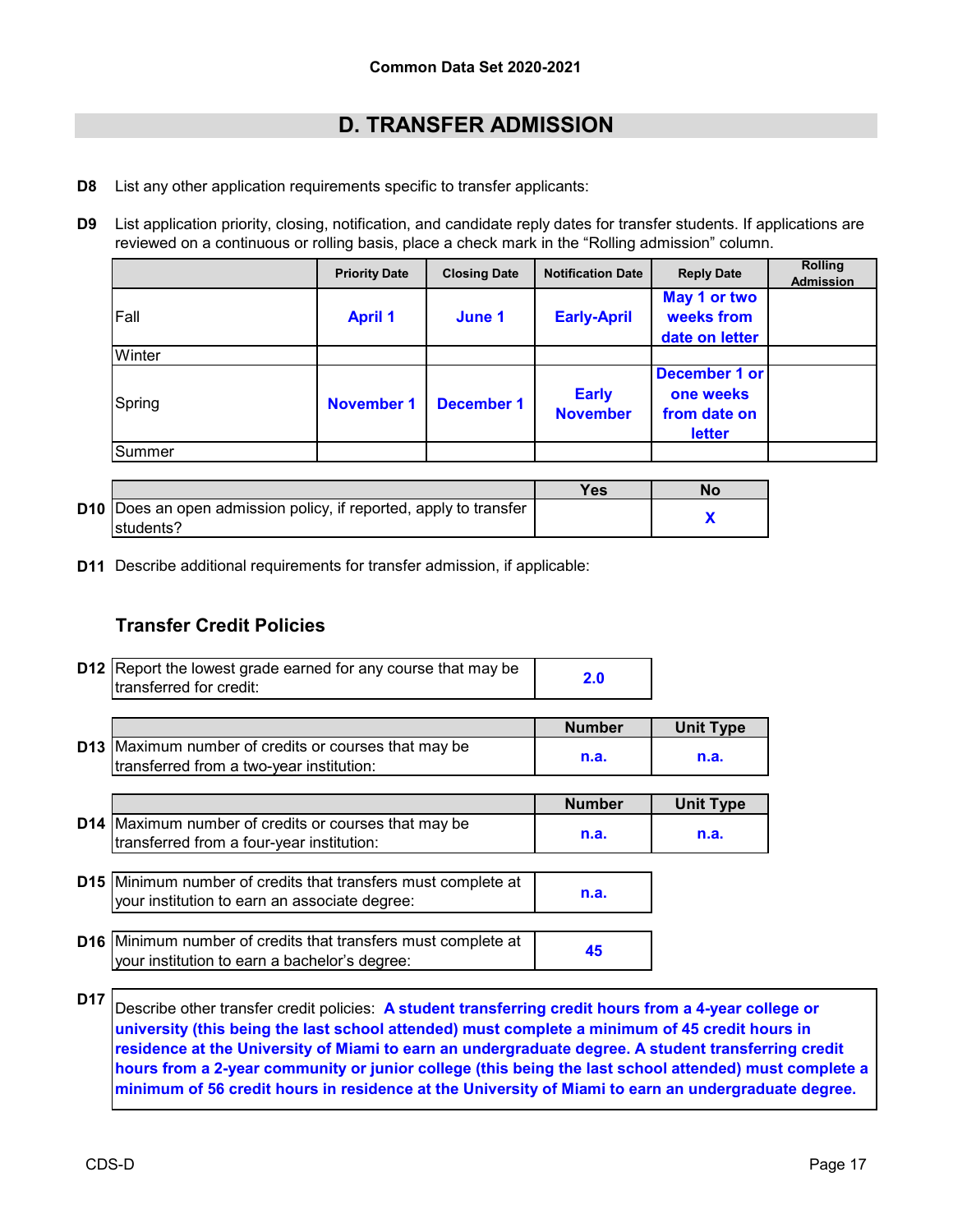# **D. TRANSFER ADMISSION**

### **Military Service Transfer Credit Policies**

**D18** Does your institution accept the following military/veteran transfer credits:

|                                          | Yes | Nο |
|------------------------------------------|-----|----|
| American Council on Education (ACE)      |     |    |
| College Level Examination Program (CLEP) |     |    |
| DANTES Subiect Standardized Tests (DSST) |     |    |

|                                                             | Number | Unit Type |
|-------------------------------------------------------------|--------|-----------|
| <b>D19</b> Maximum number of credits or courses that may be |        |           |
| transferred based on military education evaluated by the    |        |           |
| <b>IAmerican Council on Education (ACE):</b>                |        |           |

|                 |                                                                                                                                                                                                                                   | Number                                                                                 | Unit Type                  |
|-----------------|-----------------------------------------------------------------------------------------------------------------------------------------------------------------------------------------------------------------------------------|----------------------------------------------------------------------------------------|----------------------------|
| D <sub>20</sub> | Maximum number of credits or courses that may be transferred<br>based on Department of Defense supported prior learning<br>assessments (College Level Examination Program (CLEP) or<br>DANTES Subject Standardized Tests (DSST)): | <b>With CLEP we</b><br>only accept 5<br>subject exams<br>for a total of<br>15 semester | <b>Semester</b><br>credits |
|                 |                                                                                                                                                                                                                                   | <b>credits</b>                                                                         |                            |

|                                                                                             | Yes. |  |
|---------------------------------------------------------------------------------------------|------|--|
| <b>D21</b> Are the military/veteran credit transfer policies published on your<br>lwebsite? |      |  |

If yes, please provide the URL where they can be located: **[https://admissions.miami.ed](https://admissions.miami.edu/undergraduate/application-process/veterans/admission-process/index.html)u/undergraduate/application-process/veterans/admission[process/index.html](https://admissions.miami.edu/undergraduate/application-process/veterans/admission-process/index.html)**

**D22** Describe other military/veteran transfer credit policies unique to your institution: **We will award 6 elective military credits with the submission of a copy of the DD 214 form showing a honorable discharge**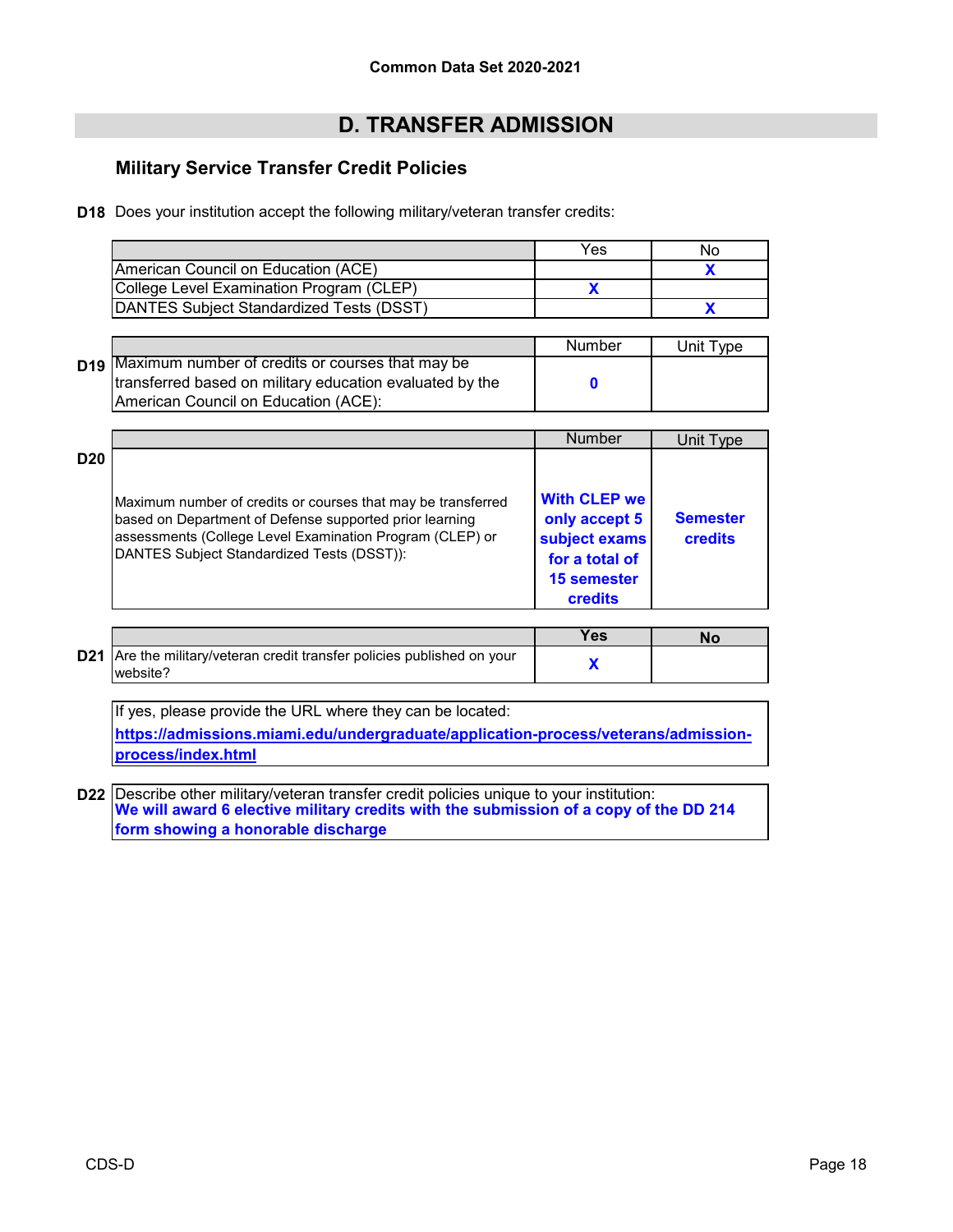# **E. ACADEMIC OFFERINGS AND POLICIES**

**E1 Special study options:** Identify those programs available at your institution. Refer to the glossary for definitions.

| Accelerated program                 | X |
|-------------------------------------|---|
| Cooperative education program       | x |
| Cross-registration                  |   |
| Distance learning                   | Х |
| Double major                        |   |
| Dual enrollment                     | х |
| English as a Second Language (ESL)  |   |
| Exchange student program (domestic) |   |
| External degree program             |   |
| Honors Program                      | X |
| Independent study                   | X |
| Internships                         | X |
| Liberal arts/career combination     | X |
| Student-designed major              | X |
| Study abroad                        | X |
| Teacher certification program       | X |
| Weekend college                     | X |
| Other (specify):                    |   |
|                                     |   |

#### **E2 Has been removed from the CDS.**

#### **E3 Areas in which all or most students are required to complete some course work prior to graduation:**

| Arts/fine arts                    |   |
|-----------------------------------|---|
| Computer literacy                 |   |
| English (including composition)   |   |
| Foreign languages                 |   |
| <b>History</b>                    |   |
| <b>Humanities</b>                 | v |
| <b>Mathematics</b>                |   |
| Philosophy                        |   |
| Sciences (biological or physical) |   |
| Social science                    |   |
| Other (describe):                 |   |
|                                   |   |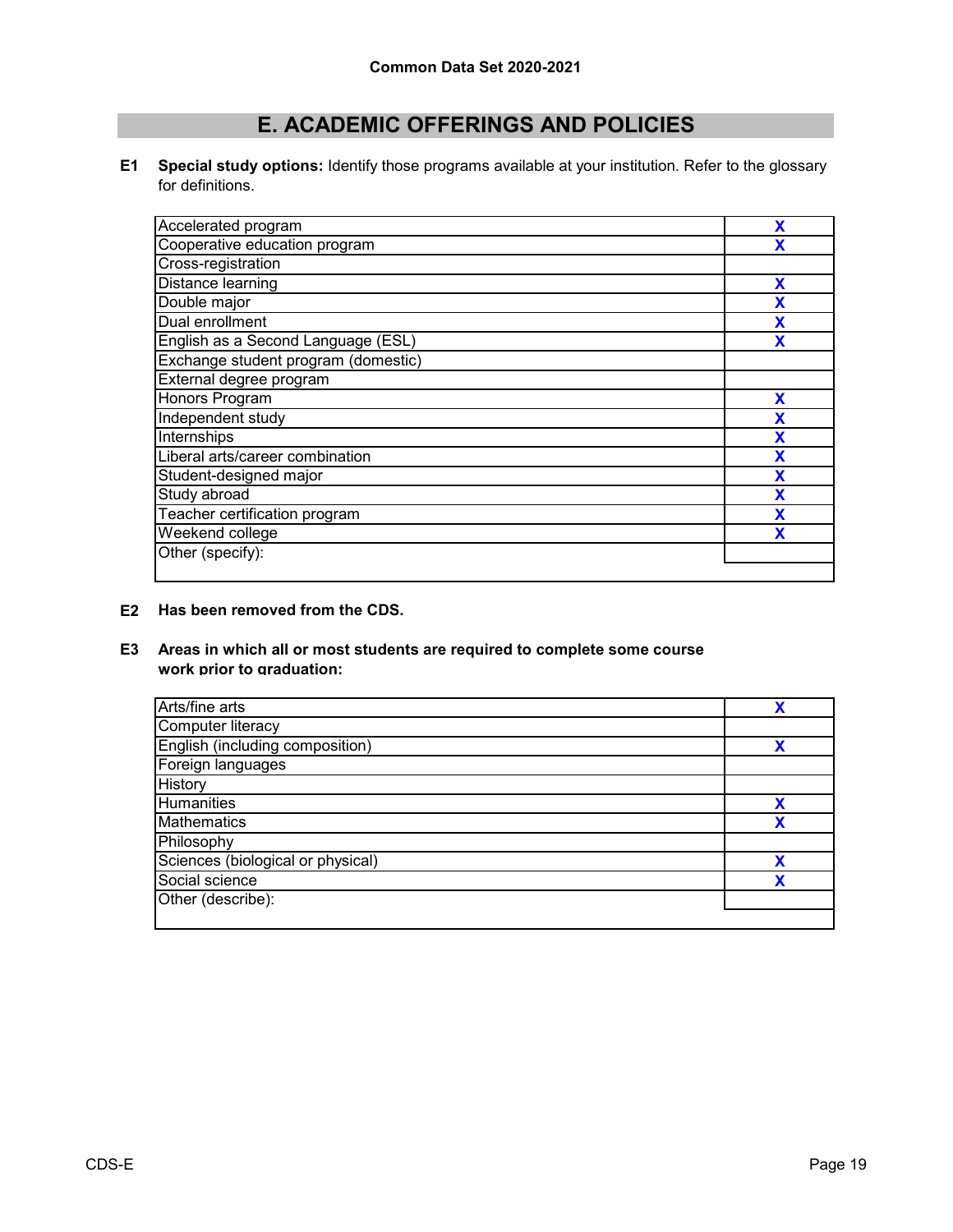# **F. STUDENT LIFE**

**F1 Percentages of first-time, first-year (freshman) degree-seeking students and degreeseeking undergraduates enrolled in Fall 2020 who fit the following categories:**

|                                                                                                                        | First-time, first-<br>year (freshman)<br>students | <b>Undergraduates</b> |
|------------------------------------------------------------------------------------------------------------------------|---------------------------------------------------|-----------------------|
| Percent who are from out of state (exclude<br>Iinternational/nonresident aliens from the numerator<br>and denominator) | 63%                                               | 54%                   |
| Percent of men who join fraternities                                                                                   | n.a.                                              | <b>16%</b>            |
| Percent of women who join sororities                                                                                   | n.a.                                              | 17%                   |
| Percent who live in college-owned, -operated, or -<br>affiliated housing                                               | <b>71%</b>                                        | 33%                   |
| Percent who live off campus or commute                                                                                 | 29%                                               | 67%                   |
| Percent of students age 25 and older                                                                                   | 0%                                                | 4%                    |
| Average age of full-time students                                                                                      | 18.1                                              | 20.1                  |
| Average age of all students (full- and part-time)                                                                      | 18.1                                              | 20.5                  |

**F2 Activities offered.** Identify those programs available at your institution.

| <b>Campus Ministries</b>     | X                       |
|------------------------------|-------------------------|
| Choral groups                | X                       |
| Concert band                 | $\overline{\mathbf{X}}$ |
| Dance                        | $\overline{\mathbf{X}}$ |
| Drama/theater                | $\overline{\mathbf{X}}$ |
| <b>International Student</b> | $\overline{\mathbf{X}}$ |
| Jazz band                    | $\overline{\mathbf{X}}$ |
| Literary magazine            | $\overline{\mathbf{X}}$ |
| <b>Marching band</b>         | $\overline{\mathbf{X}}$ |
| Model UN                     | $\overline{\mathbf{X}}$ |
| Music ensembles              | $\overline{\mathbf{X}}$ |
| <b>Musical theater</b>       | $\overline{\mathbf{X}}$ |
| Opera                        | $\overline{\mathbf{X}}$ |
| Pep band                     | $\overline{\mathbf{X}}$ |
| Radio station                | $\overline{\textbf{X}}$ |
| Student government           | $\overline{\mathbf{X}}$ |
| Student newspaper            | $\overline{\mathbf{X}}$ |
| Student-run film society     | $\overline{\mathbf{X}}$ |
| Symphony orchestra           | X                       |
| <b>Television station</b>    | X                       |
| Yearbook                     | χ                       |

**F3 ROTC** (program offered in cooperation with Reserve Officers' Training Corps)

|                            | <b>On Campus</b> | <b>At Cooperating</b><br><b>Institution</b> | <b>Name of Cooperating</b><br><b>Institution</b> |
|----------------------------|------------------|---------------------------------------------|--------------------------------------------------|
| Army ROTC is offered:      |                  |                                             | <b>Florida International Univ.</b>               |
| Naval ROTC is offered:     |                  |                                             |                                                  |
| Air Force ROTC is offered: |                  |                                             |                                                  |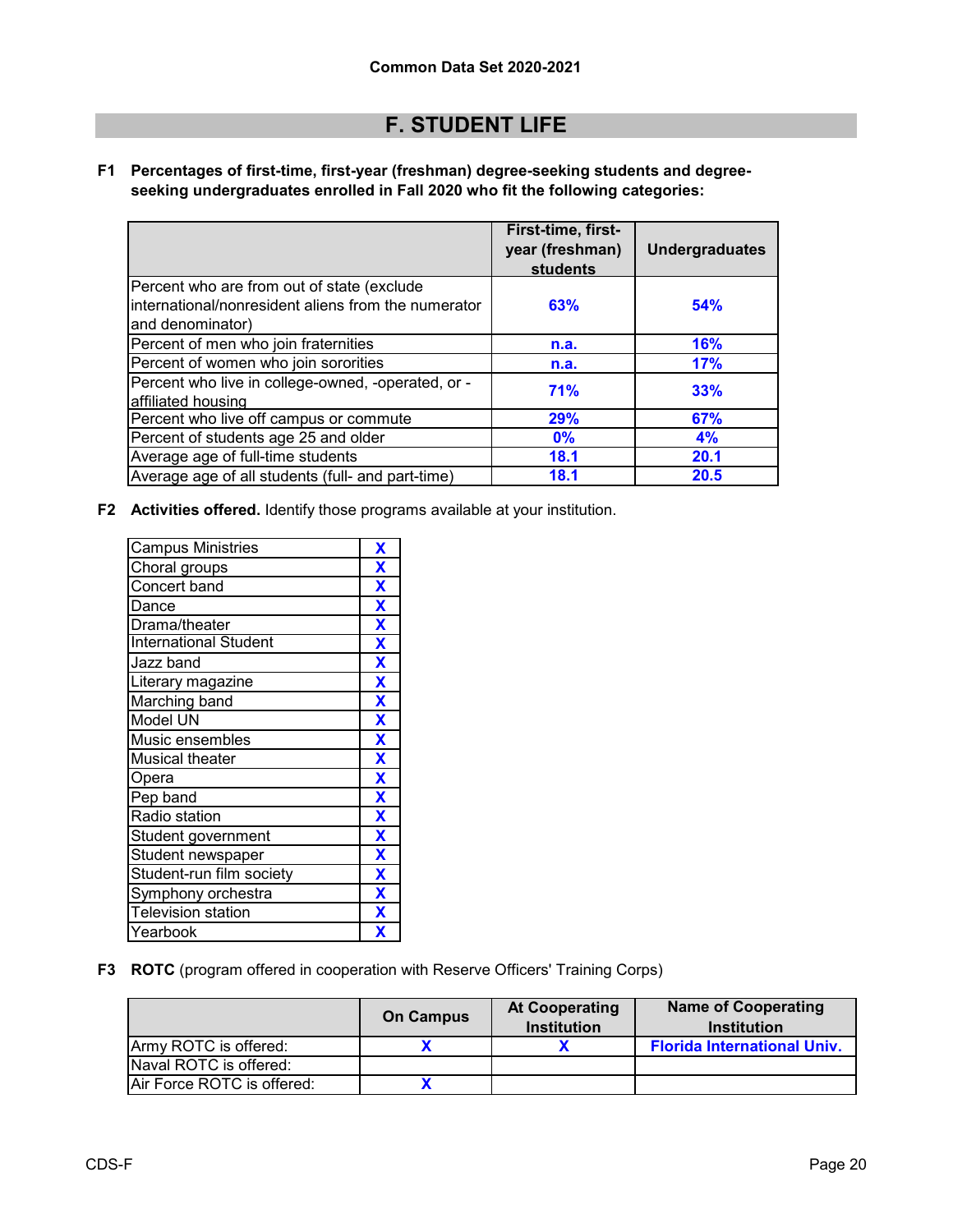# **F. STUDENT LIFE**

**F4 Housing:** Check all types of college-owned, -operated, or -affiliated housing available for undergraduates at your institution.

| Coed dorms                        | X |
|-----------------------------------|---|
| Men's dorms                       |   |
| Women's dorms                     |   |
| Apartments for married students   |   |
| Apartments for single students    | x |
| Special housing for disabled      | X |
| students                          |   |
| Special housing for international |   |
| students                          |   |
| Fraternity/sorority housing       | X |
| Cooperative housing               |   |
| Theme housing                     | x |
| Wellness housing                  |   |
| Other housing options (specify):  |   |
|                                   |   |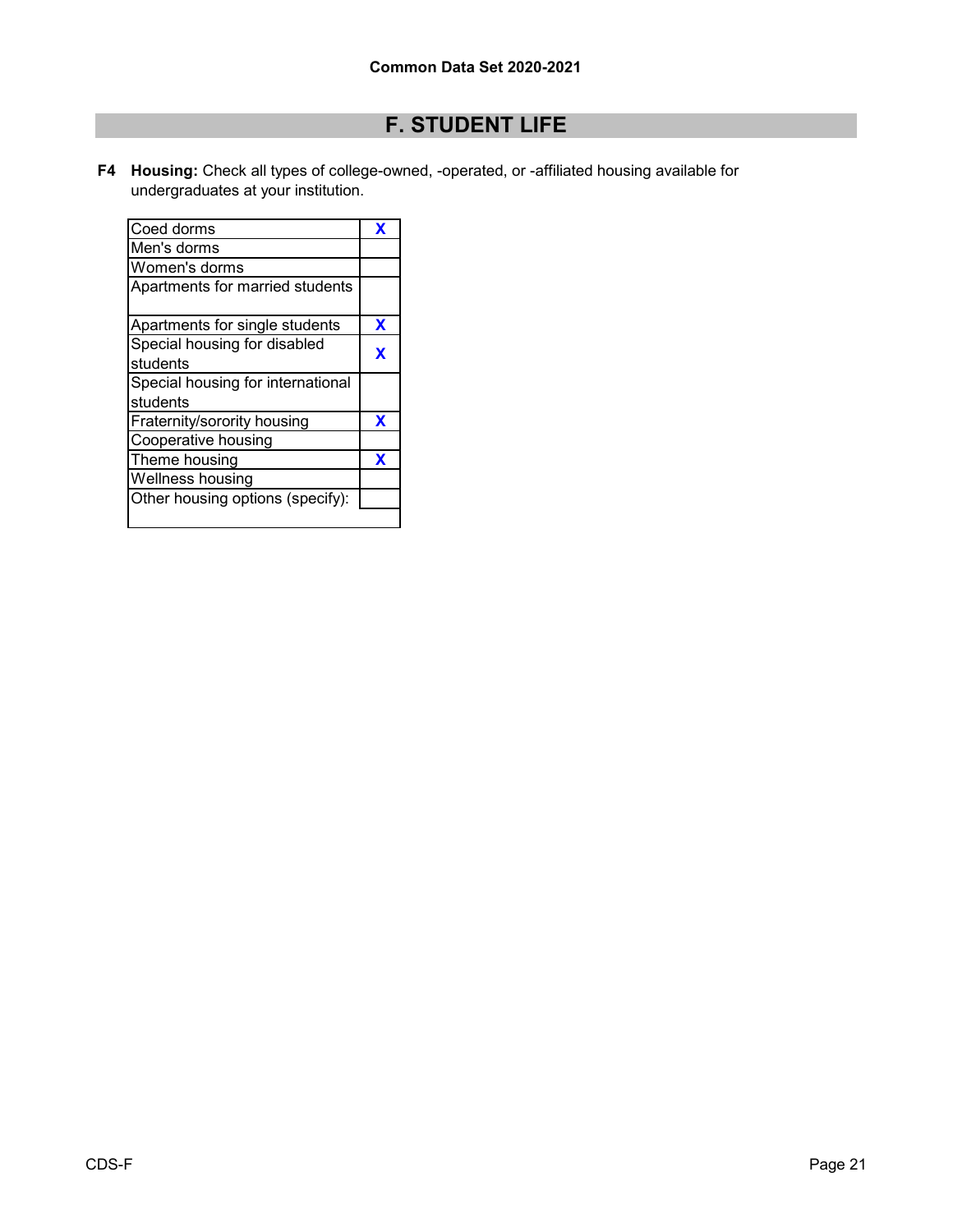# **G. ANNUAL EXPENSES**

#### **G0** [Please provide the URL of your institutio](https://npc.collegeboard.org/app/miami)n's net price calculator: **https://npc.collegeboard.org/app/miami**

#### **Provide 2021-2022 academic year costs of attendance for the following categories that are applicable to your institution.**

Check here if your institution's 2021-2022 academic year costs of attendance are not available at this time and provide an approximate date (i.e., month/day) when your institution's final 2021-2022 academic year costs of attendance will be available:

#### **G1 Undergraduate full-time tuition, required fees, room and board**

List the typical tuition, required fees, and room and board for a full-time undergraduate student for the **FULL 2021-2022** academic year. (30 semester hours or 45 quarter hours for institutions that derive annual tuition by multiplying credit hour cost by number of credits).

- •A full academic year refers to the period of time generally extending from September to June; usually equated to two semesters, two trimesters, three quarters, or the period covered by a four-one-four plan.
- Room and board is defined as double occupancy and 19 meals per week or the maximum meal plan.
- • **Required fees** include only charges that all full-time students must pay that are **not** included in tuition (e.g., registration, health, or activity fees.)

| G1                                   | <b>First-Year</b> | <b>Undergraduates</b> |
|--------------------------------------|-------------------|-----------------------|
| <b>PRIVATE INSTITUTIONS</b>          |                   |                       |
| Tuition:                             | \$53,112          | \$53,112              |
| <b>PUBLIC INSTITUTIONS</b>           |                   |                       |
| Tuition: In-district                 |                   |                       |
| Tuition: In-state (out-of-district): |                   |                       |
| Tuition: Out-of-state:               |                   |                       |
| Tuition: Non-resident alien          |                   |                       |
| <b>FOR ALL INSTITUTIONS</b>          |                   |                       |
| <b>Required Fees</b>                 | \$1,648           | \$1,648               |
| Room and Board (on-campus):          | \$15,880          | \$15,880              |
| Room Only (on-campus):               | \$9,080           | \$9,080               |
| Board Only (on-campus meal plan):    | \$6,800           | \$6,800               |

• Do *not* include optional fees (e.g., parking, laboratory use).

Comprehensive tuition and room and board fee (if your college cannot provide separate tuition and room and board fees):

Other:

|                |                                                                                     | <b>Minimum</b> | <b>Maximum</b> |
|----------------|-------------------------------------------------------------------------------------|----------------|----------------|
| G <sub>2</sub> | Number of credits per term a student can take for the stated<br>Ifull-time tuition. |                |                |

|                                                                                            | $\epsilon$ | NΟ |
|--------------------------------------------------------------------------------------------|------------|----|
| <b>G3</b> Do tuition and fees vary by year of study (e.g., sophomore,<br>liunior. senior)? |            |    |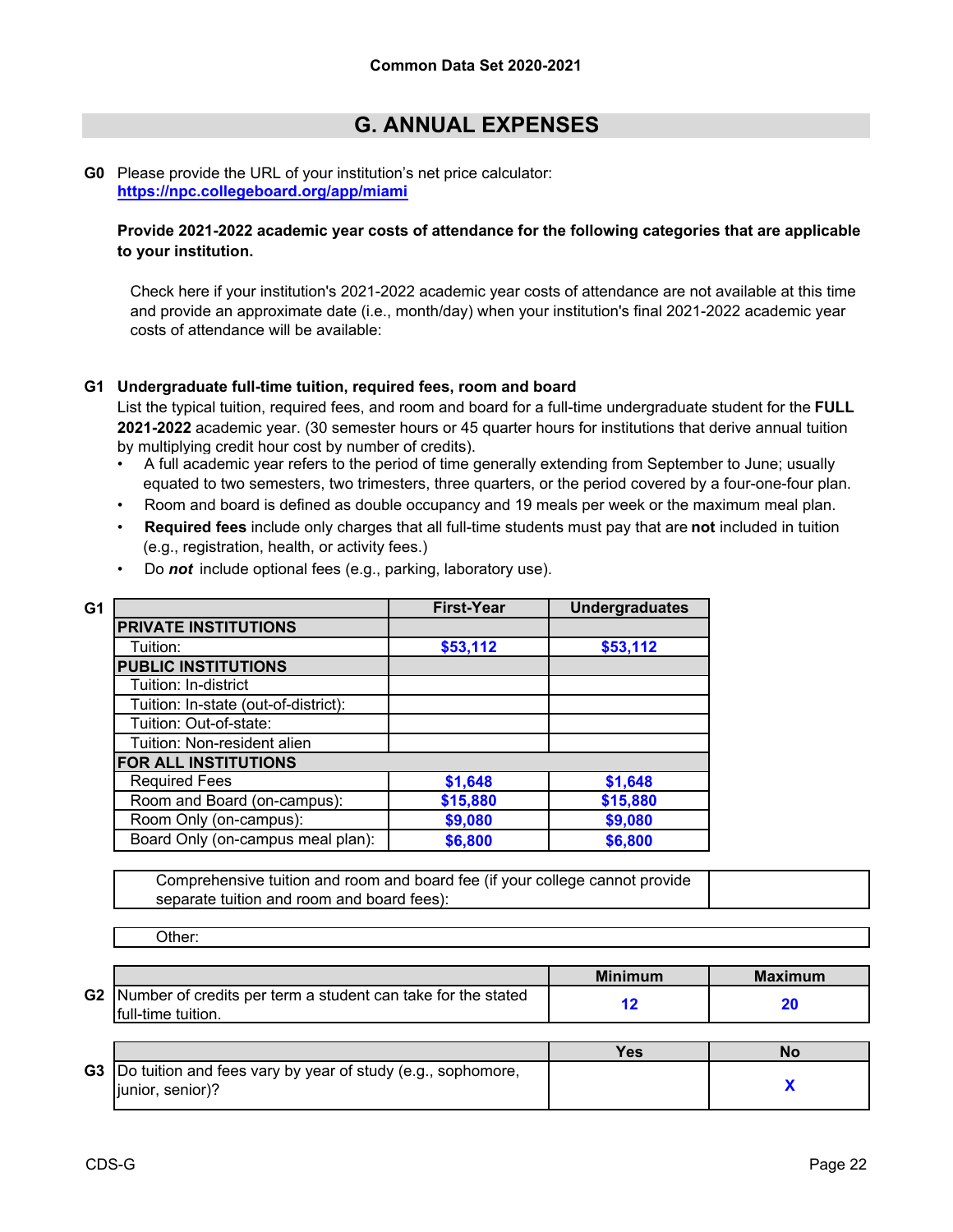# **G. ANNUAL EXPENSES**

|                                                                                                           | Yes | No |
|-----------------------------------------------------------------------------------------------------------|-----|----|
| <b>G4</b> Do tuition and fees vary by undergraduate instructional<br>program?                             |     |    |
|                                                                                                           | %   |    |
| If yes, what percentage of full-time undergraduates pay more<br>than the tuition and fees reported in G1? |     |    |

**G5** Provide the estimated expenses for a typical full-time undergraduate student:

|                       | <b>Residents</b> | <b>Commuters</b> | <b>Commuters</b><br>(not living at home) |  |
|-----------------------|------------------|------------------|------------------------------------------|--|
|                       |                  | (living at home) |                                          |  |
| Books and supplies:   | \$1,000          | \$1,000          | \$1,000                                  |  |
| Room only:            |                  |                  |                                          |  |
| Board only:           |                  | \$6,687          |                                          |  |
| Room and board total* |                  |                  | \$20,060                                 |  |
| Transportation:       | \$1,400          | \$1,400          | \$1,400                                  |  |
| Other expenses:       | \$2,190          | \$2,190          | \$2,190                                  |  |

\* If your college cannot provide separate room and board figures for commuters not living at home

**G6** Undergraduate per-credit-hour charges (tuition only):

| <b>PRIVATE INSTITUTIONS:</b> | \$2,213 |
|------------------------------|---------|
| <b>PUBLIC INSTITUTIONS:</b>  |         |
| In-district:                 |         |
| In-state (out-of-district):  |         |
| Out-of-state:                |         |
| INONRESIDENT ALIENS:         | \$2.213 |
|                              |         |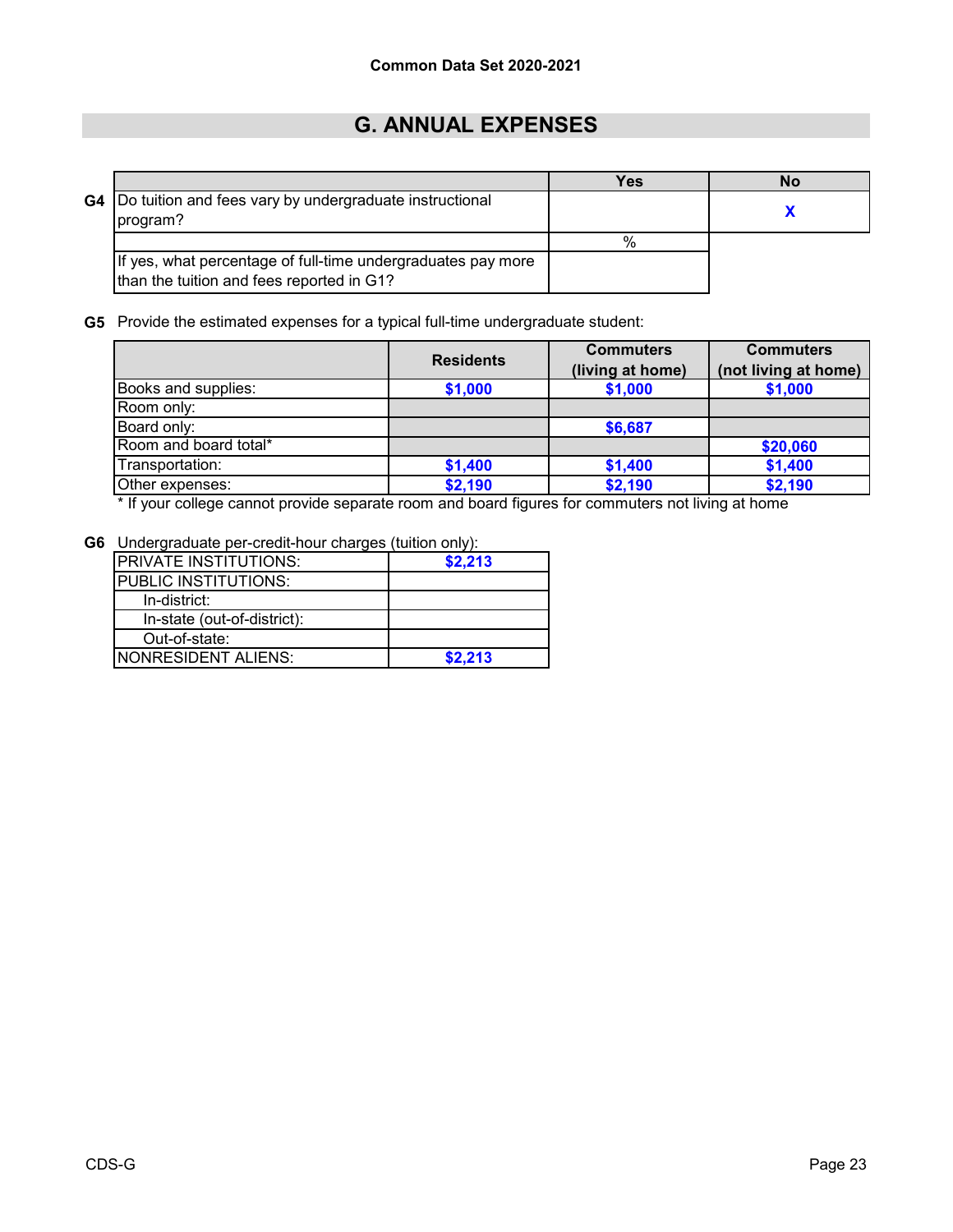#### **Please refer to the following financial aid definitions when completing Section H.**

**Awarded aid:** The dollar amounts offered to financial aid applicants.

**Financial aid applicant:** Any applicant who submits any one of the institutionally required financial aid applications/forms, such as the FAFSA.

**Indebtedness:** Aggregate dollar amount borrowed through any loan program (federal, state, subsidized, unsubsidized, private, etc.; excluding parent loans) while the student was enrolled at an institution. Student loans co-signed by a parent are assumed to be the responsibility of the student and **should** be included.

**Institutional scholarships and grants:** Endowed scholarships, annual gifts and tuition funded grants for which the institution determines the recipient.

**Financial need:** As determined by your institution using the federal methodology and/or your institution's own standards.

**Need-based aid:** College-funded or college-administered award from institutional, state, federal, or other sources for which a student must have financial need to qualify. This includes both institutional and noninstitutional student aid (grants, jobs, and loans).

**Need-based scholarship or grant aid:** Scholarships and grants from institutional, state, federal, or other sources for which a student must have financial need to qualify.

**Need-based self-help aid:** Loans and jobs from institutional, state, federal, or other sources for which a student must demonstrate financial need to qualify.

**Non-need-based scholarship or grant aid:** Scholarships and grants, gifts, or merit-based aid from institutional, state, federal, or other sources (including unrestricted funds or gifts and endowment income) awarded solely on the basis of academic achievement, merit, or any other non-need-based reason. When reporting questions H1 and H2, non-need-based aid that is used to meet need should be counted as needbased aid.

**Note: Suggested order of precedence for counting non-need money as need-based:**

- 1. Non-need institutional grants
- 2. Non-need tuition waivers
- 3. Non-need athletic awards
- 4. Non-need federal grants
- 5. Non-need state grants
- 6. Non-need outside grants
- 7. Non-need student loans
- 8. Non-need parent loans
- 9. Non-need work

**Non-need-based self-help aid:** Loans and jobs from institutional, state, or other sources for which a student need not demonstrate financial need to qualify.

**Private student loans:** A nonfederal loan made by a lender such as a bank, credit union or private lender used to pay for up to the annual cost of education, less any financial aid received.

**External scholarships and grants:** Scholarships and grants received from outside (private) sources that students bring with them (e.g., Kiwanis, National Merit scholarships). The institution may process paperwork to receive the dollars, but it has no role in determining the recipient or the dollar amount awarded. **Work study and employment:** Federal and state work study aid, and any employment packaged by your institution in financial aid awards.

#### **DO NOT INCLUDE ANY AID RELATED TO THE CARES ACT OR UNIQUE THE COVID-19 PANDEMIC**

### **Aid Awarded to Enrolled Undergraduates**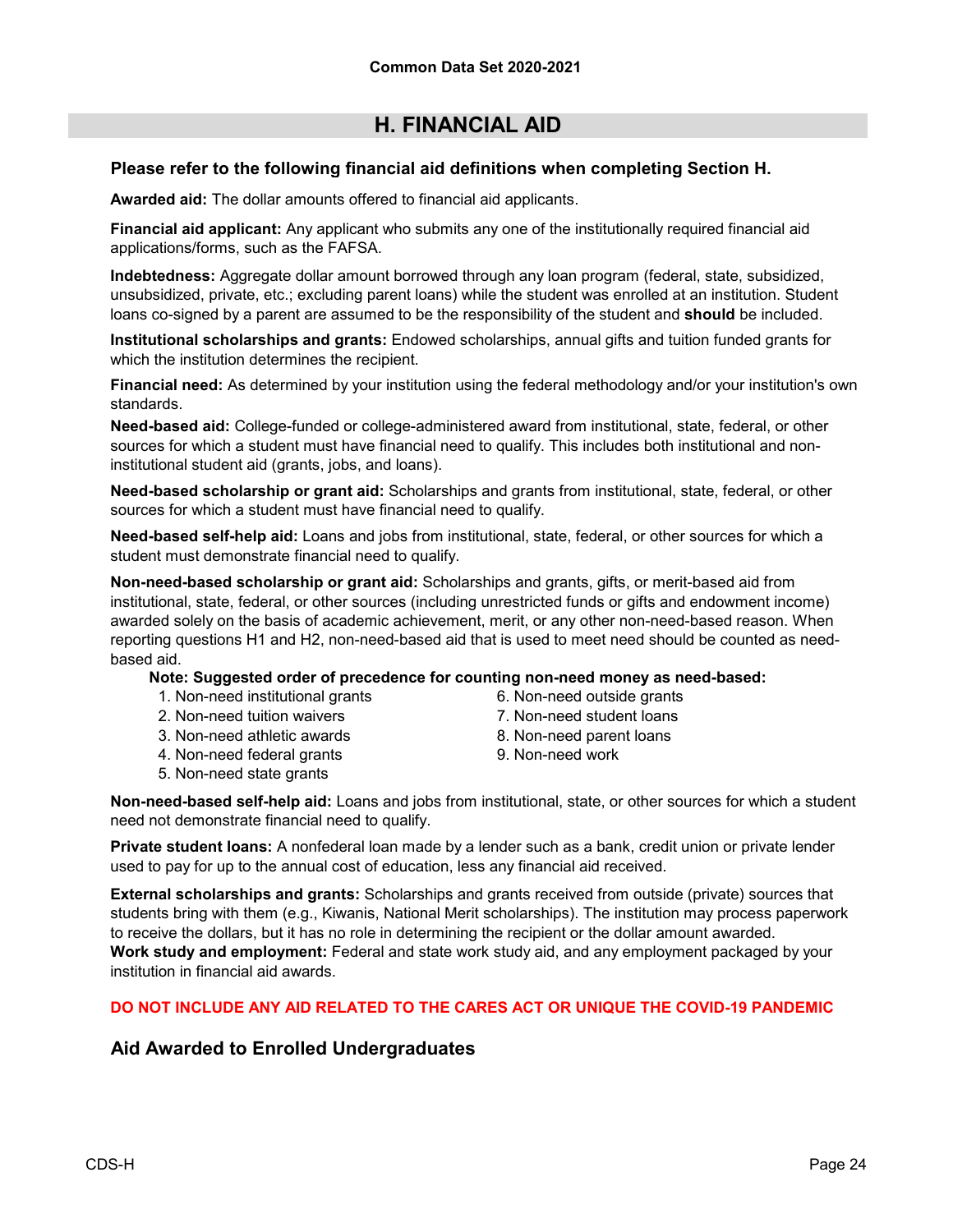- **H1** Enter total dollar amounts **awarded** to enrolled full-time and less than full-time degree-seeking undergraduates **(using the same cohort reported in CDS Question B1, "total degree-seeking" undergraduates)** in the following categories.
	- If the data being reported are final figures for the 2019-2020 academic year (see the next item below), use the 2019-2020 academic year's CDS Question B1 cohort.
	- Include aid awarded to international students (i.e., those not qualifying for federal aid).
	- Aid that is non-need-based but that was used to meet need should be reported in the need-based aid column.
	- For a suggested order of precedence in assigning categories of aid to cover need, see the entry for "non need-based scholarship or grant aid" on the last page of the definitions section.
	- **Do NOT include any aid related to the CARES Act or unique to the COVID-19 pandemic.**

|                                                                                                       | 2020-2021<br>estimated | 2019-2020 Final |
|-------------------------------------------------------------------------------------------------------|------------------------|-----------------|
| Indicate the academic year for which data are reported for <b>items H1, H2,</b><br>H2A, and H6 below: |                        |                 |

Which needs-analysis methodology does your institution use in awarding institutional aid? **(Formerly H3)**

| Federal methodology (FM)       |  |
|--------------------------------|--|
| Institutional methodology (IM) |  |
| IBoth FM and IM                |  |

|                                                                           | Need-based    | Non-need-based |
|---------------------------------------------------------------------------|---------------|----------------|
|                                                                           | (Include non- | (Exclude non-  |
|                                                                           | need-based    | need-based aid |
|                                                                           | aid use to    | use to meet    |
|                                                                           | meet need.)   | need.)         |
| <b>Scholarships/Grants</b>                                                |               |                |
| <b>Federal</b>                                                            | \$12,090,020  | \$0            |
| State all states, not only the state in which your institution is located | \$5,759,963   | \$17,650,537   |
| Institutional: Endowed scholarships, annual gifts and tuition funded      |               |                |
| grants, awarded by the college, excluding athletic aid and tuition        |               |                |
| waivers (which are reported below).                                       | \$99,358,105  | \$82,295,341   |
| Scholarships/grants from external sources (e.g. Kiwanis,                  |               |                |
| National Merit) not awarded by the college                                | \$1,008,908   | \$3,616,799    |
| <b>Total Scholarships/Grants</b>                                          | \$118,216,996 | \$103,562,677  |
| Self-Help                                                                 |               |                |
| Student loans from all sources (excluding parent loans)                   | \$13,839,197  | \$2,007,055    |
| Federal Work-Study                                                        | \$10,726,634  |                |
| State and other (e.g., institutional) work-study/employment (Note:        |               |                |
| Excludes Federal Work-Study captured above.)                              | \$10,803      | \$469,766      |
| <b>Total Self-Help</b>                                                    | \$24,576,634  | \$2,476,821    |
| <b>Parent Loans</b>                                                       | \$1,598,452   | \$13,190,917   |
| <b>Tuition Waivers</b>                                                    |               |                |
| Note: Reporting is optional. Report tuition waivers in this row if you    |               |                |
| choose to report them. Do not report tuition waivers elsewhere.           | \$4,092,680   | \$23,398,266   |
| <b>Athletic Awards</b>                                                    | \$1,016,979   | \$15,014,089   |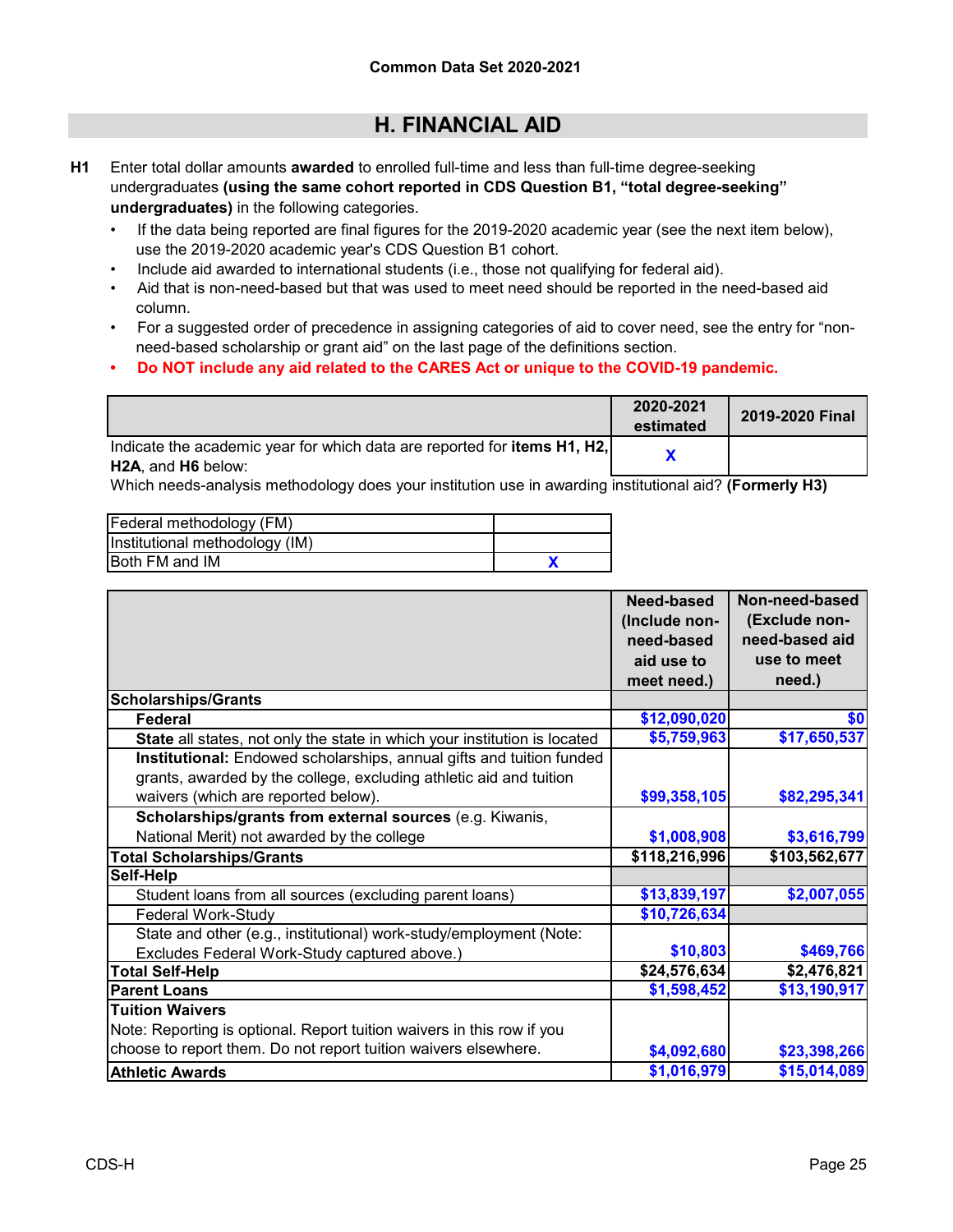- **H2 Number of Enrolled Students Awarded Aid:** List the number of degree-seeking full-time and less-than-fulltime undergraduates who applied for and were awarded financial aid from any source.
	- • **Aid that is non-need-based but that was used to meet need should be counted as need based aid.**
	- Numbers should reflect the cohort awarded the dollars reported in H1.
	- In the chart below, students may be counted in more than one row, and full-time freshmen should also be counted as full-time undergraduates.
	- • **Do NOT include any aid related to the CARES Act or unique to the COVID-19 pandemic.**

|                         |                                                             | <b>First-time Full-</b><br>time Freshmen | <b>Full-time</b><br><b>Undergrad</b><br>(Incl. Fresh) | <b>Less Than</b><br><b>Full-time</b><br><b>Undergrad</b> |
|-------------------------|-------------------------------------------------------------|------------------------------------------|-------------------------------------------------------|----------------------------------------------------------|
| A                       | Number of degree-seeking undergraduate students (CDS        |                                          |                                                       |                                                          |
|                         | Item B1 if reporting on Fall 2020 cohort)                   | 2,339                                    | 10,736                                                | 478                                                      |
| $\overline{B}$          | Number of students in line a who applied for need-based     |                                          |                                                       |                                                          |
|                         | financial aid                                               | 1,541                                    | 6,518                                                 | 162                                                      |
| $\overline{\mathbf{c}}$ | Number of students in line <b>b</b> who were determined to  |                                          |                                                       |                                                          |
|                         | have financial need                                         | 1,151                                    | 4,940                                                 | 127                                                      |
| D                       | Number of students in line c who were awarded any           |                                          |                                                       |                                                          |
|                         | financial aid                                               | 1,145                                    | 4,854                                                 | 114                                                      |
| E                       | Number of students in line <b>d</b> who were awarded any    |                                          |                                                       |                                                          |
|                         | need-based scholarship or grant aid                         | 739                                      | 3,467                                                 | 64                                                       |
| F                       | Number of students in line <b>d</b> who were awarded any    |                                          |                                                       |                                                          |
|                         | need-based self-help aid                                    | 823                                      | 3,391                                                 | 67                                                       |
| G                       | Number of students in line d who were awarded any non-      |                                          |                                                       |                                                          |
|                         | need-based scholarship or grant aid                         | 898                                      | 2,545                                                 | 6                                                        |
| $\overline{\mathbf{H}}$ | Number of students in line d whose need was fully met       |                                          |                                                       |                                                          |
|                         | (exclude PLUS loans, unsubsidized loans, and private        |                                          |                                                       |                                                          |
|                         | alternative loans)                                          | 1,136                                    | 3,942                                                 | 106                                                      |
|                         | On average, the percentage of need that was met of          |                                          |                                                       |                                                          |
|                         | students who were awarded any need-based aid.               |                                          |                                                       |                                                          |
|                         | Exclude any aid that was awarded in excess of need as       |                                          |                                                       |                                                          |
|                         | well as any resources that were awarded to replace EFC      |                                          |                                                       |                                                          |
|                         | (PLUS loans, unsubsidized loans, and private alternative    | 99%                                      | 97%                                                   | 96%                                                      |
|                         | lnans)                                                      |                                          |                                                       |                                                          |
| J                       | The average financial aid package of those in line d.       |                                          |                                                       |                                                          |
|                         | Exclude any resources that were awarded to replace EFC      |                                          |                                                       |                                                          |
|                         | (PLUS loans, unsubsidized loans, and private alternative    | \$45,300                                 | \$43,805                                              | \$16,802                                                 |
|                         | loans)<br>Average need-based scholarship and grant award of |                                          |                                                       |                                                          |
| K                       | those in line e                                             | \$30,066                                 | \$33,681                                              | \$6,403                                                  |
| L                       | Average need-based self-help award (excluding PLUS          |                                          |                                                       |                                                          |
|                         | loans, unsubsidized loans, and private alternative loans)   |                                          |                                                       |                                                          |
|                         | of those in line f                                          | \$5,260                                  | \$7,097                                               | \$7,161                                                  |
|                         | M Average need-based loan (excluding PLUS loans,            |                                          |                                                       |                                                          |
|                         | unsubsidized loans, and private alternative loans) of       |                                          |                                                       |                                                          |
|                         |                                                             |                                          |                                                       |                                                          |
|                         | those in line f who were awarded a need-based loan          | \$3,076                                  | \$4,511                                               | \$5,587                                                  |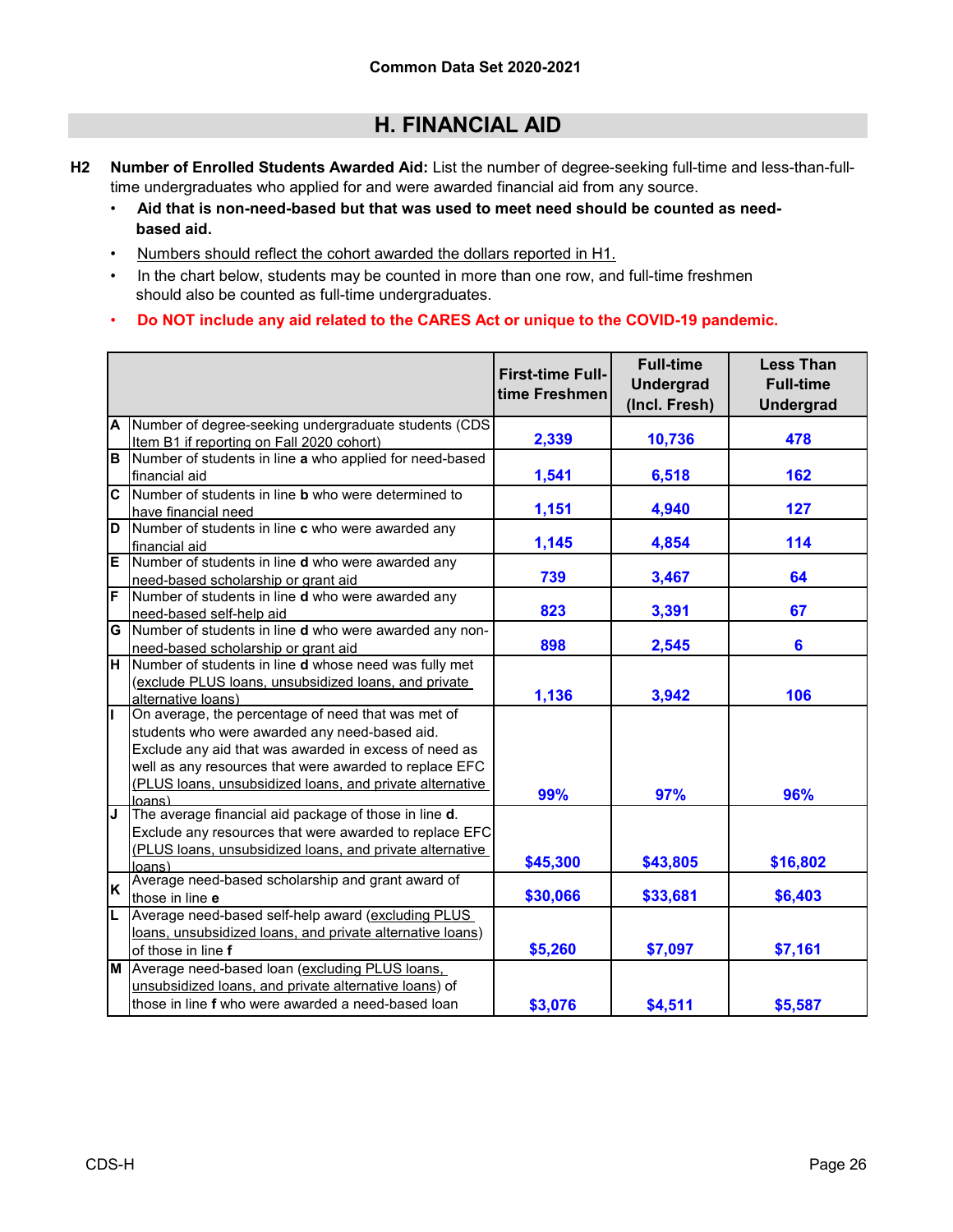- **H2A Number of Enrolled Students Awarded Non-need-based Scholarships and Grants:** List the number of degree-seeking full-time and less-than-full-time undergraduates who had no financial need and who were awarded institutional non-need-based scholarship or grant aid.
	- Numbers should reflect the cohort awarded the dollars reported in H1.
	- In the chart below, students may be counted in more than one row, and full-time freshmen should also be counted as full-time undergraduates.
	- **Do NOT include any aid related to the CARES Act or unique to the COVID-19 pandemic.**

|              |                                                      | <b>First-time</b><br><b>Full-time</b><br><b>Freshmen</b> | <b>Full-time</b><br><b>Undergrad</b><br>(Incl. Fresh.) | <b>Less Than</b><br><b>Full-time</b><br><b>Undergrad</b> |
|--------------|------------------------------------------------------|----------------------------------------------------------|--------------------------------------------------------|----------------------------------------------------------|
| N            | Number of students in line a who had no financial    |                                                          |                                                        |                                                          |
|              | need and who were awarded institutional non-need-    |                                                          |                                                        |                                                          |
|              | based scholarship or grant aid (exclude those who    |                                                          |                                                        |                                                          |
|              | were awarded athletic awards and tuition benefits)   |                                                          |                                                        |                                                          |
|              |                                                      | 1,101                                                    | 3,337                                                  | 10                                                       |
| $\mathbf{O}$ | Average dollar amount of institutional non-need-     |                                                          |                                                        |                                                          |
|              | based scholarship and grant aid awarded to           |                                                          |                                                        |                                                          |
|              | students in line n                                   | \$23,244                                                 | \$23,103                                               | \$10,729                                                 |
| P            | Number of students in line a who were awarded an     |                                                          |                                                        |                                                          |
|              | institutional non-need-based athletic scholarship or |                                                          |                                                        |                                                          |
|              | grant                                                | 45                                                       | 224                                                    | 5                                                        |
| Q            | Average dollar amount of institutional non-need-     |                                                          |                                                        |                                                          |
|              | based athletic scholarships and grants awarded to    |                                                          |                                                        |                                                          |
|              | students in line p                                   | \$60,091                                                 | \$65,518                                               | \$20,812                                                 |

#### **Note: These are the graduates and loan types to include and exclude in order to fill out CDS H4 and H5.**

Include:

- •2020 undergraduate class: all students who started at your institution as first-time students and received a bachelor's degree between July 1, 2019 and June 30, 2020.
- Only loans made to students who borrowed while enrolled at your institution.
- Co-signed loans.

**Exclude** 

- Students who transferred in.
- Money borrowed at other institutions.
- Parent loans
- Students who did not graduate or who graduated with another degree or certificate (but no bachelor's degree).
- **Any aid related to the CARE Act or unique the COVID-19 pandemic.**

| H4 | Provide the number of students in the 2020 undergraduate class who started at    |       |
|----|----------------------------------------------------------------------------------|-------|
|    | your institution as first-time students and received a bachelor's degree between |       |
|    | July 1, 2019 and June 30, 2020. Exclude students who transferred into your       |       |
|    | linstitution.                                                                    | 1.870 |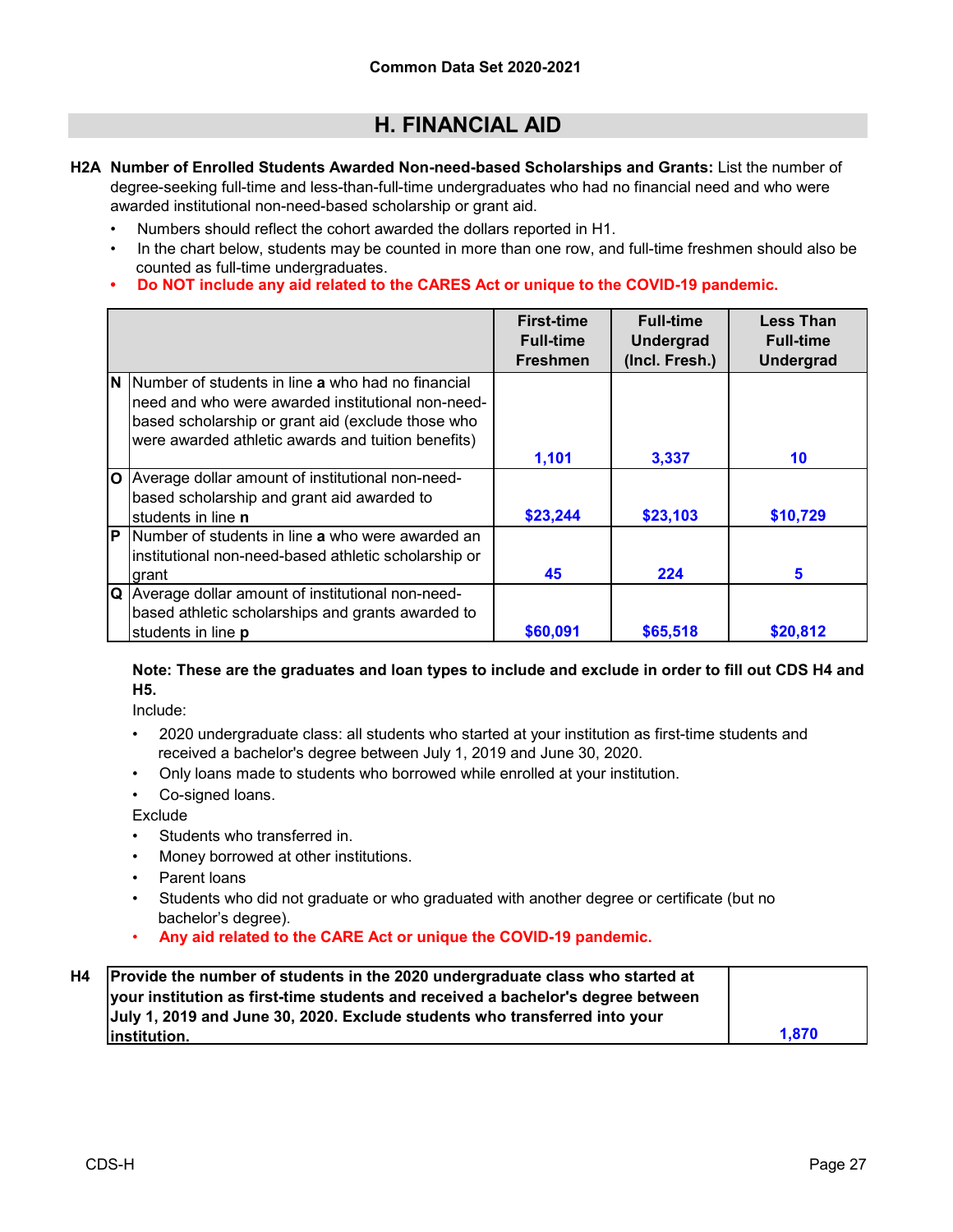#### **H5. Number and percent of students in class (defined in H4 above) borrowing from federal, non-federal, and any loan sources, and the average (or mean) amount borrowed.**

- The "Average per-undergraduate-borrower cumulative principal borrowed," is designed to provide better information about student borrowing from federal and nonfederal (institutional, state, commercial) sources.
- The numbers, percentages, and averages for each row should be based only on the loan source specified for the particular row. For example, the federal loans average (row b) should only be the cumulative average of federal loans and the private loans average (row e) should only be the cumulative average of private loans.

|          | Source/Type of Loan                                                                                                                                                                                                 | Number in the<br>class (defined<br>in H4 above)<br>from the types<br>of loans<br>specified in<br>the first<br>column | Percent of the<br>class (defined<br>above) who<br>who borrowed borrowed from<br>the types of<br>loans specified<br>in the first<br><b>column</b><br>(nearest 1%) | Average per-<br>undergraduate-<br>borrower<br>cumulative<br>principal<br>borrowed from<br>the types of loans<br>specified in the<br>first column<br>(nearest \$1) |
|----------|---------------------------------------------------------------------------------------------------------------------------------------------------------------------------------------------------------------------|----------------------------------------------------------------------------------------------------------------------|------------------------------------------------------------------------------------------------------------------------------------------------------------------|-------------------------------------------------------------------------------------------------------------------------------------------------------------------|
| IA.      | Any loan program: Federal Perkins, Federal Stafford<br>Subsidized and Unsubsidized, institutional, state,<br>private loans that your institution is aware of, etc.<br>Include both Federal Direct Student Loans and |                                                                                                                      |                                                                                                                                                                  |                                                                                                                                                                   |
|          | Federal Family Education Loans.                                                                                                                                                                                     | 613                                                                                                                  | 33%                                                                                                                                                              | \$18,645                                                                                                                                                          |
| <b>B</b> | Federal loan programs: Federal Perkins, Federal<br>Stafford Subsidized and Unsubsidized. Include both<br>Federal Direct Student Loans and Federal Family                                                            |                                                                                                                      |                                                                                                                                                                  |                                                                                                                                                                   |
|          | Education Loans.                                                                                                                                                                                                    | 576                                                                                                                  | 31%                                                                                                                                                              | \$17,250                                                                                                                                                          |
| C        | Institutional loan programs.                                                                                                                                                                                        | $\mathbf 0$                                                                                                          | 0%                                                                                                                                                               | n.a.                                                                                                                                                              |
| D        | State loan programs.                                                                                                                                                                                                | $\mathbf{0}$                                                                                                         | 0%                                                                                                                                                               | n.a.                                                                                                                                                              |
|          | $E$ Private student loans made by a bank or lender.                                                                                                                                                                 | 172                                                                                                                  | 9%                                                                                                                                                               | \$38,478                                                                                                                                                          |

### **Aid to Undergraduate Degree-seeking Nonresident Aliens**

### **• Report numbers and dollar amounts for the same academic year checked in item H1**

**H6** Indicate your institution's policy regarding institutional scholarship and grant aid for undergraduate degreeseeking nonresident aliens:

| Institutional need-based scholarship or grant aid is available     |  |
|--------------------------------------------------------------------|--|
| Institutional non-need-based scholarship or grant aid is available |  |
| Institutional scholarship or grant aid is not available            |  |

| If institutional financial aid is available for undergraduate degree-seeking nonresident   |              |
|--------------------------------------------------------------------------------------------|--------------|
| aliens, provide the number of undergraduate degree-seeking nonresident aliens who were     |              |
| awarded need-based or non-need-based aid:                                                  | 347          |
| Average dollar amount of institutional financial aid awarded to undergraduate degree-      |              |
| seeking nonresident aliens:                                                                | \$36,325     |
| Total dollar amount of institutional financial aid awarded to undergraduate degree-seeking |              |
| Inonresident aliens:                                                                       | \$12,604,919 |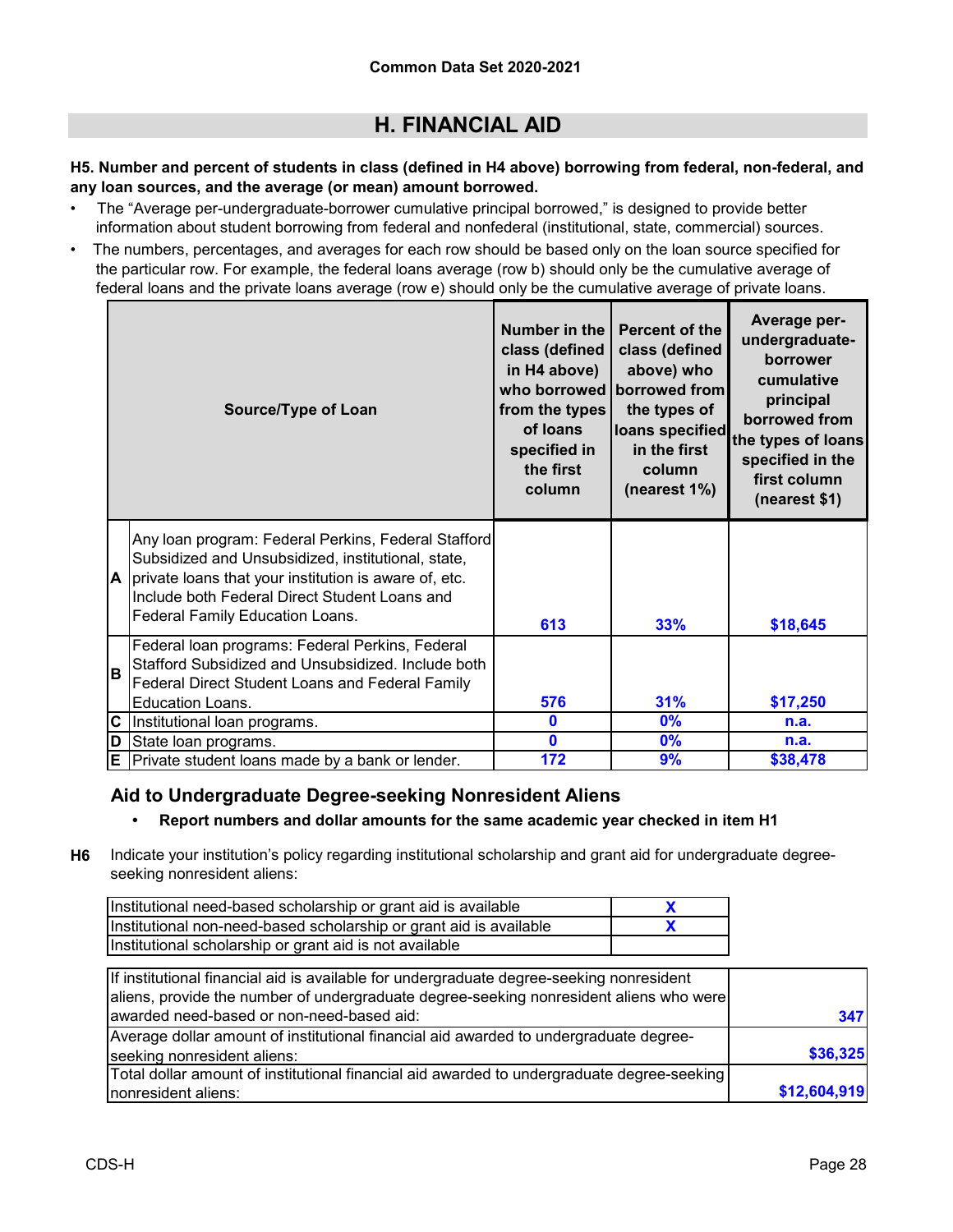**H7** Check off all financial aid forms nonresident alien first-year financial aid applicants must submit:

| Institution's own financial aid form              |  |
|---------------------------------------------------|--|
| <b>ICSS/Financial Aid PROFILE</b>                 |  |
| International Student's Financial Aid Application |  |
| International Student's Certification of Finances |  |
| Other (specify):                                  |  |
|                                                   |  |

### **Process for First-Year/Freshman Students**

**H8** Check off all financial aid forms domestic first-year (freshman) financial aid applicants must submit:

| <b>FAFSA</b>                                                      |  |
|-------------------------------------------------------------------|--|
| Institution's own financial aid form                              |  |
| <b>CSS/Financial Aid PROFILE</b>                                  |  |
| State aid form                                                    |  |
| Noncustodial PROFILE                                              |  |
| <b>Business/Farm Supplement</b>                                   |  |
| Other (specify): All Student/Parent W-2's, Individual & Corporate |  |
| <b>Income Tax Returns</b>                                         |  |

#### **H9** Indicate filing dates for first-year (freshman) students:

| Priority date for filing required financial aid forms:                     | January 1       |
|----------------------------------------------------------------------------|-----------------|
| Deadline for filing required financial aid forms:                          | <b>April 15</b> |
| No deadline for filing required forms (applications processed on a rolling |                 |
| basis)                                                                     |                 |

**H10** Indicate notification dates for first-year (freshman) students (answer a or b):

| a) Students notified on or about (date): |            |    |
|------------------------------------------|------------|----|
|                                          | Yes        | Nο |
| b) Students notified on a rolling basis: |            |    |
| If yes, starting date:                   | January 20 |    |

### **H11** Indicate reply dates:

|           | Students must reply by (date): | ๊⁄ Mav |
|-----------|--------------------------------|--------|
| or within | weeks of notification.         |        |

### **Types of Aid Available**

Please check off all types of aid available to undergraduates at your institution:

#### **H12 Loans**

| Direct Subsidized Stafford Loans   |  |
|------------------------------------|--|
| Direct Unsubsidized Stafford Loans |  |
| <b>Direct PLUS Loans</b>           |  |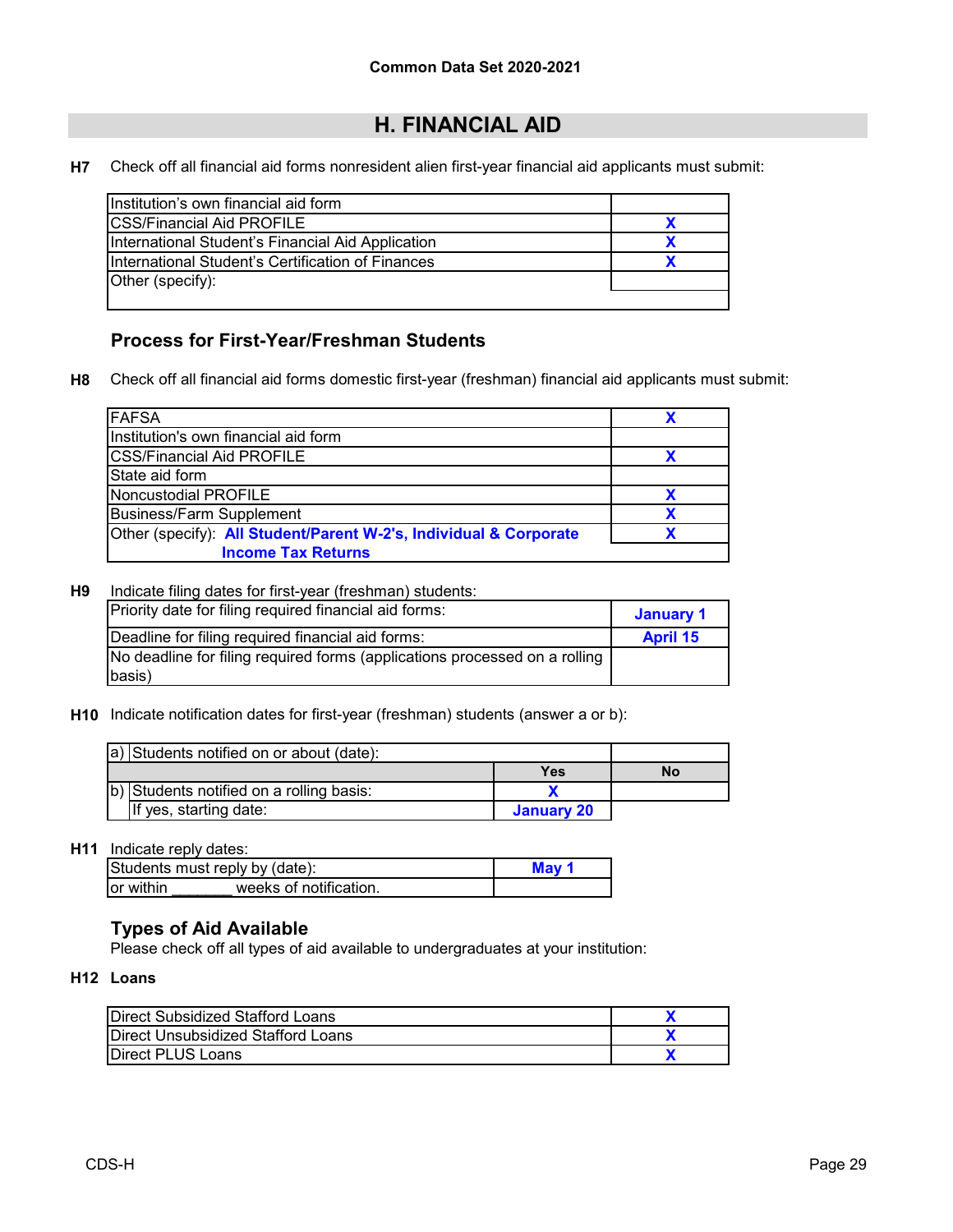| <b>Federal Perkins Loans</b>                      |  |
|---------------------------------------------------|--|
| <b>Federal Nursing Loans</b>                      |  |
| State Loans                                       |  |
| College/university loans from institutional funds |  |
| Other (specify):                                  |  |
|                                                   |  |

#### **H13 Need Based Scholarships and Grants**

| <b>Federal Pell</b>                                                  |  |
|----------------------------------------------------------------------|--|
| <b>SEOG</b>                                                          |  |
| State scholarships/grants                                            |  |
| Private scholarships                                                 |  |
| College/university scholarship or grant aid from institutional funds |  |
| United Negro College Fund                                            |  |
| <b>Federal Nursing Scholarship</b>                                   |  |
| Other (specify):                                                     |  |
|                                                                      |  |

**H14** Check off criteria used in awarding institutional aid. Check all that apply.

|                          | Non-Need Based | <b>Need-Based</b> |
|--------------------------|----------------|-------------------|
| Academics                | Х              |                   |
| Alumni affiliation       |                | Х                 |
| Art                      |                | χ                 |
| <b>Athletics</b>         | X              |                   |
| Job skills               |                |                   |
| <b>ROTC</b>              | χ              |                   |
| Leadership               |                | χ                 |
| <b>Minority status</b>   |                | χ                 |
| Music/drama              | χ              |                   |
| Religious affiliation    |                |                   |
| State/district residency | χ              | x                 |

**H15** If your institution has recently implemented any major financial aid policy, program, or initiative to make your institution more affordable to incoming students such as replacing loans with grants, or waiving costs for families below a certain income level please provide details below:

**Moving toward meeting 100% of a student's demonstrated need using Institutional Methodology (IM).**

|                                                      | Yes |  |
|------------------------------------------------------|-----|--|
| Are these policies related to the COVID-19 pandemic? |     |  |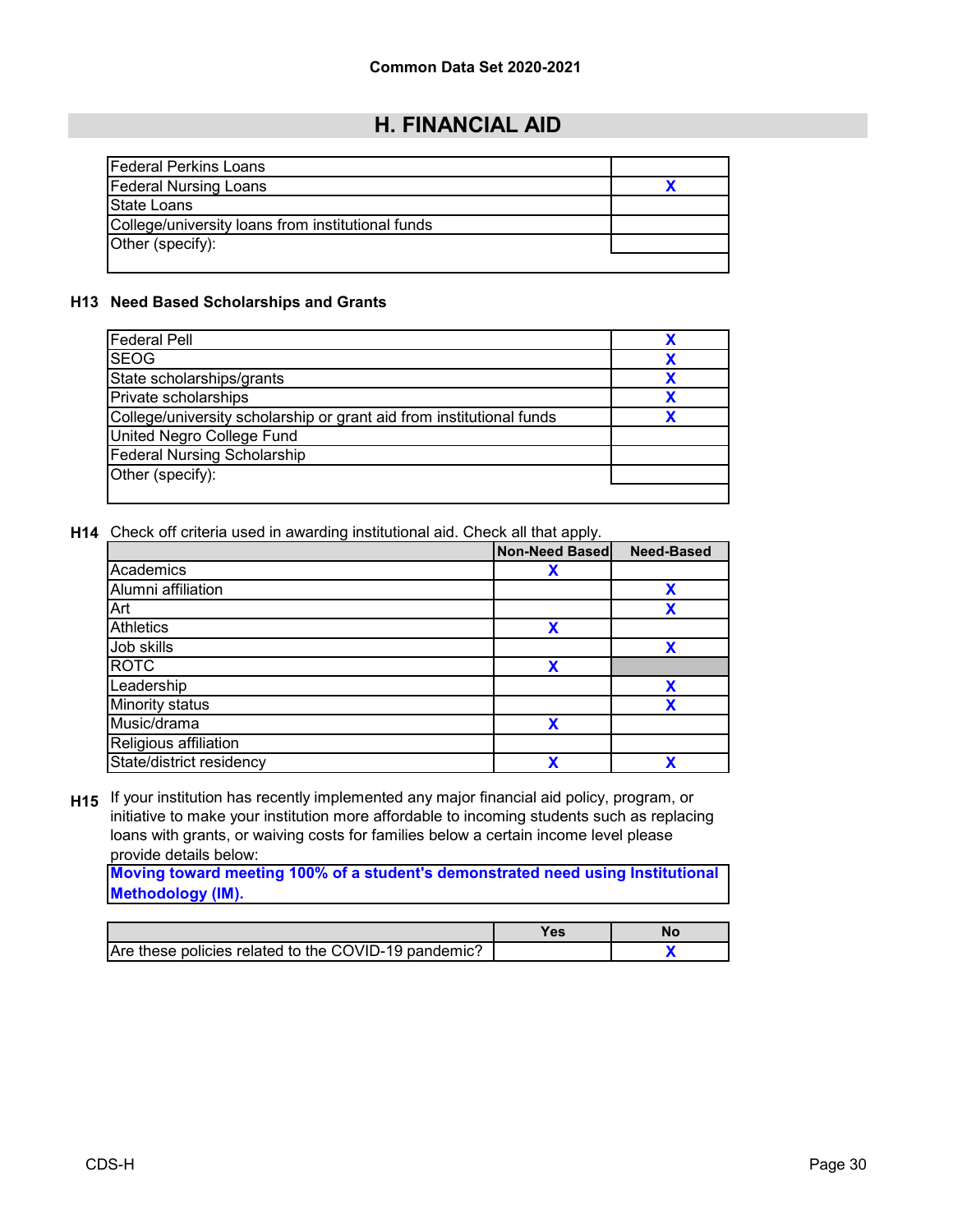# **I. INSTRUCTIONAL FACULTY AND CLASS SIZE**

#### **I-1. Please report the number of instructional faculty members in each category for Fall 2020. Include faculty who are on your institution's payroll on the census date your institution uses for IPEDS/AAUP.**

The following definition of full-time instructional faculty is used by the American Association of University Professors (AAUP) in its annual Faculty Compensation Survey (the part time definitions are not used by AAUP). Instructional Faculty is defined as those members of the instructional-research staff whose major regular assignment is instruction, including those with released time for research. Use the chart below to determine inclusions and exclusions:

|    |                                                                                                                                                                                                                                      | <b>Full-time</b> | <b>Part-time</b>                                                                |
|----|--------------------------------------------------------------------------------------------------------------------------------------------------------------------------------------------------------------------------------------|------------------|---------------------------------------------------------------------------------|
| A  | Instructional faculty in preclinical and clinical medicine, faculty who are not paid (e.g.,<br>those who donate their services or are in the military), or research-only faculty, post-<br>doctoral fellows, or pre-doctoral fellows | Exclude          | Include only if<br>they teach one<br>or more non-<br>clinical credit<br>courses |
| в  | Administrative officers with titles such as dean of students, librarian, registrar, coach,<br>and the like, even though they may devote part of their time to classroom instruction and<br>may have faculty status                   | Exclude          | Include if they<br>teach one or<br>more non-<br>clinical credit<br>courses      |
| C  | Other administrators/staff who teach one or more non-clinical credit courses even<br>though they do not have faculty status                                                                                                          | Exclude          | Include                                                                         |
| D  | Undergraduate or graduate students who assist in the instruction of courses, but have<br>titles such as teaching assistant, teaching fellow, and the like                                                                            | Exclude          | Exclude                                                                         |
| E. | Faculty on sabbatical or leave with pay                                                                                                                                                                                              | Include          | Exclude                                                                         |
| F  | Faculty on leave without pay                                                                                                                                                                                                         | Exclude          | Exclude                                                                         |
| G  | Replacement faculty for faculty on sabbatical leave or leave with pay                                                                                                                                                                | Exclude          | Include                                                                         |

*Full-time instructional faculty:* faculty employed on a full-time basis for instruction (including those with released time for research)

*Part-time instructional faculty:* Adjuncts and other instructors being paid solely for part-time classroom instruction. Also includes full-time faculty teaching less than two semesters, three quarters, two trimesters, or two four-month sessions. Employees who are not considered full-time instruction faculty but who teach one or more non-clinical credit courses may be counted as part-time faculty.

*Minority faculty:* includes faculty who designate themselves as Black, non-Hispanic; American Indian or Alaska Native; Asian, Native Hawaiian or other Pacific Islander, or Hispanic.

*Doctorate:* includes such degrees as Doctor of Philosophy, Doctor of Education, Doctor of Juridical Science, and Doctor of Public Health in any field such as arts, sciences, education, engineering, business, and public administration. Also includes terminal degrees formerly designated as "first professional," including dentistry (DDS or DMD), medicine (MD), optometry (OD), osteopathic medicine (DO), pharmacy (DPharm or BPharm), podiatric medicine (DPM), veterinary medicine (DVM), chiropractic (DC or DCM), or law (JD).

*Terminal master's degree:* a master's degree that is considered the highest degree in a field: example, M. Arch (in architecture) and MFA (master of fine arts in art or theater).

| $I-1.$ |   |                                                                    | <b>Full-Time</b> | <b>Part-Time</b> | <b>Total</b> |
|--------|---|--------------------------------------------------------------------|------------------|------------------|--------------|
|        |   | Total number of instructional faculty                              | 1.114            | 449              | 1,563        |
|        | в | Total number who are members of minority groups                    | 412              | 233              | 645          |
|        | C | Total number who are women                                         | 444              | 231              | 675          |
|        | D | Total number who are men                                           | 670              | 218              | 888          |
|        | Е | Total number who are nonresident aliens (international)            | 57               | 24               | 81           |
|        |   | Total number with doctorate, or other terminal degree              | 1.009            | 188              | 1,197        |
|        | G | Total number whose highest degree is a master's but not a terminal |                  |                  |              |
|        |   | lmaster's                                                          | 76               | 154              | 230          |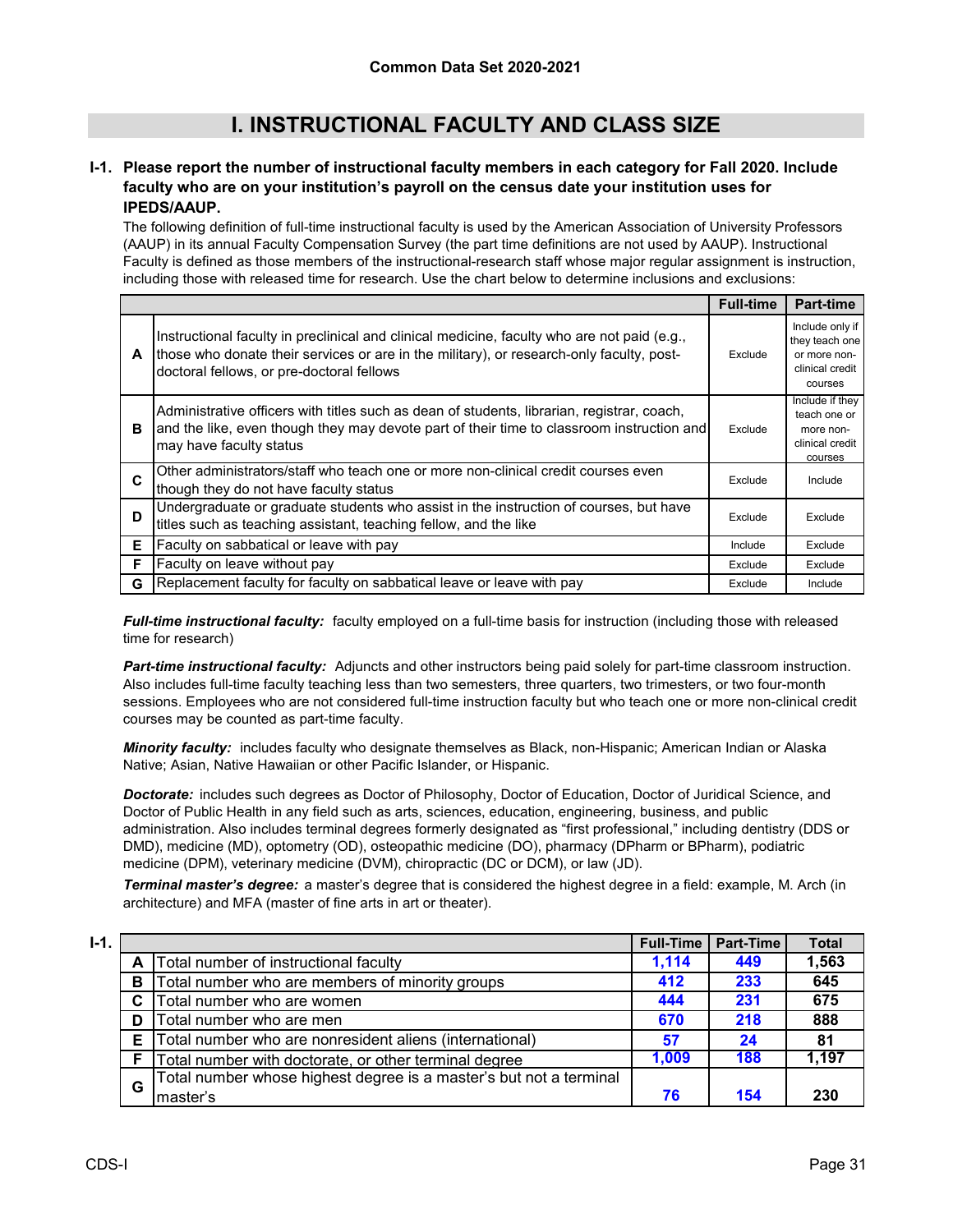# **I. INSTRUCTIONAL FACULTY AND CLASS SIZE**

| Total number whose highest degree is a bachelor's             |    |     |
|---------------------------------------------------------------|----|-----|
| Total number whose highest degree is unknown or other (Note:  |    |     |
| Items $f$ , $g$ , $h$ , and i must sum up to item $a$ .)      | 15 | 64  |
| Total number in stand-alone graduate/professional programs in |    |     |
| which faculty teach virtually only graduate-level students    |    | 179 |

### **I-2. Student to Faculty Ratio**

Report the Fall 2020 ratio of full-time equivalent students (full-time plus 1/3 part time) to full-time equivalent instructional faculty (full time plus 1/3 part time). In the ratio calculations, exclude both faculty and students in stand-alone graduate or professional programs such as medicine, law, veterinary, dentistry, social work, business, or public health in which faculty teach virtually only graduate level students.

• Do not count undergraduate or graduate student teaching assistants as faculty.

| <b>Fall 2020 Student to Faculty ratio</b> | 'Ito | (based on | Istudents |
|-------------------------------------------|------|-----------|-----------|
|                                           |      | and       | faculty   |

### **I-3. Undergraduate Class Size**

In the table below, please use the following definitions to report information about the size of classes and class sections offered in the Fall 2020 term.

#### **• Please include classes that have been moved online in response to the COVID-19 pandemic.**

*Class Sections:* A class section is an organized course offered for credit, identified by discipline and number, meeting at a stated time or times in a classroom or similar setting, and not a subsection such as a laboratory or discussion session. Undergraduate class sections are defined as any sections in which at least one degree-seeking undergraduate student is enrolled for credit. Exclude distance learning classes and noncredit classes and individual instruction such as dissertation or thesis research, music instruction, or one-to-one readings. Exclude students in independent study, co-operative programs, internships, foreign language taped tutor sessions, practicums, and all students in one-on-one classes. Each class section should be counted only once and should not be duplicated because of course catalog cross-listings.

*Class Subsections:* A class subsection includes any subsection of a course, such as laboratory, recitation, and discussion subsections that are supplementary in nature and are scheduled to meet separately from the lecture portion of the course. Undergraduate subsections are defined as any subsections of courses in which degree-seeking undergraduate students enrolled for credit. As above, exclude noncredit classes and individual instruction such as dissertation or thesis research, music instruction, or one-to-one readings. Each class subsection should be counted only once and should not be duplicated because of cross-listings.

Using the above definitions, please report for each of the following class-size intervals the number of *class sections* and *class subsections* offered in Fall 2020. For example, a lecture class with 800 students who met at another time in 40 separate labs with 20 students should be counted once in the "100+" column in the class section column and 40 times under the "20-29" column of the class subsections table.

#### **Number of Class Sections with Undergraduates Enrolled**

| -                                    | $2 - 9$ | $10-19$ | 20-29     | 30-39     | 40-49 | 50-99 | $100+$ | <b>Total</b> |
|--------------------------------------|---------|---------|-----------|-----------|-------|-------|--------|--------------|
| <b>CLASS</b><br><b>SECTIONS</b>      | 308     | 779     | 310       | 251       | 223   | 113   | 50     | 2,034        |
|                                      |         |         |           |           |       |       |        |              |
|                                      | 2-9     | $10-19$ | $20 - 29$ | $30 - 39$ | 40-49 | 50-99 | $100+$ | <b>Total</b> |
| <b>CLASS SUB-</b><br><b>SECTIONS</b> | 202     | 223     | 73        | 42        | 25    |       |        | 570          |

#### **Undergraduate Class Size (provide numbers)**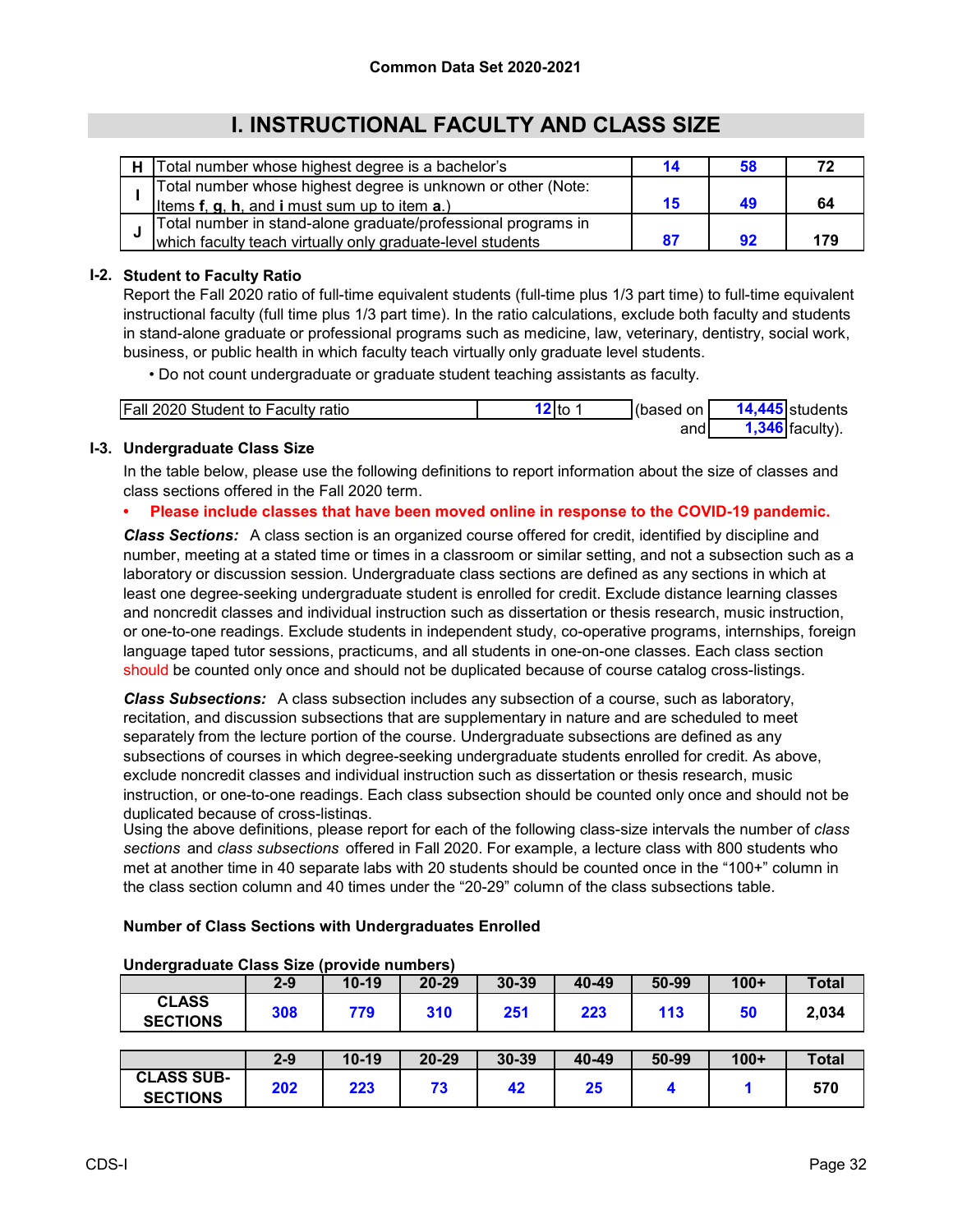# **J. Disciplinary areas of DEGREES CONFERRED**

#### **J1 Degrees conferred between July 1, 2019 and June 30, 2020**

For each of the following discipline areas, provide the percentage of diplomas/certificates, associate, and bachelor's degrees awarded. To determine the percentage, use majors, not headcount (e.g., students with one degree but a double major will be represented twice). Calculate the percentage from your institution's IPEDS Completions by using the sum of 1st and 2nd majors for each CIP code as the numerator and the sum of the Grand Total by 1st Majors and the Grand Total by 2nd major as the denominator. If you prefer, you can compute the percentages using 1st majors only.

| Category                                          | Diploma/            | <b>Associate</b> | <b>Bachelor's</b> | <b>CIP 2020 Categories</b> |
|---------------------------------------------------|---------------------|------------------|-------------------|----------------------------|
|                                                   | <b>Certificates</b> |                  |                   | to Include                 |
| Agriculture                                       |                     |                  |                   | 01                         |
| Natural resources and conservation                | 29%                 |                  | $1\%$             | 03                         |
| Architecture                                      | 7%                  |                  | 2%                | 04                         |
| Area, ethnic, and gender studies                  |                     |                  | 0%                | 05                         |
| Communication/journalism                          |                     |                  | 9%                | $\overline{09}$            |
| Communication technologies                        |                     |                  |                   | 10                         |
| Computer and information sciences                 |                     |                  | 2%                | $\overline{11}$            |
| Personal and culinary services                    |                     |                  |                   | 12                         |
| Education                                         |                     |                  | $1\%$             | 13                         |
| Engineering                                       |                     |                  | 8%                | 14                         |
| Engineering technologies                          |                     |                  |                   | 15                         |
| Foreign languages, literatures, and linguistics   |                     |                  | 0%                | 16                         |
| Family and consumer sciences                      |                     |                  | 0%                | 19                         |
| Law/legal studies                                 |                     |                  | $1\%$             | $\overline{22}$            |
| English                                           |                     |                  | $1\%$             | 23                         |
| Liberal arts/general studies                      |                     |                  | $1\%$             | $\overline{24}$            |
| Library science                                   |                     |                  |                   | 25                         |
| <b>Biological/life sciences</b>                   |                     |                  | 14%               | 26                         |
| Mathematics and statistics                        |                     |                  | $1\%$             | $\overline{27}$            |
| Military science and military technologies        |                     |                  |                   | 28 & 29                    |
| Interdisciplinary studies                         | 7%                  |                  | $0\%$             | $\overline{30}$            |
| Parks and recreation                              |                     |                  | 2%                | 31                         |
| Philosophy and religious studies                  |                     |                  | 0%                | 38                         |
| Theology and religious vocations                  |                     |                  |                   | 39                         |
| Physical sciences                                 |                     |                  | $2\%$             | 40                         |
| Science technologies                              |                     |                  |                   | 41                         |
| Psychology                                        |                     |                  | 5%                | 42                         |
| Homeland Security, law enforcement, firefighting, |                     |                  |                   | 43                         |
| and protective services                           |                     |                  |                   |                            |
| Public administration and social services         |                     |                  |                   | 44                         |
| Social sciences                                   |                     |                  | 10%               | 45                         |
| <b>Construction trades</b>                        |                     |                  |                   | 46                         |
| Mechanic and repair technologies                  |                     |                  |                   | 47                         |
| Precision production                              |                     |                  |                   | 48                         |
| Transportation and materials moving               |                     |                  |                   | 49                         |
| Visual and performing arts                        | 57%                 |                  | 6%                | 50                         |
| Health professions and related programs           |                     |                  | 13%               | $\overline{51}$            |
| <b>Business/marketing</b>                         |                     |                  | 20%               | 52                         |
| <b>History</b>                                    |                     |                  | $1\%$             | 54                         |
| <b>Other</b>                                      |                     |                  |                   |                            |
| TOTAL (should = 100%)                             | 100%                | 0%               | 100%              |                            |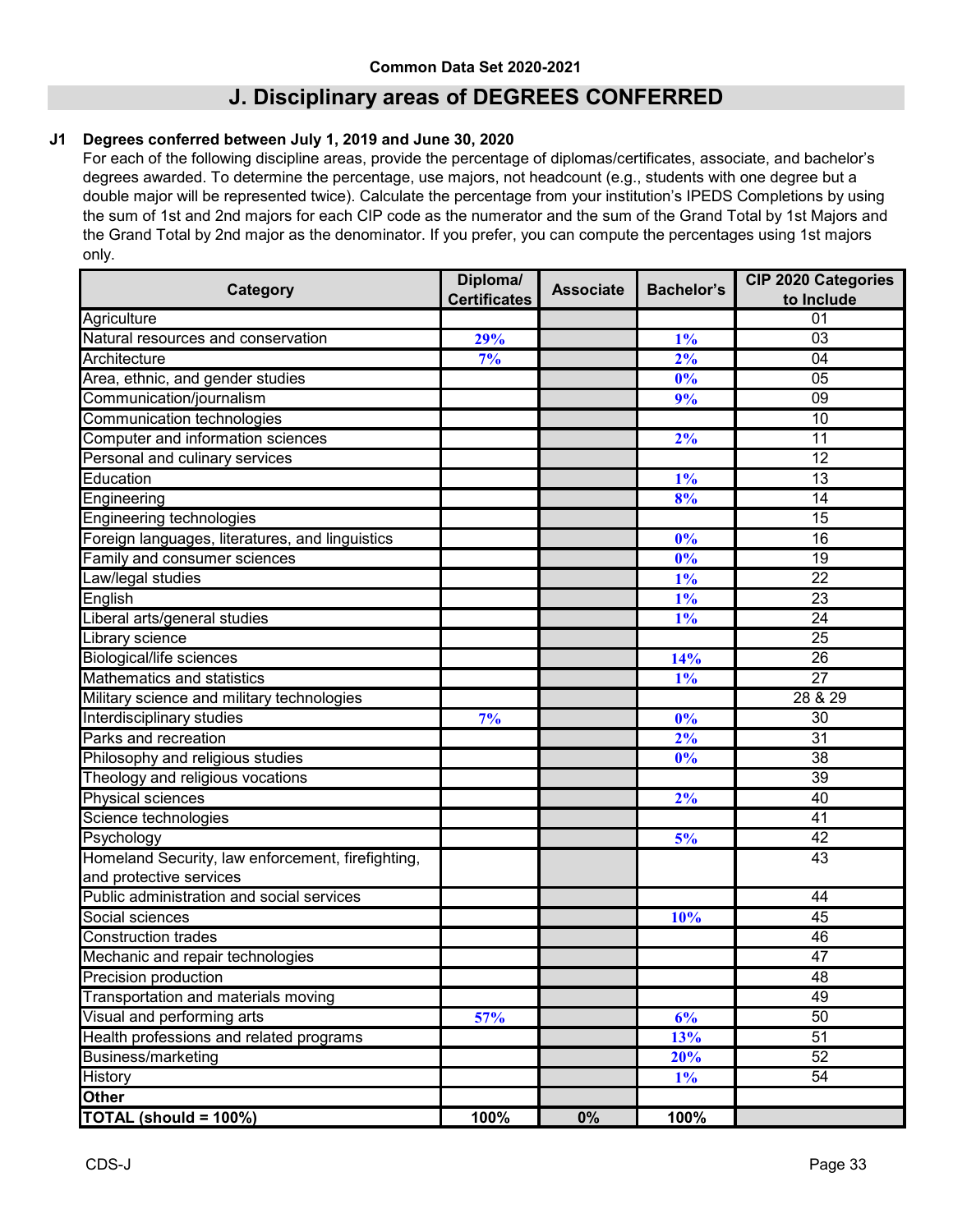# **Summary of Changes for the 2020-2021 Common Data Set**

#### **1. Added COVID-19 Clarifications**

#### **A4: Academic Year Calendar**

If your academic year has changed because of the COVID-19 pandemic, please indicate as other below.

#### **H: Financial Aid**

Do not include any aid related to the Cares Act or unique to the COVID-19 pandemic.

#### **I-3: Undergraduate Class Size**

Please include classes that have been moved online in response to the COVID-19 pandemic.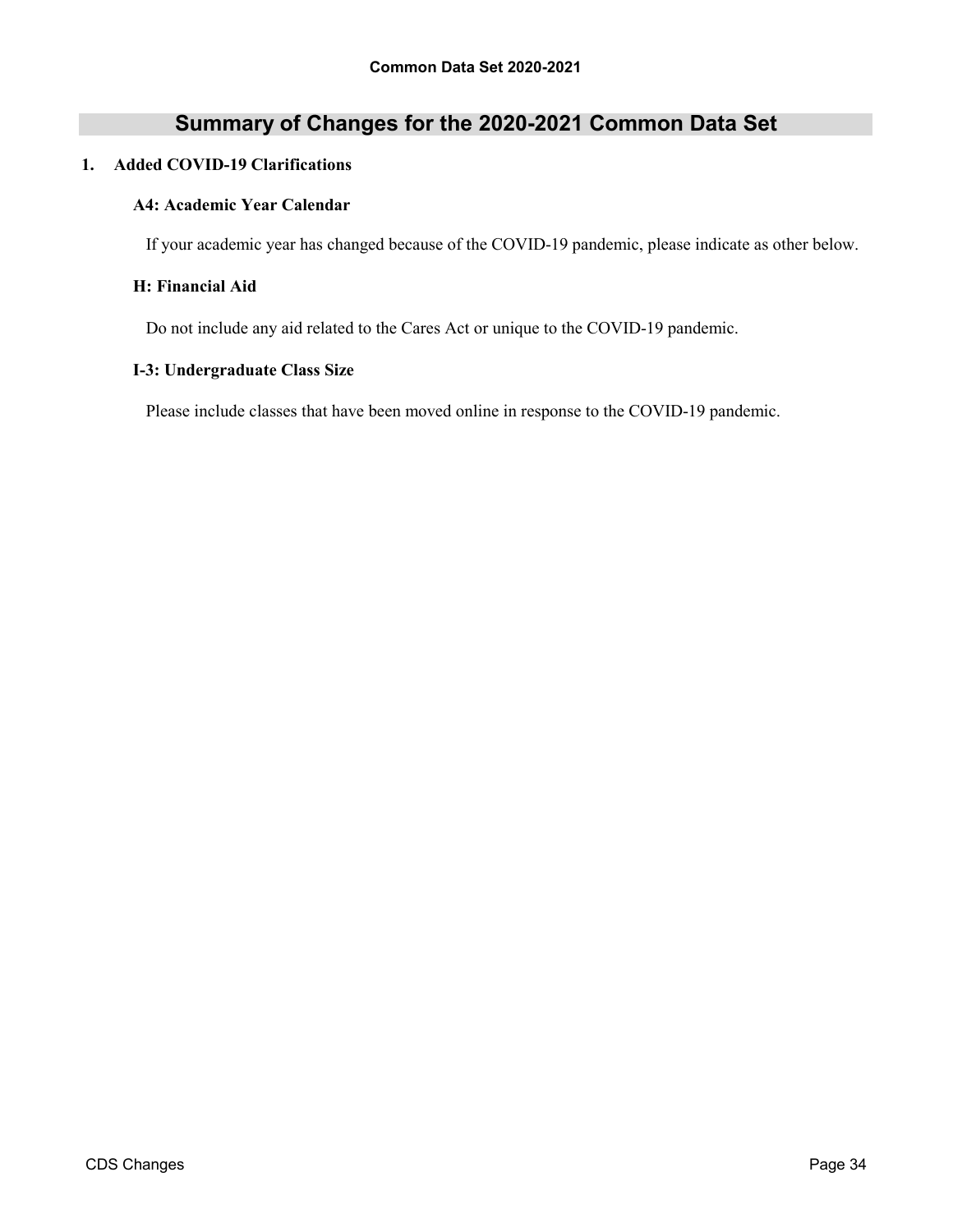#### ♦ **All definitions related to the financial aid section appear at the end of the Definitions document.**

Items preceded by an asterisk (\*) represent definitions agreed to among publishers which do not appear on the CDS document but may be present on individual publishers' surveys.

**\*Academic advisement:** Plan under which each student is assigned to a faculty member or a trained adviser, who, through regular meetings, helps the student plan and implement immediate and long-term academic and vocational goals.

**Accelerated program:** Completion of a college program of study in fewer than the usual number of years, most often by attending summer sessions and carrying extra courses during the regular academic term**.**

**Admitted student:** Applicant who is offered admission to a degree-granting program at your institution.

**\*Adult student services:** Admission assistance, support, orientation, and other services expressly for adults who have started college for the first time, or who are re-entering after a lapse of a few years.

**American Indian or Alaska Native:** A person having origins in any of the original peoples of North and South America (including Central America) and maintaining tribal affiliation or community attachment.

**Applicant (first-time, first year):** An individual who has fulfilled the institution's requirements to be considered for admission (including payment or waiving of the application fee, if any) and who has been notified of one of the following actions: admission, nonadmission, placement on waiting list, or application withdrawn (by applicant or institution).

**Application fee:** That amount of money that an institution charges for processing a student's application for acceptance. This amount is *not* creditable toward tuition and required fees, nor is it refundable if the student is not admitted to the institution.

**Asian:** A person having origins in any of the original peoples of the Far East, Southeast Asia, or the Indian subcontinent, including, for example, Cambodia, China, India, Japan, Korea, Malaysia, Pakistan, the Philippine Islands, Thailand, and Vietnam.

**Associate degree:** An award that normally requires at least two but less than four years of full-time equivalent college work.

**Bachelor's degree:** An award (baccalaureate or equivalent degree, as determined by the Secretary of the U.S. Department of Education) that normally requires at least four years but *not* more than five years of full-time equivalent college-level work. This includes ALL bachelor's degrees conferred in a five-year cooperative (work-study plan) program. (A cooperative plan provides for alternate class attendance and employment in business, industry, or government; thus, it allows students to combine actual work experience with their college studies.) Also, it includes bachelor's degrees in which the normal four years of work are completed in three years.

**Black or African American***:* A person having origins in any of the black racial groups of Africa.

**Board (charges):** Assume average cost for 19 meals per week or the maximum meal plan.

**Books and supplies (costs):** Average cost of books and supplies. Do not include unusual costs for special groups of students (e.g., engineering or art majors), unless they constitute the majority of students at your institution.

**Calendar system:** The method by which an institution structures most of its courses for the academic year.

**Campus Ministry:** Religious student organizations (denominational or nondenominational) devoted to fostering religious life on college campuses. May also refer to Campus Crusade for Christ, an interdenominational Christian organization.

**\*Career and placement services:** A range of services, including (often) the following: coordination of visits of employers to campus; aptitude and vocational testing; interest inventories, personal counseling; help in resume writing, interviewing, launching the job search; listings for those students desiring employment and those seeking permanent positions; establishment of a permanent reference folder; career resource materials.

**Carnegie units:** One year of study or the equivalent in a secondary school subject.

**Certificate:** See **Postsecondary award, certificate, or diploma.**

**Class rank:** The relative numerical position of a student in his or her graduating class, calculated by the high school on the basis of grade-point average, whether weighted or unweighted.

**College-preparatory program:** Courses in academic subjects (English, history and social studies, foreign languages, mathematics, science, and the arts) that stress preparation for college or university study.

**Common Application:** The standard application form distributed by the National Association of Secondary School Principals for a large number of private colleges who are members of the Common Application Group.

**\*Community service program:** Referral center for students wishing to perform volunteer work in the community or participate in volunteer activities coordinated by academic departments.

**Commuter:** A student who lives off campus in housing that is not owned by, operated by, or affiliated with the college. This category includes students who commute from home and students who have moved to the area to attend college.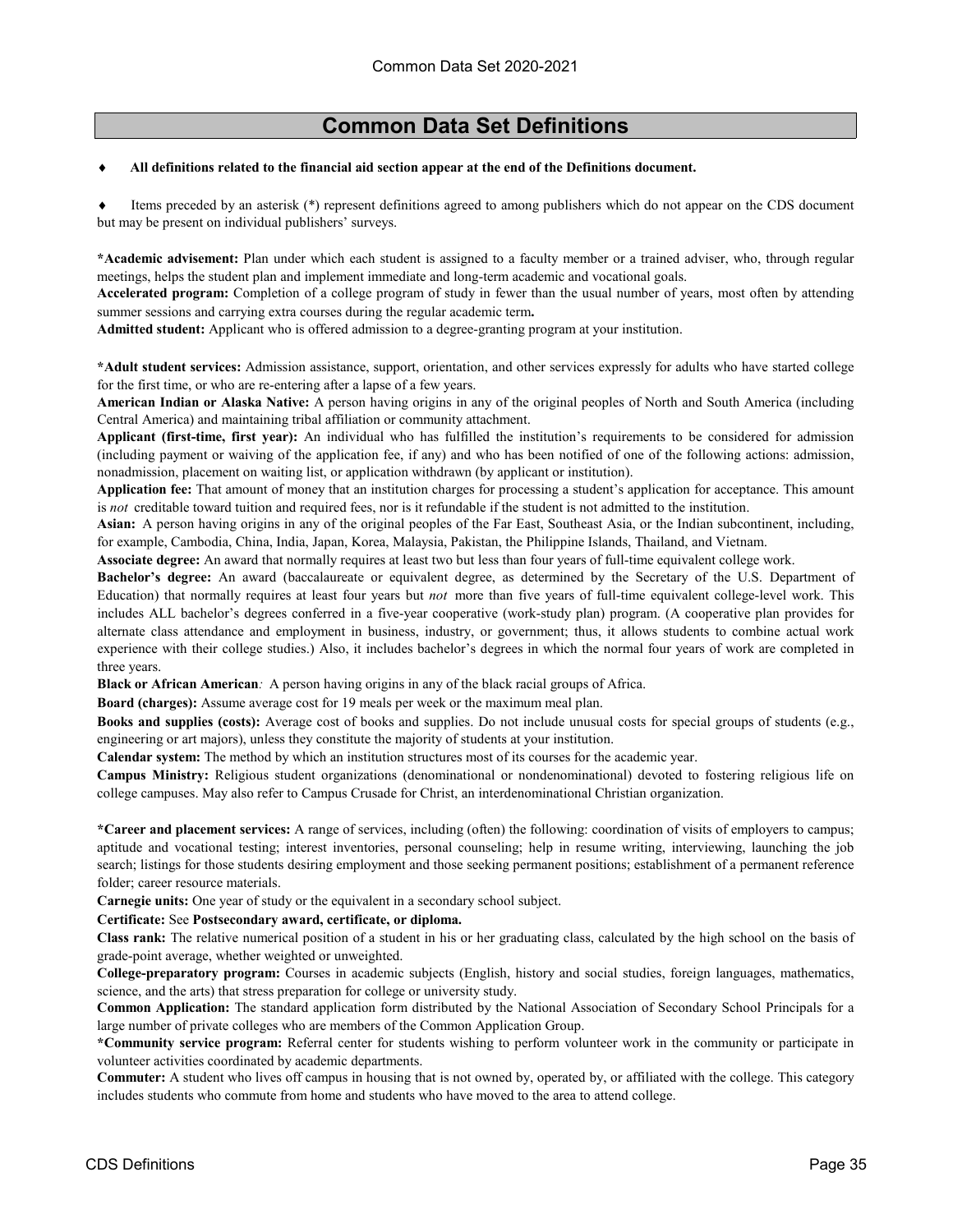**Clock hour:** A unit of measure that represents an hour of scheduled instruction given to students. Also referred to as contact hour.

**Continuous basis (for program enrollment):** A calendar system classification that is used by institutions that enroll students at any time during the academic year. For example, a cosmetology school or a word processing school might allow students to enroll and begin studies at various times, with no requirement that classes begin on a certain date.

**Cooperative education program:** A program that provides for alternate class attendance and employment in business, industry, or government.

**Cooperative housing:** College-owned, -operated, or -affiliated housing in which students share room and board expenses and participate in household chores to reduce living expenses.

**\*Counseling service:** Activities designed to assist students in making plans and decisions related to their education, career, or personal development.

**Credit:** Recognition of attendance or performance in an instructional activity (course or program) that can be applied by a recipient toward the requirements for a degree, diploma, certificate, or recognized postsecondary credential.

**Credit course:** A course that, if successfully completed, can be applied toward the number of courses required for achieving a degree, diploma, certificate, or other recognized postsecondary credential.

**Credit hour:** A unit of measure representing an hour (50 minutes) of instruction over a 15-week period in a semester or trimester system or a 10-week period in a quarter system. It is applied toward the total number of hours needed for completing the requirements of a degree, diploma, certificate, or recognized postsecondary credential.

**Cross-registration:** A system whereby students enrolled at one institution may take courses at another institution without having to apply to the second institution.

**Deferred admission:** The practice of permitting admitted students to postpone enrollment, usually for a period of one academic term or one year.

**Degree:** An award conferred by a college, university, or other postsecondary education institution as official recognition for the successful completion of a program of studies.

**Degree-seeking students:** Students enrolled in courses for credit who are recognized by the institution as seeking a degree or recognized postsecondary credential. At the undergraduate level, this is intended to include students enrolled in vocational or occupational programs.

**Differs by program (calendar system):** A calendar system classification that is used by institutions that have occupational/vocational programs of varying length. These schools may enroll students at specific times depending on the program desired. For example, a school might offer a two-month program in January, March, May, September, and November; and a three-month program in January, April, and October.

**Diploma:** See **Postsecondary award, certificate, or diploma.**

**Distance learning:** An option for earning course credit at off-campus locations via cable television, internet, satellite classes, videotapes, correspondence courses, or other means.

**Doctor's degree-research/scholarship**: A Ph.D. or other doctor's degree that requires advanced work beyond the master's level, including the preparation and defense of a dissertation based on original research, or the planning and execution of an original project demonstrating substantial artistic or scholarly achievement. Some examples of this type of degree may include Ed.D., D.M.A., D.B.A., D.Sc., D.A., or D.M, and others, as designated by the awarding institution.

**Doctor's degree-professional practice**: A doctor's degree that is conferred upon completion of a program providing the knowledge and skills for the recognition, credential, or license required for professional practice. The degree is awarded after a period of study such that the total time to the degree, including both pre-professional and professional preparation, equals at least six full-time equivalent academic years. Some of these degrees were formerly classified as "first-professional" and may include: Chiropractic (D.C. or D.C.M.); Dentistry (D.D.S. or D.M.D.); Law (L.L.B. or J.D.); Medicine (M.D.); Optometry (O.D.); Osteopathic Medicine (D.O); Pharmacy (Pharm.D.); Podiatry (D.P.M., Pod.D., D.P.); or, Veterinary Medicine (D.V.M.), and others, as designated by the awarding institution.

**Doctor's degree-other**: A doctor's degree that does not meet the definition of a doctor's degree - research/scholarship or a doctor's degree - professional practice.

**Double major:** Program in which students may complete two undergraduate programs of study simultaneously.

**Dual enrollment:** A program through which high school students may enroll in college courses while still enrolled in high school. Students are not required to apply for admission to the college in order to participate.

**Early action plan:** An admission plan that allows students to apply and be notified of an admission decision well in advance of the regular notification dates. If admitted, the candidate is not committed to enroll; the student may reply to the offer under the college's regular reply policy.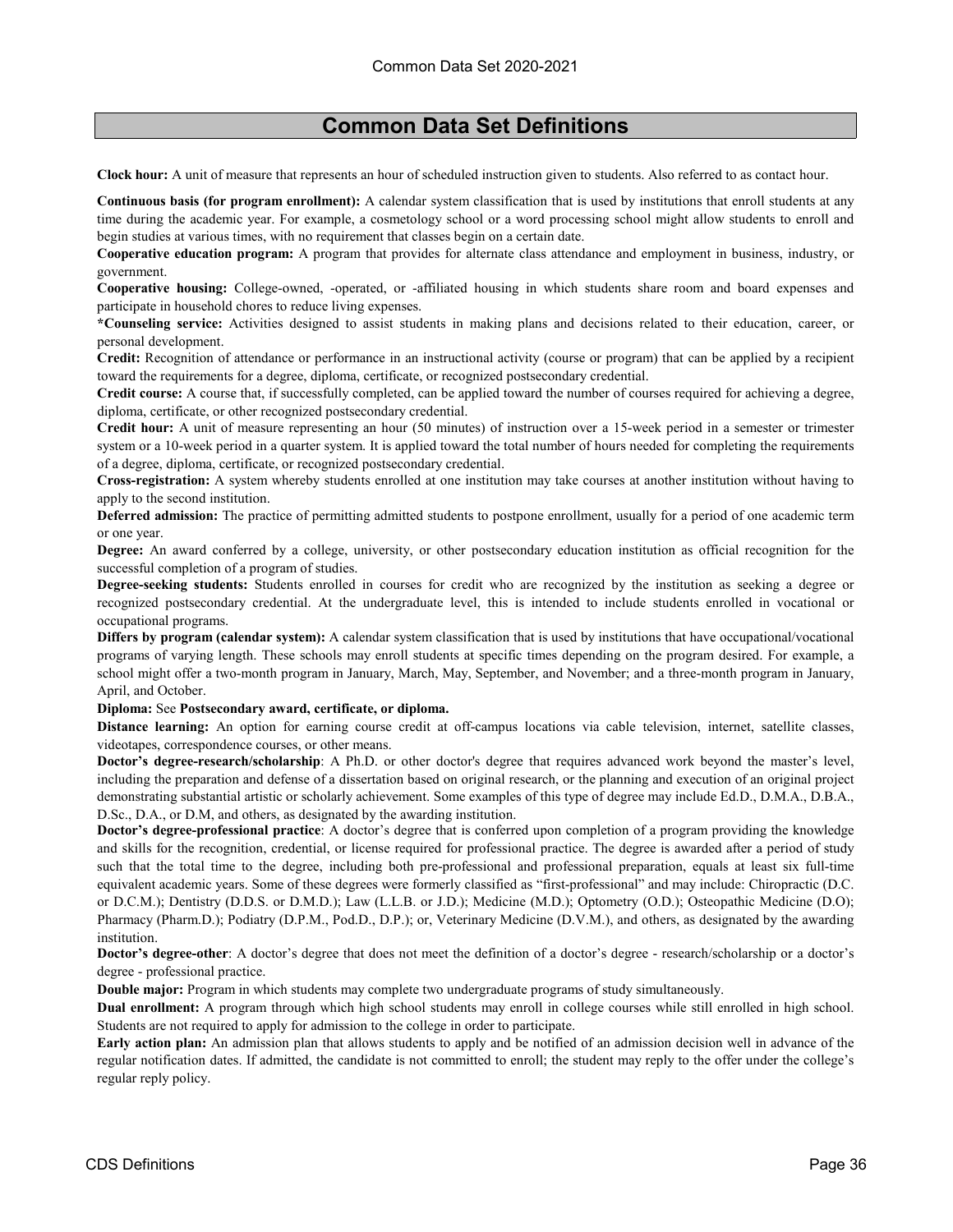**Early admission:** A policy under which students who have not completed high school are admitted and enroll full time in college, usually after completion of their junior year.

**Early decision plan:** A plan that permits students to apply and be notified of an admission decision (and financial aid offer if applicable) well in advance of the regular notification date. Applicants agree to accept an offer of admission and, if admitted, to withdraw their applications from other colleges. There are three possible decisions for early decision applicants: admitted, denied, or not admitted but forwarded for consideration with the regular applicant pool, without prejudice.

**English as a Second Language (ESL):** A course of study designed specifically for students whose native language is not English.

**Exchange student program-domestic:** Any arrangement between a student and a college that permits study for a semester or more at another college **in the United States** without extending the amount of time required for a degree. **See also Study abroad**.

**External degree program:** A program of study in which students earn credits toward a degree through independent study, college courses, proficiency examinations, and personal experience. External degree programs require minimal or no classroom attendance.

**Extracurricular activities (as admission factor):** Special consideration in the admissions process given for participation in both school and nonschool-related activities of interest to the college, such as clubs, hobbies, student government, athletics, performing arts, etc.

**First-time student:** A student attending any institution for the first time at the level enrolled. Includes students enrolled in the fall term who attended a postsecondary institution for the first time at the same level in the prior summer term. Also includes students who entered with advanced standing (college credit earned before graduation from high school).

**First-time, first-year (freshman) student:** A student attending any institution for the first time at the undergraduate level. Includes students enrolled in the fall term who attended college for the first time in the prior summer term. Also includes students who entered with advanced standing (college credits earned before graduation from high school).

**First-year student:** A student who has completed less than the equivalent of 1 full year of undergraduate work; that is, less than 30 semester hours (in a 120-hour degree program) or less than 900 clock hours.

**Freshman:** A first-year undergraduate student.

**\*Freshman/new student orientation:** Orientation addressing the academic, social, emotional, and intellectual issues involved in beginning college. May be a few hours or a few days in length; at some colleges, there is a fee.

**Full-time student (undergraduate):** A student enrolled for 12 or more semester credits, 12 or more quarter credits, or 24 or more clock hours a week each term.

**Geographical residence (as admission factor):** Special consideration in the admission process given to students from a particular region, state, or country of residence.

**Grade-point average (academic high school GPA):** The sum of grade points a student has earned in secondary school divided by the number of courses taken. The most common system of assigning numbers to grades counts four points for an A, three points for a B, two points for a C, one point for a D, and no points for an E or F. Unweighted GPA's assign the same weight to each course. Weighting gives students additional points for their grades in advanced or honors courses.

**Graduate student:** A student who holds a bachelor's or equivalent, and is taking courses at the post-baccalaureate level.

**\*Health services:** Free or low cost on-campus primary and preventive health care available to students.

**High school diploma or recognized equivalent:** A document certifying the successful completion of a prescribed secondary school program of studies, or the attainment of satisfactory scores on the Tests of General Educational Development (GED), or another statespecified examination.

**Hispanic or Latino:** A person of Mexican, Puerto Rican, Cuban, South or Central American, or other Spanish culture or origin, regardless of race.

**Honors program:** Any special program for very able students offering the opportunity for educational enrichment, independent study, acceleration, or some combination of these.

**Independent study:** Academic work chosen or designed by the student with the approval of the department concerned, under an instructor's supervision, and usually undertaken outside of the regular classroom structure.

**In-state tuition:** The tuition charged by institutions to those students who meet the state's or institution's residency requirements.

**International student:** See **Nonresident alien.**

**International student group:** Student groups that facilitate cultural dialogue, support a diverse campus, assist international students in acclimation and creating a social network.

**Internship:** Any short-term, supervised work experience usually related to a student's major field, for which the student earns academic credit. The work can be full- or part-time, on- or off-campus, paid or unpaid.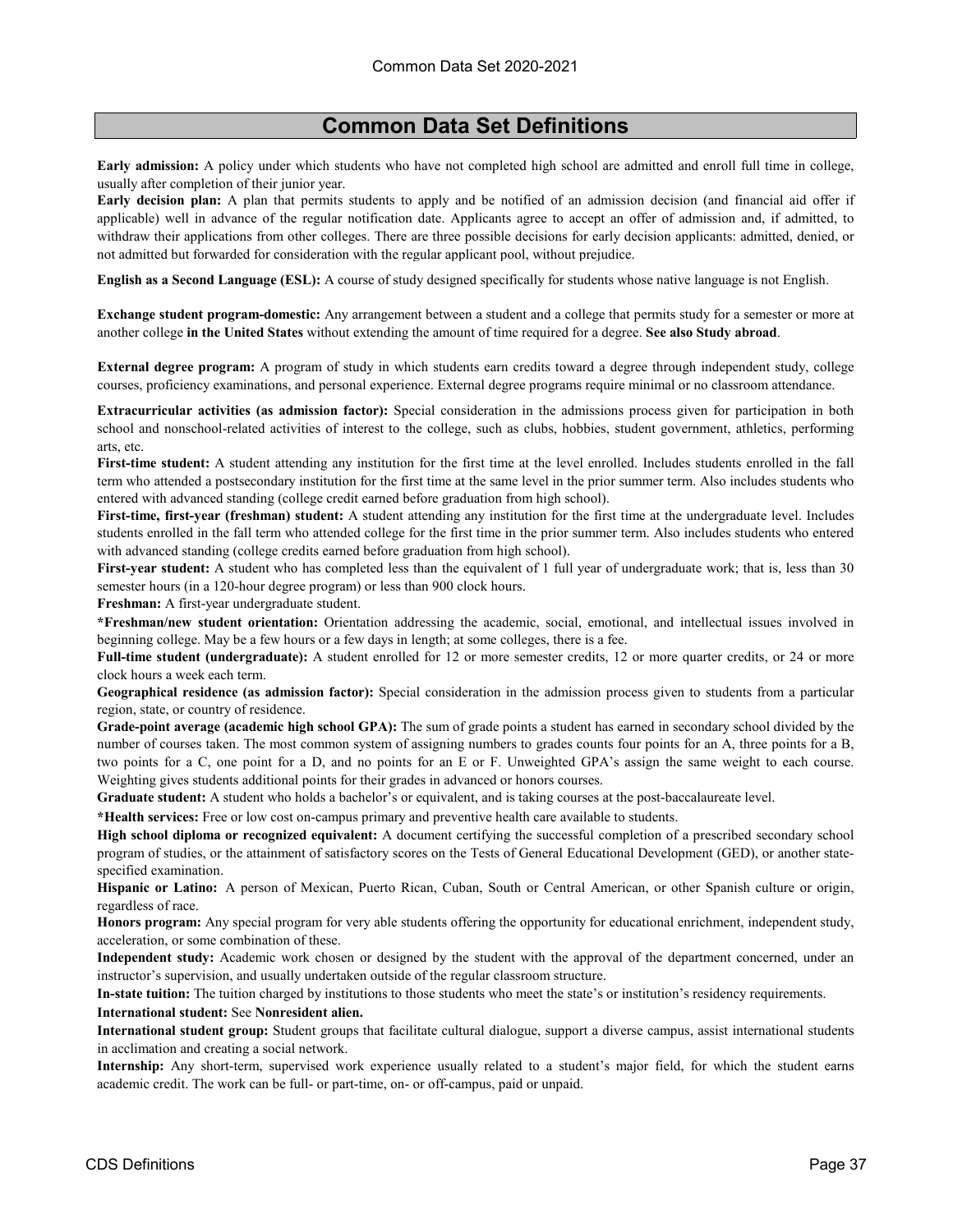**\*Learning center:** Center offering assistance through tutors, workshops, computer programs, or audiovisual equipment in reading, writing, math, and skills such as taking notes, managing time, taking tests.

**\*Legal services:** Free or low cost legal advice for a range of issues (personal and other).

**Liberal arts/career combination:** Program in which a student earns undergraduate degrees in two separate fields, one in a liberal arts major and the other in a professional or specialized major, whether on campus or through cross-registration.

**Master's degree**: An award that requires the successful completion of a program of study of generally one or two full-time equivalent academic years of work beyond the bachelor's degree. Some of these degrees, such as those in Theology (M.Div., M.H.L./Rav) that were formerly classified as "first-professional", may require more than two full-time equivalent academic years of work.

**Minority affiliation (as admission factor):** Special consideration in the admission process for members of designated racial/ethnic minority groups.

**\*Minority student center:** Center with programs, activities, and/or services intended to enhance the college experience of students of color.

**Model United Nations:** A simulation activity focusing on conflict resolution, globalization, and diplomacy. Assuming roles as foreign ambassadors and "delegates," students conduct research, engage in debate, draft resolutions, and may participate in a national Model UN conference.

**Native Hawaiian or Other Pacific Islander:** A person having origins in any of the original peoples of Hawaii, Guam, Samoa, or other Pacific Islands.

**Nonresident alien:** A person who is not a citizen or national of the United States and who is in this country on a visa or temporary basis and does not have the right to remain indefinitely.

**\*On-campus day care:** Licensed day care for students' children (usually age 3 and up); usually for a fee.

**Open admission:** Admission policy under which virtually all secondary school graduates or students with GED equivalency diplomas are admitted without regard to academic record, test scores, or other qualifications.

**Other expenses (costs):** Include average costs for clothing, laundry, entertainment, medical (if not a required fee), and furnishings.

**Out-of-state tuition:** The tuition charged by institutions to those students who do not meet the institution's or state's residency requirements.

**Part-time student (undergraduate):** A student enrolled for fewer than 12 credits per semester or quarter, or fewer than 24 clock hours a week each term.

**\*Personal counseling**: One-on-one or group counseling with trained professionals for students who want to explore personal, educational, or vocational issues.

**Post-baccalaureate certificate:** An award that requires completion of an organized program of study requiring 18 credit hours beyond the bachelor's; designed for persons who have completed a baccalaureate degree but do not meet the requirements of academic degrees carrying the title of master.

**Post-master's certificate:** An award that requires completion of an organized program of study of 24 credit hours beyond the master's degree but does not meet the requirements of academic degrees at the doctoral level.

**Postsecondary award, certificate, or diploma:** Includes the following three IPEDS definitions for postsecondary awards, certificates, and diplomas of varying durations and credit/contact/clock hour requirements:

*Less Than 1 Academic Year:* Requires completion of an organized program of study at the postsecondary level (below the baccalaureate degree) in less than 1 academic year (2 semesters or 3 quarters) or in less than 900 clock hours by a student enrolled fulltime.

*At Least 1 But Less Than 2 Academic Years:* Requires completion of an organized program of study at the postsecondary level (below the baccalaureate degree) in at least 1 but less than 2 full-time equivalent academic years, or designed for completion in at least 30 but less than 60 credit hours, or in at least 900 but less than 1,800 clock hours.

*At Least 2 But Less Than 4 Academic Years:* Requires completion of an organized program of study at the postsecondary level (below the baccalaureate degree) in at least 2 but less than 4 full-time equivalent academic years, or designed for completion in at least 60 but less than 120 credit hours, or in at least 1,800 but less than 3,600 clock hours.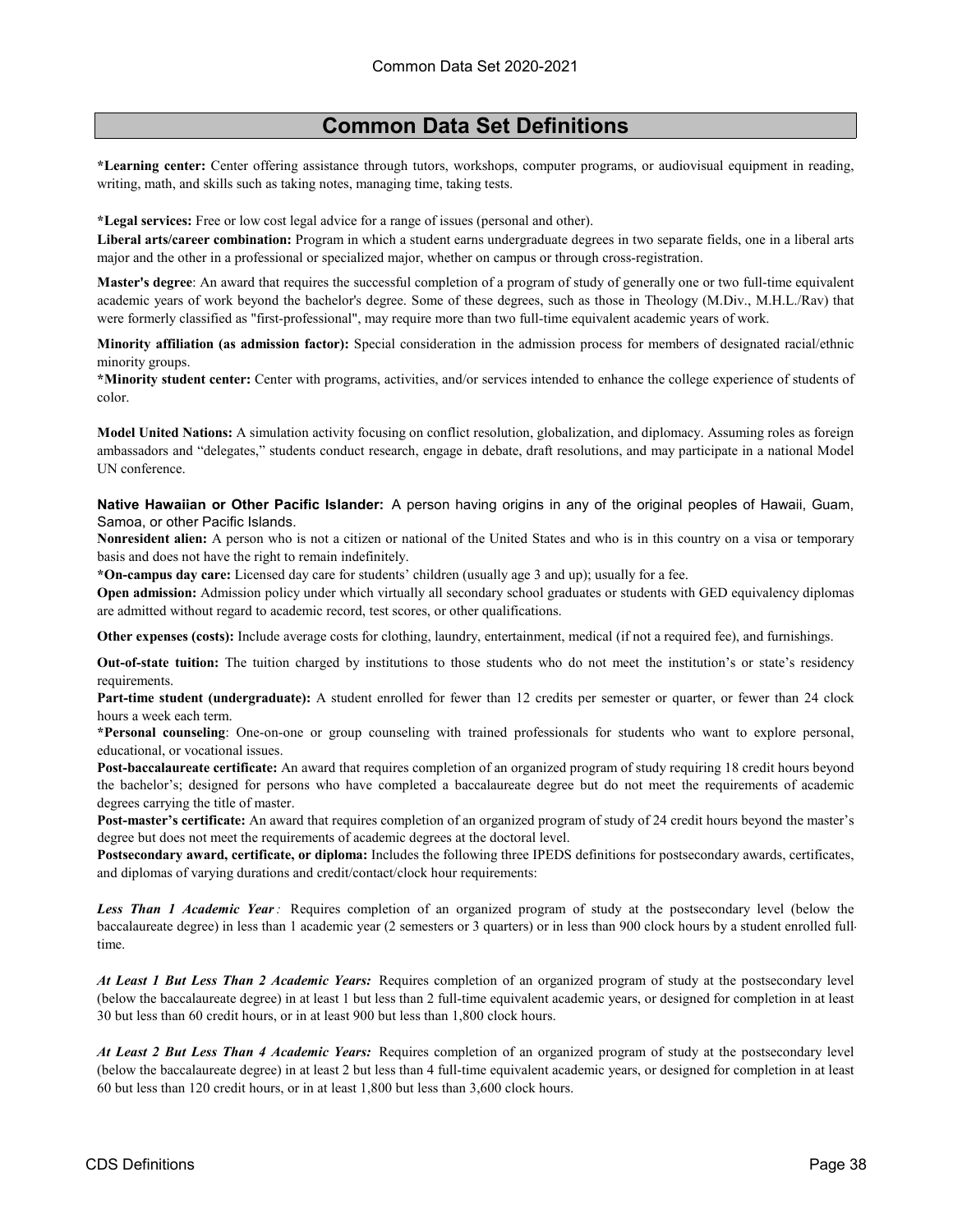**Private institution:** An educational institution controlled by a private individual(s) or by a nongovernmental agency, usually supported primarily by other than public funds, and operated by other than publicly elected or appointed officials.

**Private for-profit institution:** A private institution in which the individual(s) or agency in control receives compensation, other than wages, rent, or other expenses for the assumption of risk.

**Private nonprofit institution:** A private institution in which the individual(s) or agency in control receives no compensation, other than wages, rent, or other expenses for the assumption of risk. These include both independent nonprofit schools and those affiliated with a religious organization.

**Proprietary institution:** See **Private for-profit institution.**

**Public institution:** An educational institution whose programs and activities are operated by publicly elected or appointed school officials, and which is supported primarily by public funds.

**Quarter calendar system:** A calendar system in which the academic year consists of three sessions called quarters of about 12 weeks each. The range may be from 10 to 15 weeks. There may be an additional quarter in the summer.

**Race/ethnicity:** Category used to describe groups to which individuals belong, identify with, or belong in the eyes of the community. The categories do not denote scientific definitions of anthropological origins. A person may be counted in only one group.

**Race/ethnicity unknown:** Category used to classify students or employees whose race/ethnicity is not known and whom institutions are unable to place in one of the specified racial/ethnic categories.

**Recognized Postsecondary Credential:** Includes both Title IV eligible degrees, certificates, and other recognized postsecondary credentials. Any credential that is received after completion of a program that is eligible for Title IV federal student aid. Credentials that are awarded to recognize an individual's attainment of measurable technical or industry/occupational skills necessary to obtain employment or advance within an industry occupation. (Generally based on standards developed or endorsed by employers or industry associations).

**Religious affiliation/commitment (as admission factor):** Special consideration given in the admission process for affiliation with a certain church or faith/religion, commitment to a religious vocation, or observance of certain religious tenets/lifestyle.

**\*Religious counseling:** One-on-one or group counseling with trained professionals for students who want to explore religious problems or issues.

**\*Remedial services:** Instructional courses designed for students deficient in the general competencies necessary for a regular postsecondary curriculum and educational setting.

**Required fees:** Fixed sum charged to students for items not covered by tuition and required of such a large proportion of all students that the student who does NOT pay is the exception. Do not include application fees or optional fees such as lab fees or parking fees.

**Resident alien or other eligible non-citizen:** A person who is not a citizen or national of the United States and who has been admitted as a legal immigrant for the purpose of obtaining permanent resident alien status (and who holds either an alien registration card [Form I-551 or I-151], a Temporary Resident Card [Form I-688], or an Arrival-Departure Record [Form I-94] with a notation that conveys legal immigrant status, such as Section 207 Refugee, Section 208 Asylee, Conditional Entrant Parolee or Cuban-Haitian).

**Room and board (charges)—on campus:** Assume double occupancy in institutional housing and 19 meals per week (or maximum meal plan).

**Secondary school record (as admission factor):** Information maintained by the secondary school that may include such things as the student's high school transcript, class rank, GPA, and teacher and counselor recommendations.

**Semester calendar system:** A calendar system that consists of two semesters during the academic year with about 16 weeks for each semester of instruction. There may be an additional summer session.

**Student-designed major:** A program of study based on individual interests, designed with the assistance of an adviser.

**Study abroad:** Any arrangement by which a student completes part of the college program studying in another country. Can be at a campus abroad or through a cooperative agreement with some other U.S. college or an institution of another country.

**\*Summer session:** A summer session is shorter than a regular semester and not considered part of the academic year. It is not the third term of an institution operating on a trimester system or the fourth term of an institution operating on a quarter calendar system. The institution may have 2 or more sessions occurring in the summer months. Some schools, such as vocational and beauty schools, have year-round classes with no separate summer session.

**Talent/ability (as admission factor):** Special consideration given to students with demonstrated talent/abilities in areas of interest to the institution (e.g., sports, the arts, languages, etc.).

**Teacher certification program:** Program designed to prepare students to meet the requirements for certification as teachers in elementary, middle/junior high, and secondary schools.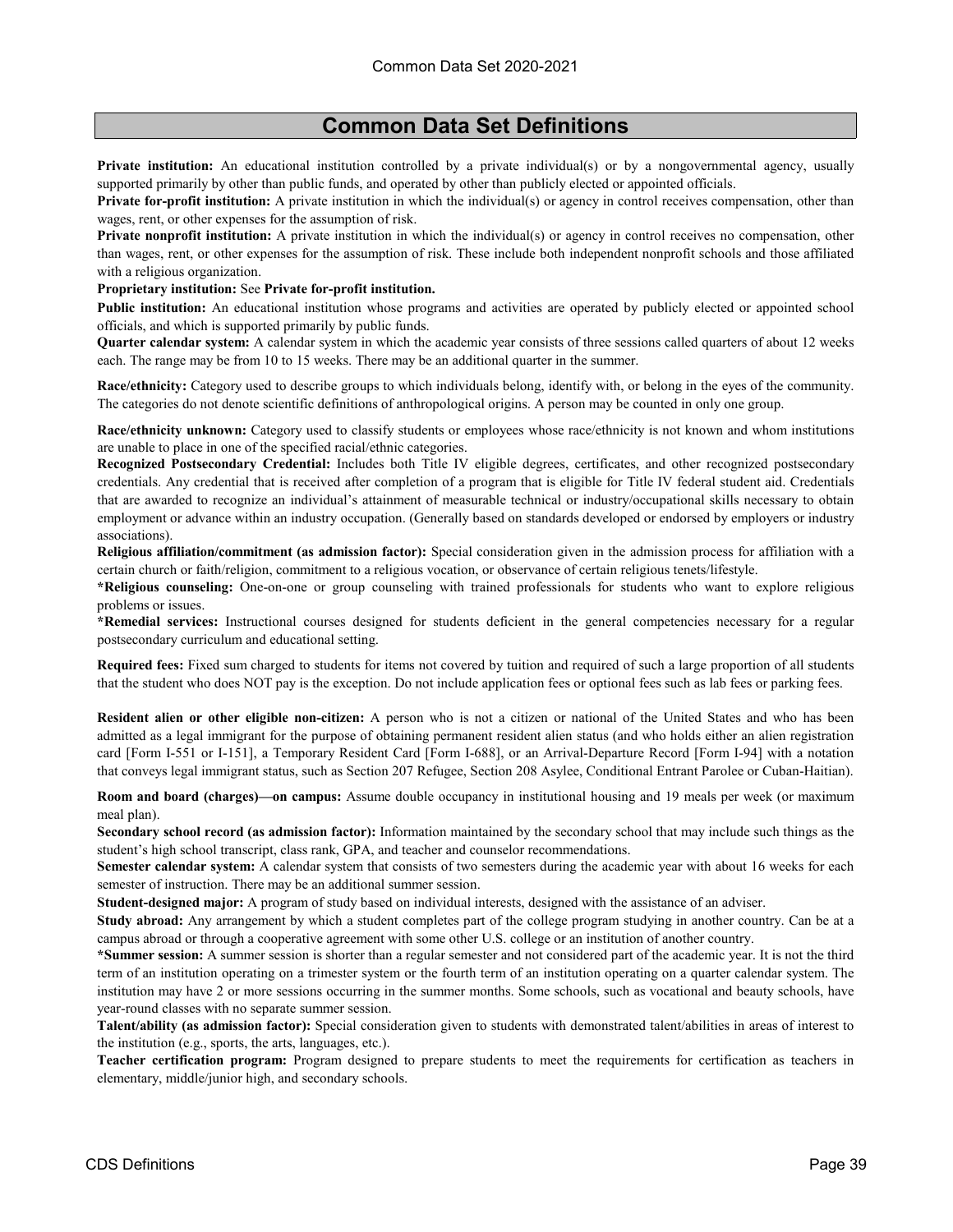**Transfer applicant:** An individual who has fulfilled the institution's requirements to be considered for admission (including payment or waiving of the application fee, if any) and who has previously attended another college or university and earned college-level credit.

**Transfer student:** A student entering the institution for the first time but known to have previously attended a postsecondary institution at the same level (e.g., undergraduate). The student may transfer with or without credit.

**Transportation (costs):** Assume two round trips to student's hometown per year for students in institutional housing or daily travel to and from your institution for commuter students.

**Trimester calendar system:** An academic year consisting of 3 terms of about 15 weeks each.

**Tuition:** Amount of money charged to students for instructional services. Tuition may be charged per term, per course, or per credit.

**\*Tutoring:** May range from one-on-one tutoring in specific subjects to tutoring in an area such as math, reading, or writing. Most tutors are college students; at some colleges, they are specially trained and certified.

**Unit:** a standard of measurement representing hours of academic instruction (e.g., semester credit, quarter credit, clock hour). **Undergraduate:** A student enrolled in a four- or five-year bachelor's degree program, an associate degree program, or a vocational or technical program below the baccalaureate.

**\*Veteran's counseling:** Helps veterans and their dependents obtain benefits for their selected program and provides certifications to the Veteran's Administration. May also provide personal counseling on the transition from the military to a civilian life.

**\*Visually impaired:** Any person whose sight loss is not correctable and is sufficiently severe as to adversely affect educational performance.

**Volunteer work (as admission factor):** Special consideration given to students for activity done on a volunteer basis (e.g., tutoring, hospital care, working with the elderly or disabled) as a service to the community or the public in general.

**Wait list:** List of students who meet the admission requirements but will only be offered a place in the class if space becomes available.

**Weekend college:** A program that allows students to take a complete course of study and attend classes only on weekends.

**White:** A person having origins in any of the original peoples of Europe, the Middle East, or North Africa.

**\*Women's center:** Center with programs, academic activities, and/or services intended to promote an understanding of the evolving roles of women.

**Work experience (as admission factor):** Special consideration given to students who have been employed prior to application, whether for relevance to major, demonstration of employment-related skills, or as explanation of student's academic and extracurricular record.